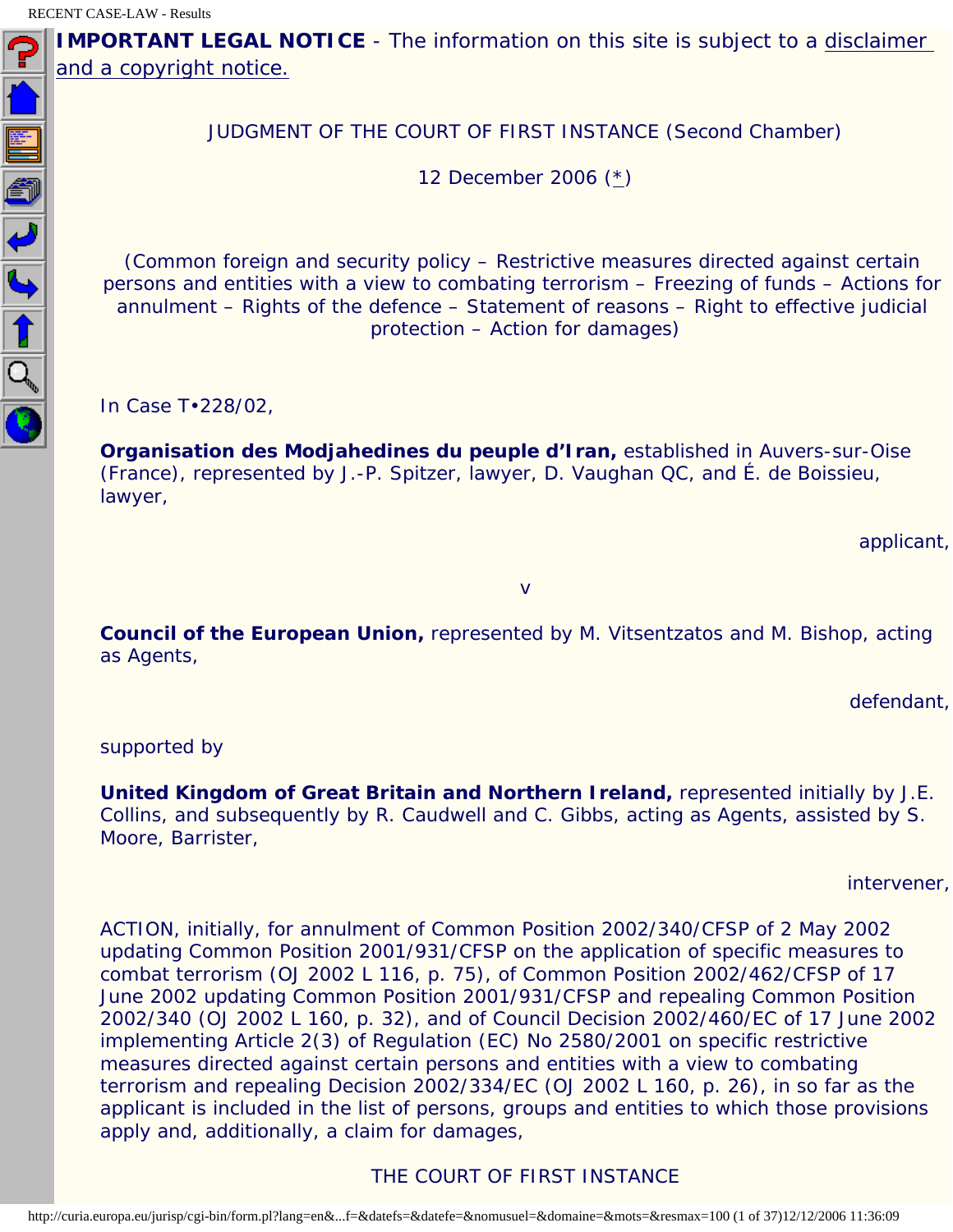#### OF THE EUROPEAN COMMUNITIES (Second Chamber),

composed of J. Pirrung, President, N.J. Forwood and S. Papasavvas, Judges,

Registrar: E. Coulon,

having regard to the written procedure and further to the hearing on 7 February 2006,

gives the following

#### **Judgment**

#### **Background to the case**

1 As appears from the case-file, the applicant, the Organisation des Modjahedines du peuple d'Iran (People's Mujahidin of Iran, Mujahedin-e Khalq in Farsi), was founded in 1965 and set itself the objective of replacing the regime of the Shah of Iran, then the mullahs' regime, by a democracy. In 1981 it took part in the foundation of the National Council of Resistance of Iran (NCRI), a body defining itself as the 'parliament in exile of the Iranian resistance'. At the time of the facts giving rise to the present dispute, it was composed of five separate organisations and an independent section, making up an armed branch operating inside Iran. According to the applicant, however, it and all its members have expressly renounced all military activity since June 2001 and it no longer has an armed structure at the present time.

2 By order of 28 March 2001, the United Kingdom Secretary of State for the Home Department ('the Home Secretary') included the applicant in the list of organisations proscribed under the Terrorism Act 2000. The applicant brought two parallel actions against that order, one an appeal before the Proscribed Organisations Appeal Commission ('POAC'), the other for judicial review before the High Court of Justice (England and Wales), Queen's Bench Division (Administrative Court) ('the High Court').

3 On 28 September 2001, the United Nations Security Council ('the Security Council') adopted Resolution 1373 (2001) laying down strategies to combat terrorism by all means, in particular the financing thereof. Paragraph 1(c) of that resolution provides, inter alia, that all States must freeze without delay funds and other financial assets or economic resources of persons who commit, or attempt to commit, terrorist acts or participate in or facilitate the commission of terrorist acts; of entities owned or controlled by such persons; and of persons and entities acting on behalf of, or at the direction of, such persons and entities.

4 On 27 December 2001, taking the view that action by the Community was needed in order to implement Security Council Resolution 1373 (2001), the Council adopted Common Position 2001/930/CFSP on combating terrorism (OJ 2001 L 344, p. 90) and Common Position 2001/931/CFSP on the application of specific measures to combat terrorism (OJ 2001 L 344, p. 93).

5 According to Article 1(1) of Common Position 2001/931, the latter applies 'to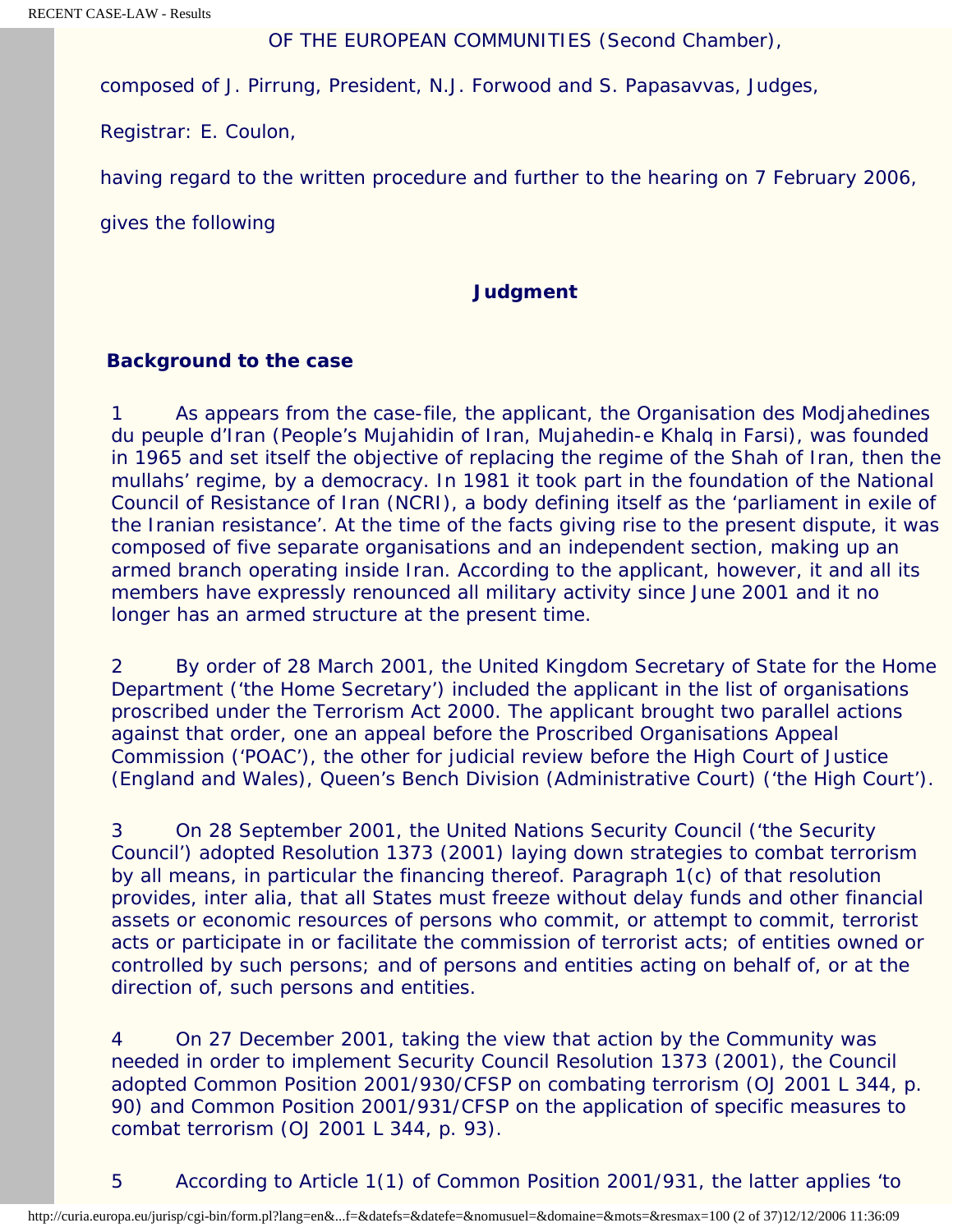persons, groups and entities involved in terrorist acts and listed in the Annex'. The applicant's name does not appear in that list.

6 Article 1(2) and (3) of Common Position 2001/931 defines what is to be understood by 'persons, groups and entities involved in terrorist acts' and by 'terrorist act'.

7 According to the terms of Article 1(4) of Common Position 2001/931, the list in the Annex is to be drawn up on the basis of precise information or material in the relevant file which indicates that a decision has been taken by a competent authority in respect of the persons, groups and entities concerned, irrespective of whether it concerns the instigation of investigations or prosecution for a terrorist act, an attempt to perpetrate, participate in or facilitate such an act based on serious and credible evidence or clues, or condemnation for such deeds. 'Competent authority' is understood to mean a judicial authority or, where judicial authorities have no competence in the relevant area, an equivalent competent authority in that area.

8 According to Article 1(6) of Common Position 2001/931, the names of persons and entities in the list in the Annex are to be reviewed at regular intervals and at least once every six months to ensure that there are grounds for keeping them in the list.

9 According to Articles 2 and 3 of Common Position 2001/931, the European Community, acting within the limits of the powers conferred on it by the EC Treaty, is to order the freezing of the funds and other financial assets or economic resources of persons, groups and entities listed in the Annex and is to ensure that funds, financial assets or economic resources or financial or other related services will not be made available, directly or indirectly, for their benefit.

10 On 27 December 2001, considering that a regulation was necessary in order to implement at Community level the measures described in Common Position 2001/931, the Council adopted, on the basis of Articles 60 EC, 301 EC and 308 EC, Council Regulation (EC) No 2580/2001 of 27 December 2001 on specific restrictive measures directed against certain persons and entities with a view to combating terrorism (OJ 2001 L 344, p. 70). That regulation provides that, except as permitted thereunder, all funds belonging to a natural or legal person, group or entity included in the list referred to in Article 2(3) thereof are to be frozen. Likewise, it is prohibited to make funds available or provide financial services to those persons, groups or entities. The Council, acting by unanimity, is to establish, review and amend the list of persons, groups and entities to which the regulation applies, in accordance with the provisions laid down in Article 1(4), (5) and (6) of Common Position 2001/931.

11 The initial list of persons, groups and entities to which Regulation No 2580/2001 applies was established by Council Decision 2001/927/EC of 27 December 2001 establishing the list provided for in Article 2(3) of Council Regulation (EC) No 2580/2001 (OJ 2001 L 344, p. 83). The applicant's name is not included in that list.

12 By judgment of 17 April 2002 the High Court dismissed the action for judicial review brought by the applicant against the Home Secretary's order of 28 March 2001 (see paragraph 2 above), considering, essentially, that the POAC was the appropriate forum to hear the applicant's arguments, including those alleging infringement of the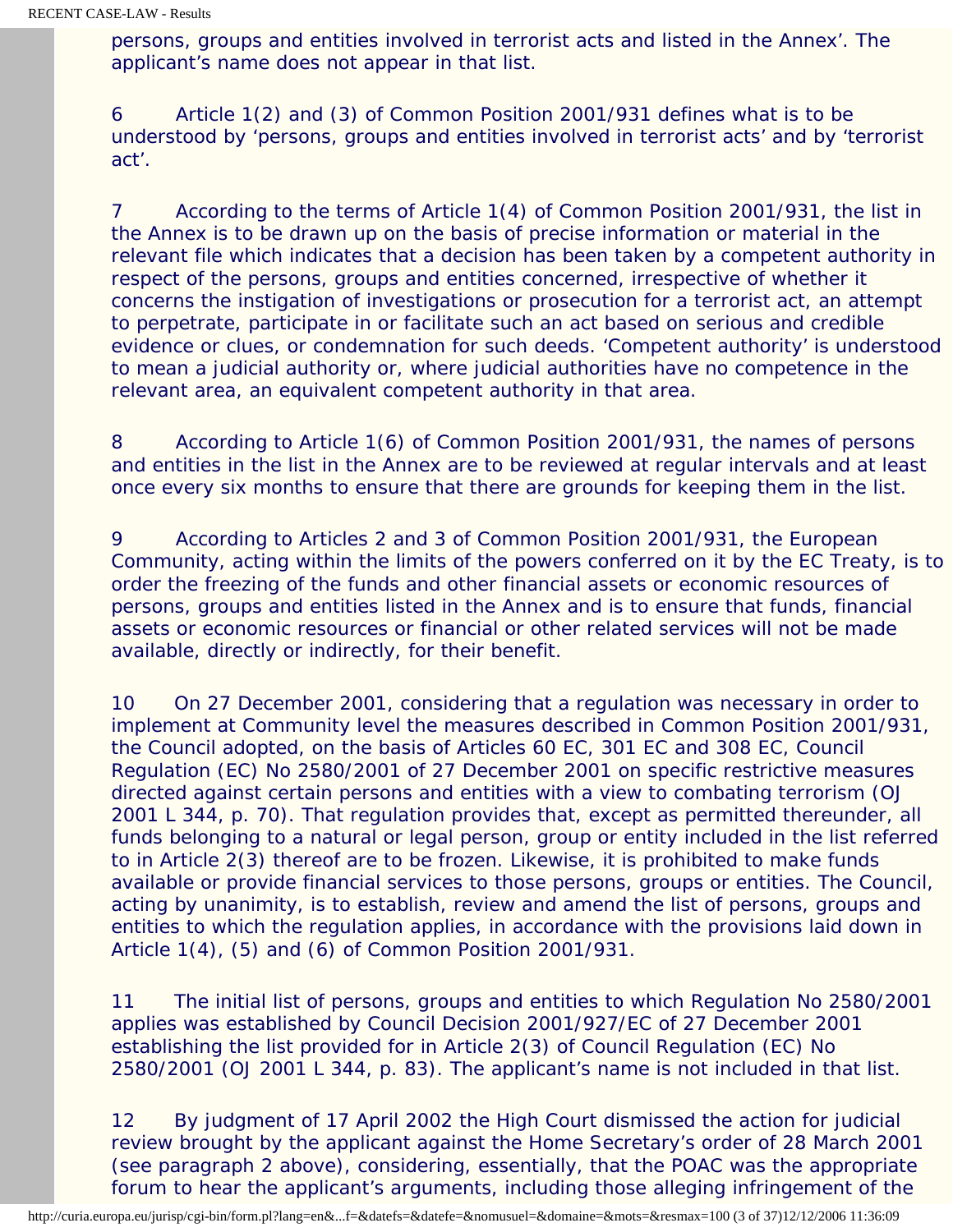right to be heard.

13 On 2 May 2002, the Council adopted, under Articles 15 EU and 34 EU, Common Position 2002/340/CFSP, updating Common Position 2001/931 (OJ 2002 L 116, p. 75). The annex thereto updates the list of persons, groups and entities to which Common Position 2001/931 applies. Point 2 of that annex, entitled 'Groups and entities', includes inter alia the applicant's name, identified as follows :

'Mujahedin-e Khalq Organisation (MEK or MKO) (minus the "National Council of Resistance of Iran" (NCRI)) (a.k.a. The National Liberation Army of Iran (NLA, the militant wing of the MEK), the People's Mujahidin of Iran (PMOI), National Council of Resistance (NCR), Muslim Iranian Students' Society)'.

14 By Council Decision 2002/334/EC of 2 May 2002 implementing Article 2(3) of Regulation (EC) No 2580/2001 and repealing Decision 2001/927 (OJ 2002 L 116, p. 33), the Council adopted an updated list of the persons, groups and entities to which that regulation applies. The applicant's name is included in that list, in the same terms as those employed in the Annex to Common Position 2002/340.

15 On 17 June 2002, the Council adopted Common Position 2002/462/CFSP updating Common Position 2001/931 and repealing Common Position 2002/340 (OJ 2002 L 160, p. 32) and also Council Decision 2002/460/EC implementing Article 2(3) of Regulation (EC) No 2580/2001 and repealing Decision 2002/334 (OJ 2002 L 160, p. 26). The applicant's name was maintained in the lists provided for by Common Position 2001/931 and by Regulation No 2580/2001 ('the disputed lists' or, in the case of the latter, 'the disputed list').

16 By judgment of 15 November 2002 the POAC dismissed the appeal brought by the applicant against the Home Secretary's order of 28 March 2001 (see paragraph 2 above), considering, inter alia, that there was no requirement to hear the applicant's views beforehand, such a hearing being impractical or undesirable in the context of legislation directed against terrorist organisations. According to that same decision, the legal scheme of the Terrorism Act 2000 provides a genuine opportunity for the applicant's views to be heard before the POAC.

17 Since then, the Council has adopted a number of common positions and decisions updating the disputed lists. Those in force at the date of the close of the oral procedure were: Common Position 2005/936/CFSP of the Council of 21 December 2005 updating Common Position 2001/931 and repealing Common Position 2005/847/CFSP (OJ 2005 L 340, p. 80), and Council Decision 2005/930/EC of 21 December 2005 implementing Article 2(3) of Regulation No 2580/2001 and repealing Decision 2005/848/EC (OJ 2005 L 340, p. 64). The applicant's name has always been maintained in the disputed lists by the acts thus adopted.

## **Procedure and forms of order sought**

18 By application lodged at the Registry of the Court of First Instance on 26 July 2002, the applicant brought the present action, in which it claims that the Court should: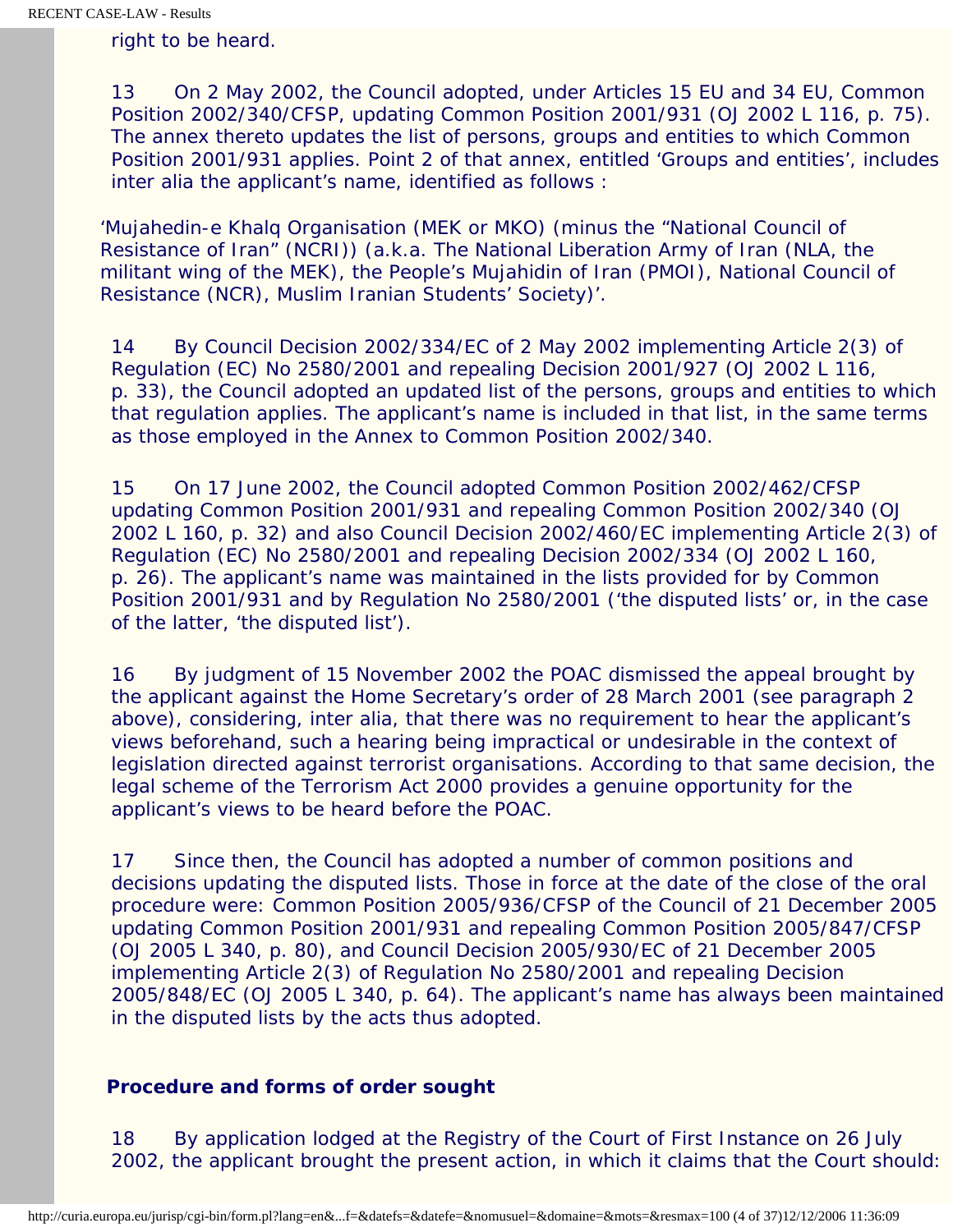– annul Common Positions 2002/340 and 2002/462 and also Decision 2002/460, in so far as those acts concern it;

– consequently, declare those Common Positions and that decision to be inapplicable in respect of it;

- order the Council to pay EUR 1 by way of damages for the harm suffered;
- order the Council to pay the costs.
- 19 In its defence, the Council contends that the Court should:
	- dismiss the action as in part inadmissible and in part unfounded;
	- order the applicant to pay the costs.

20 By order of 12 February 2003, after the parties had been heard, the President of the Second Chamber of the Court of First Instance granted the United Kingdom of Great Britain and Northern Ireland leave to intervene in support of the forms of order sought by the Council. The intervener lodged its statement in intervention, seeking to have the action dismissed, and the applicant lodged its observations thereon within the prescribed periods.

21 After hearing the report of the Judge-Rapporteur, the Court of First Instance (Second Chamber) decided to open the oral procedure and, by way of measures of organisation of the procedure provided for in Article 64 of the Rules of Procedure of the Court of First Instance, called on the parties, by letter from the Registry of 1 December 2005, to submit their written observations on the inferences to be drawn, for the remainder of the present action, from the new factors, that is, the repeal and replacement on a number of occasions after the application was lodged of the acts challenged in that action, namely Common Positions 2002/340 and 2002/462 and also Decision 2002/460, by acts which have always maintained the applicant in the disputed lists.

22 In its observations, lodged at the Court Registry on 21 December 2005, the Council maintained that it was not necessary to express a view on the Common Positions, since the action is, in its view, in any event inadmissible in this respect. In respect of the Community decisions implementing Regulation No 2580/2001, the Council takes the view that it 'is appropriate to consider that the application is directed against Decision 2005/848/EC' of the Council of 29 November 2005 implementing Article 2(3) of Regulation No 2580/2001 and repealing Decision 2005/722/EC (OJ 2005 L 314, p. 46) 'or any other decision having the same subject-matter which may be in force on the date the Court of First Instance delivers it judgment, in so far as that decision concerns the applicant'.

23 In its observations, lodged at the Registry on 2 January 2006, the applicant takes the view that 'the present action must be considered to be directed against Common Position 2005/847/CFSP of the Council of 29 November 2005' updating Common Position 2001/931 and repealing Common Position 2005/725/CFSP (OJ 2005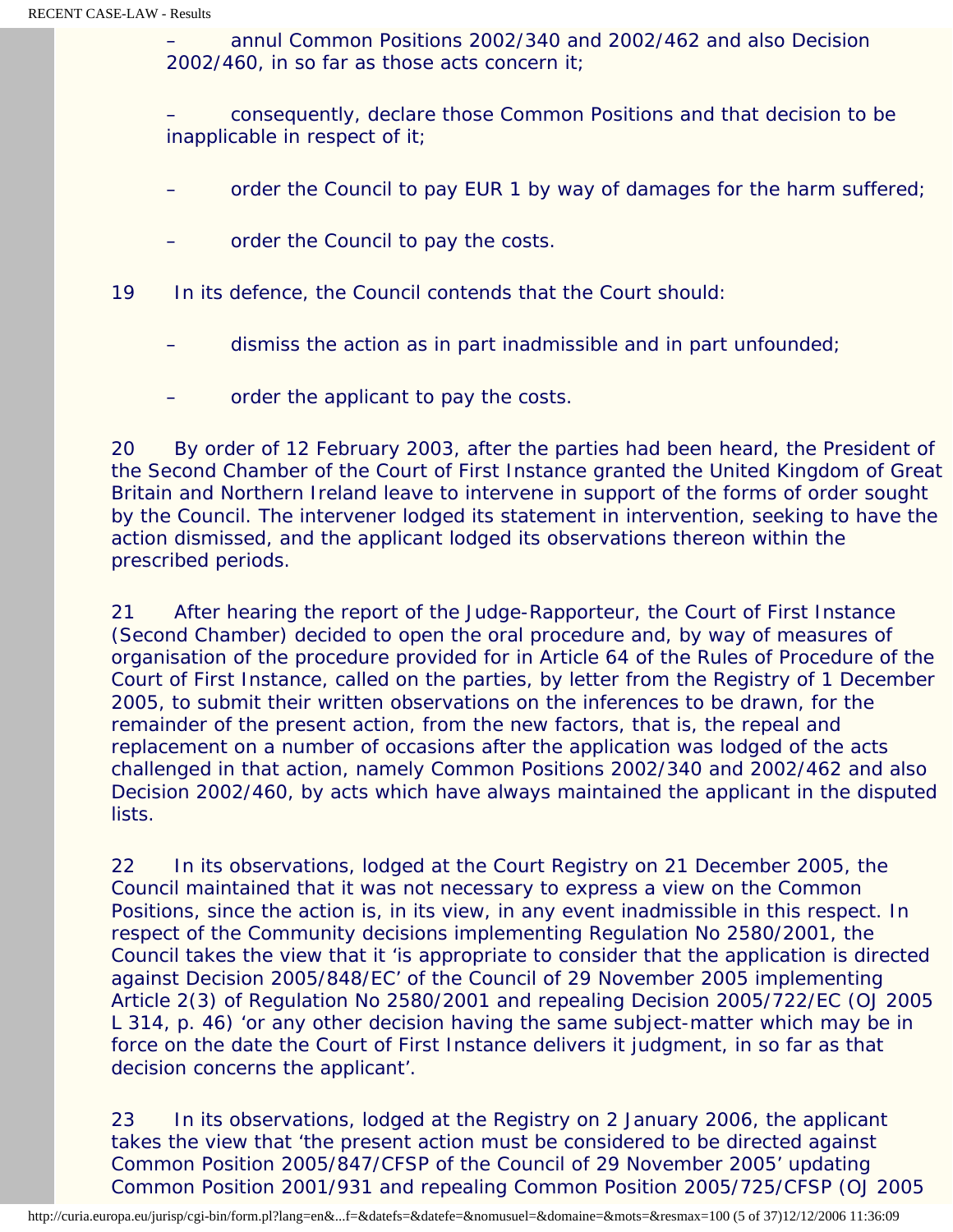L 314, p. 41) and 'Decision 2005/848'. Moreover, in the annex to its observations, the applicant attached a series of new documents, which were put into the case-file. By letter from the Registry of 19 January 2006, those observations and documents were notified to the Council, which acknowledged receipt thereof on 27 January 2006.

24 By letter lodged at the Registry on 25 January 2006, the applicant lodged written observations on the Report for the Hearing, in which it stated inter alia that the action must henceforth also be considered to be directed against Common Position 2005/936 and Decision 2005/930. In the annex to that letter, it attached a further series of new documents. The parties were notified that a decision as to whether those annexes would be put into the case-file would be taken at the hearing.

25 The parties presented oral argument and answered questions put to them by the Court at the hearing on 7 February 2006. During that hearing, the Council argued that the new documents lodged at the Registry by the applicant on 18 and 25 January 2006 (see paragraphs 23 and 24 above) had not been lodged properly. The Council added that it was not in a position to put forth its views properly on those documents because it had been notified of them too late. The Council accordingly asked the Court either not to allow the documents in question to be put into the case-file, or to order that the written procedure be reopened in order to allow the Council to set out its views in writing. The Court reserved its decision on that request, and also on whether the documents referred to in paragraph 24 above would be put into the case-file.

26 In response to a question from the Court, the applicant stated that, as acknowledged by the Council in its observations lodged at the Registry on 23 December 2005 (see paragraph 22 above), the present action must be considered to be directed against Common Position 2005/936 and Decision 2005/930 and also, as the case may be, against all other acts in force on the date the forthcoming judgment is delivered, having the same subject-matter as that common position and decision and having the same effect on it, in so far as those acts concern it.

## **The procedural consequences of the repeal and replacement of the acts initially challenged**

27 As appears from paragraph 17 above, the acts initially challenged by the present action, namely Common Positions 2002/340 and 2002/462 and also Decision 2002/460 ('the decision initially contested'), have been repealed and replaced on a number of occasions after the application was lodged, by acts which have always maintained the applicant in the disputed lists. On the date on which the oral procedure was closed, those were Common Position 2005/936 and Decision 2005/930.

28 It must be observed that, where a decision is, during the proceedings, replaced by another decision with the same subject-matter, this is to be considered a new factor allowing the applicant to adapt its claims and pleas in law. It would not be in the interests of the due administration of justice and the requirements of procedural economy to oblige the applicant to make a fresh application to the Court. Moreover, it would be inequitable if the institution in question were able, in order to counter criticisms of a decision contained in an application to the Community judicature, to amend the contested decision or to substitute another for it and to rely in the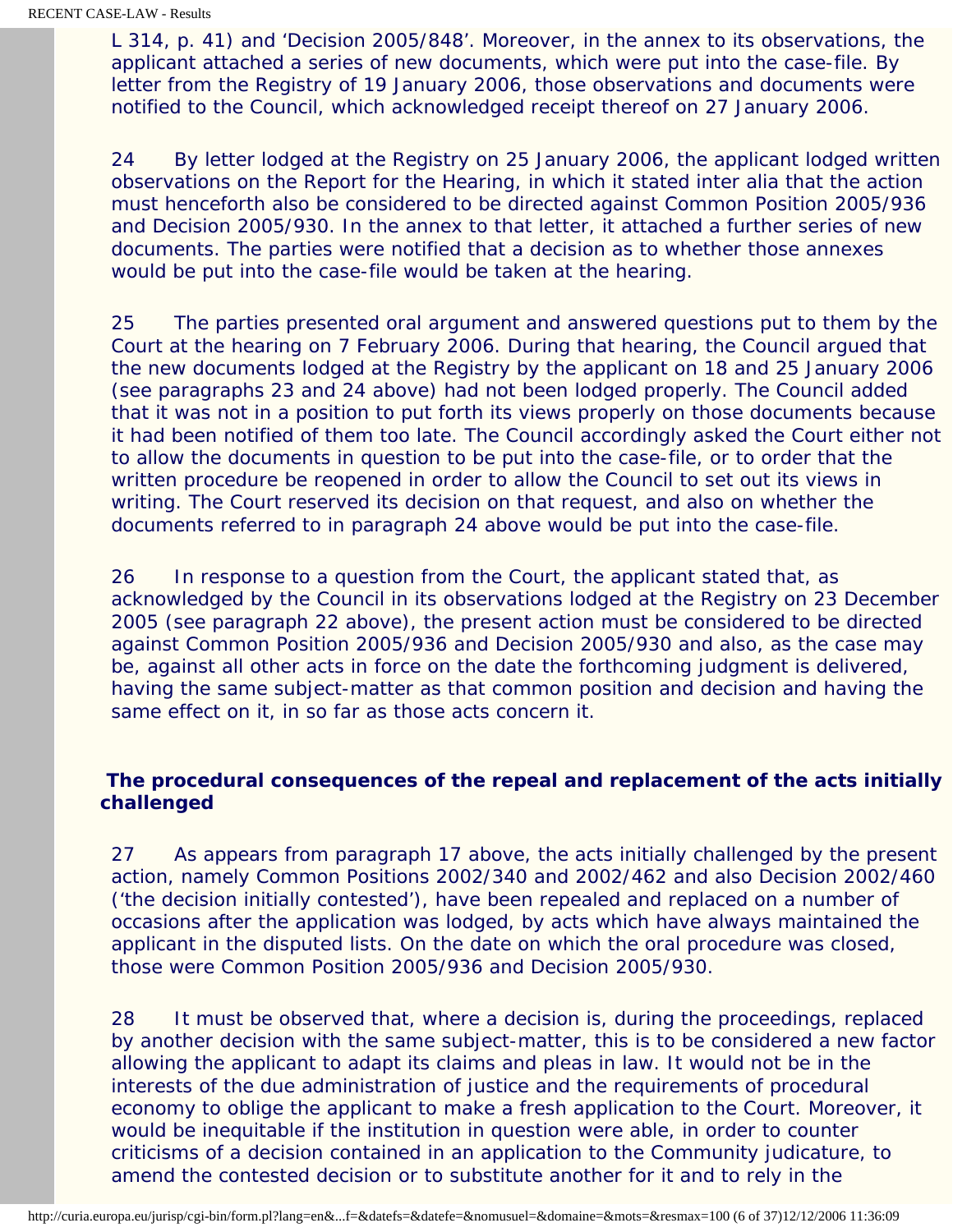proceedings on such an amendment or substitution in order to deprive the other party of the opportunity of extending his original pleadings to the later decision or of submitting supplementary pleadings directed against that decision (Case 14/81 *Alpha Steel* v *Commission* [1982] ECR 749, paragraph 8; Joined Cases 351/85 and 360/85 *Fabrique de Fer de Charleroi and Dillinger Hüttenwerke* v *Commission* [1987] ECR 3639, paragraph 11; Case 103/85 *Stahlwerke Peine-Salzgitter* v *Commission* [1988] ECR 4131, paragraphs 11 and 12; and Joined Cases T•46/98 and T•151/98 *CCRE* v *Commission* [2000] ECR II•167, paragraph 33).

29 In its judgments in Case T•306/01 *Yusuf and Al Barakaat International Foundation* v *Council and Commission* [2005] ECR II-3533, appeal pending ('*Yusuf*'), paragraph 73, and Case T•315/01 *Kadi* v *Council and Commission* [2005] ECR II-3649, appeal pending ('*Kadi*'), paragraph 54, the Court applied that case-law to the scenario in which a regulation of direct and individual concern to an individual is replaced, during the procedure, by a regulation having the same subject-matter.

30 Consistently with that case-law, it is therefore appropriate in the present case to allow the applicant's request that its action be considered, on the date on which the oral procedure was closed, to seek annulment of Common Position 2005/936 and Decision 2005/930, in so far as those acts concern it, and to allow the parties to reformulate their claims, pleas and arguments in the light of those new factors, which implies, for them, the right to submit additional claims, pleas and arguments.

31 In those circumstances, it is appropriate, first, to allow the documents attached to the applicant's observations on the Report for the Hearing, lodged at the Registry on 25 January 2006 (see paragraph 24 above), to be put into the case-file and, second, to dismiss the Council's request that neither the documents in question, nor the applicant's observations in response to the Court's written question, lodged at the Registry on 18 January 2006 (see paragraphs 23 and 25 above), should be allowed into the case-file. The production of new evidence and documents and the submission of new offers of evidence must be regarded as an inherent part of the parties' right to reformulate their claims, pleas and arguments, in the light of the new factors referred to in the preceding paragraphs. As to the question whether the addition to the case-file of the documents in question at a late stage justifies, in the present case, a reopening of the written procedure so as to safeguard the Council's rights of defence (see paragraph 25 above), reference is made to paragraph 182 below.

32 As to the remainder, the Court considers that only actions for annulment of an act in existence adversely affecting the applicant may be brought before it. Accordingly, even if, as held in paragraph 30 above, the applicant may be permitted to reformulate its claims so as to seek annulment of acts which have, during the proceedings, replaced the acts initially challenged, that solution cannot authorise the speculative review of the lawfulness of hypothetical acts which have not yet been adopted (see order in Case T•22/96 *Langdon* v *Commission* [1996] ECR II•1009, paragraph 16, and case-law cited).

33 It follows that there are no grounds for allowing the applicant to reformulate its claims so that they are directed not only against Common Position 2005/936 and Decision 2005/930, but also, as the case may be, against any other acts in force at the time of the subsequent judgment, having the same subject-matter as those acts and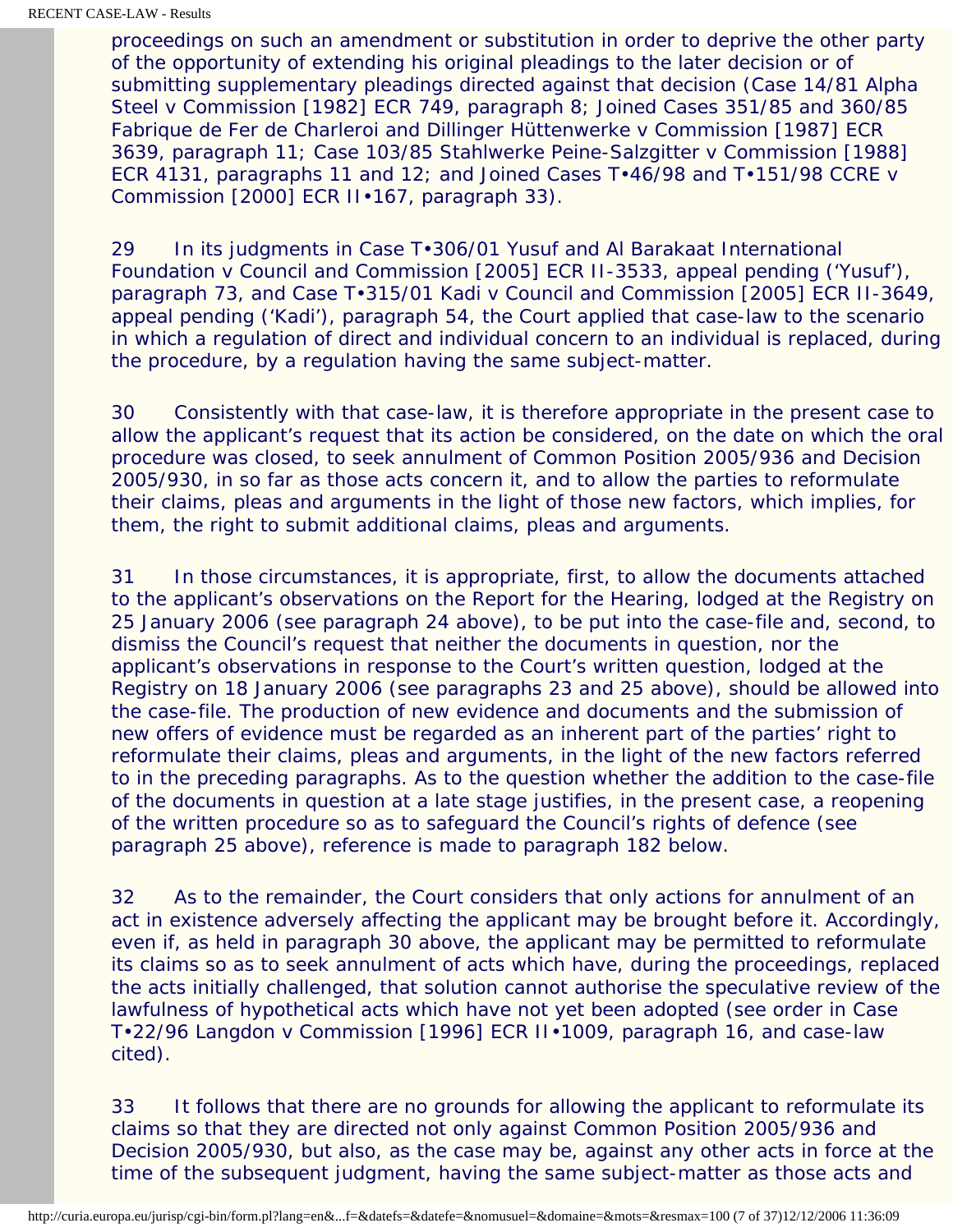having the same effect on it, in so far as those acts concern it (see paragraph 26 above).

34 Accordingly, for the purposes of the present action, the Court's review will concern only those acts already adopted and still in force and challenged on the date on which the oral procedure closed, namely Common Position 2005/936 ('the contested Common Position') and Decision 2005/930 ('the contested decision') (collectively 'the contested acts'), even if those acts have in turn been repealed and replaced by other acts before the date of delivery of the present judgment.

35 In such circumstances, the applicant still has an interest in obtaining annulment of the contested acts, in that the repeal of an act of an institution does not constitute recognition of the unlawfulness of that act and has only prospective effect, unlike a judgment annulling an act, by which the act is eliminated retroactively from the legal order and is deemed never to have existed. Moreover, as acknowledged by the Council at the hearing, if the contested acts are annulled, it will be obliged to take the measures necessary to comply with that judgment, pursuant to Article 233 EC, which may involve its amending or withdrawing, as the case may be, any acts which have repealed and replaced the acts contested subsequent to the close of the oral procedure (see, to that effect, Joined Cases T•481/93 and T•484/93 *Exporteurs in Levende Varkens and Others* v *Commission* [1995] ECR II•2941, paragraphs 46 to 48).

## **The second head of claim**

36 By its second head of claim, as reformulated at the hearing, the applicant asks the Court to declare the contested acts inapplicable to it, as a consequence of the partial annulment thereof sought by the first head of claim.

37 It is clear that the second head of claim, so formulated, has no scope independent of the first head of claim. That being so, it must be regarded as having no purpose.

## **The application for annulment of the contested Common Position**

#### *Arguments of the parties*

38 The applicant maintains that the present action is admissible, since both the contested Common Position and the contested decision concern it directly and individually and affect it adversely. It states, more specifically, that the Court is competent to review the lawfulness of the Common Position in question, failing which justice will be denied.

39 According to the applicant, the principles of a State governed by the rule of law, as enshrined in Article 6(2) EU, apply to all of the Union's acts, including those adopted as part of the Common Foreign and Security Policy (CFSP) or police and judicial cooperation in criminal matters (commonly known as 'Justice and Home Affairs') (JHA). As the right to obtain a judicial determination is part of the foundation of a State governed by the rule of law, as also evidenced by Articles 35 EU and 46 EU and the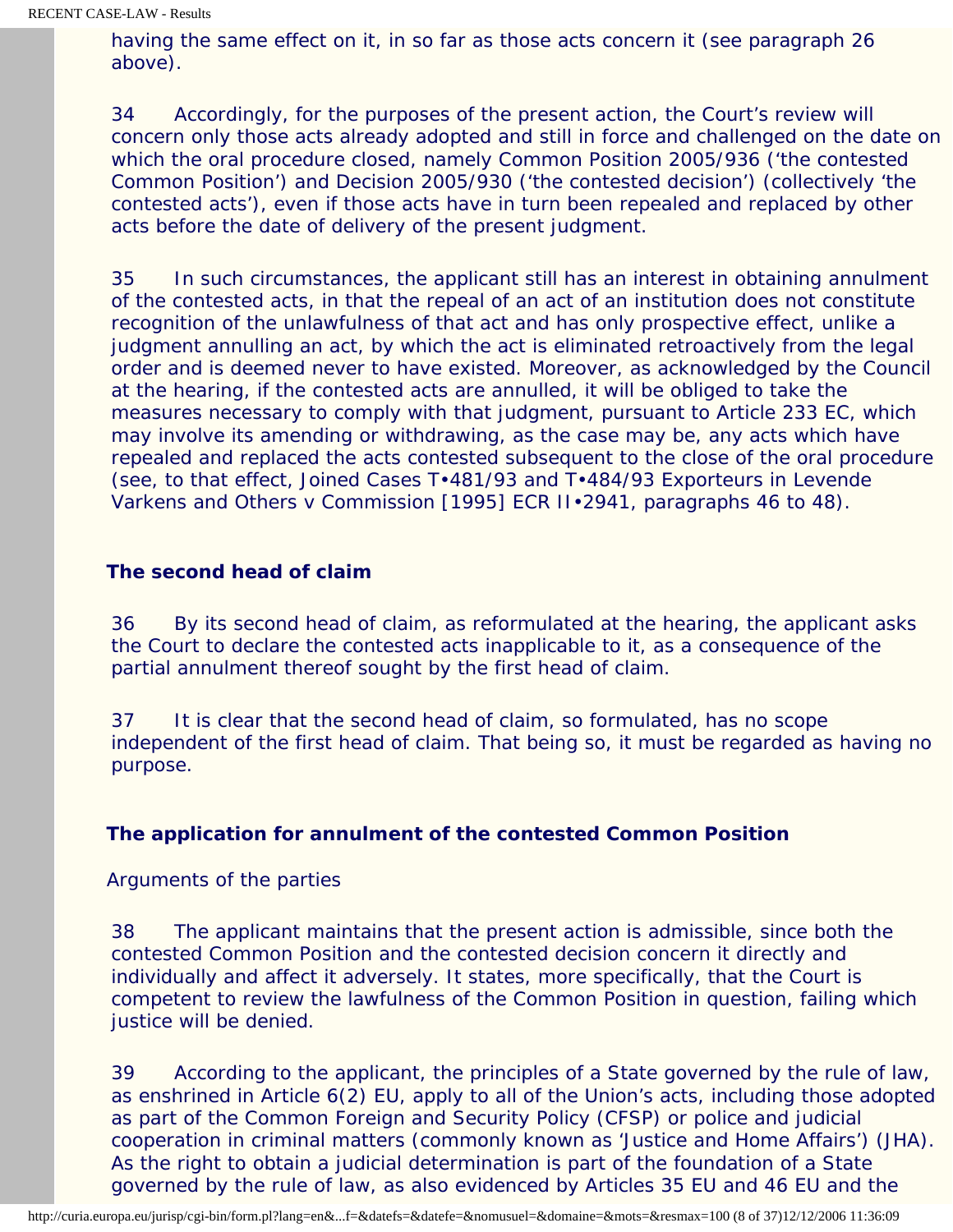Court of Justice's case-law (Case 222/84 *Johnston* [1986] ECR 1651, paragraph 18, and Case C•50/00 P *Unión de Pequeños Agricultores* v *Council* [2002] ECR I•6677, paragraphs 38 and 39), none of those acts must fall outside the scope of judicial review by the Court of Justice and the Court of First Instance. Otherwise, according to the applicant, a lawless zone would be created.

40 In any event, the legislative process pursued by the Council in this case must be held to be illegal, as must the basing of the contested Common Position on the provisions relating to the CFSP. In the light of, inter alia, the primacy of Community law as enshrined in Article 47 EU, the Court is competent to declare illegal an act adopted on the basis of CFSP or JHA. The applicant refers to Case C•170/96 *Commission* v *Council* [1998] ECR I•2763.

41 That process has been characterised by the steadfast will on the part of the Council, relying on an international rule, to circumvent the imperatives of the protection of fundamental rights and democratic, legislative or judicial review of its acts, in disregard of the general principles of Community law. However, the persons in charge of the actual implementation of those acts of the Union remain subject to judicial review, in the light of fundamental rights.

42 That will was, moreover, criticised by the European Parliament when it was consulted on the draft text of Regulation No 2580/2001. It is illustrated, inter alia, by the fact that the Council gave itself the power to implement Regulation No 2580/2001, by way of decisions which, in addition, do not appear to contain reasons.

43 Without denying that the applicant is directly and individually concerned by the contested acts, the Council and the United Kingdom contend that the action is inadmissible in so far as it is directed against the contested Common Position.

44 The Council and the United Kingdom submit that, consequently, the present action must be restricted to a review of the lawfulness of the contested decision, by which the measures provided for by Regulation No 2580/2001 are made applicable to the applicant.

#### *Findings of the Court*

45 According to the settled case-law of the Court (order of 7 June 2004 in Case T•338/02 *Segi and Others* v *Council* [2004] ECR II•1647, appeal pending, paragraph 40 et seq.; order of 7 June 2004 in Case T•333/02 *Gestoras Pro Amnistía and Others* v *Council*, not published in the ECR, appeal pending, paragraph 40 et seq., and order of 18 November 2005 in Case T•299/04 *Selmani* v *Council and Commission*, not published in the ECR, paragraphs 52 to 59), the action must be dismissed as, in part, clearly inadmissible and, in part, clearly unfounded in so far as it seeks annulment of the contested Common Position.

46 The Court notes, at the outset, that that Common Position is not an act of the Council adopted on the basis of the EC Treaty and subject, as such, to the review of its lawfulness provided for by Article 230 EC, but rather an act of the Council, composed of representatives of the Governments of the Member States, adopted on the basis of Articles 15 EU, under Title V of the EU Treaty relating to the CFSP, and 34 EU, under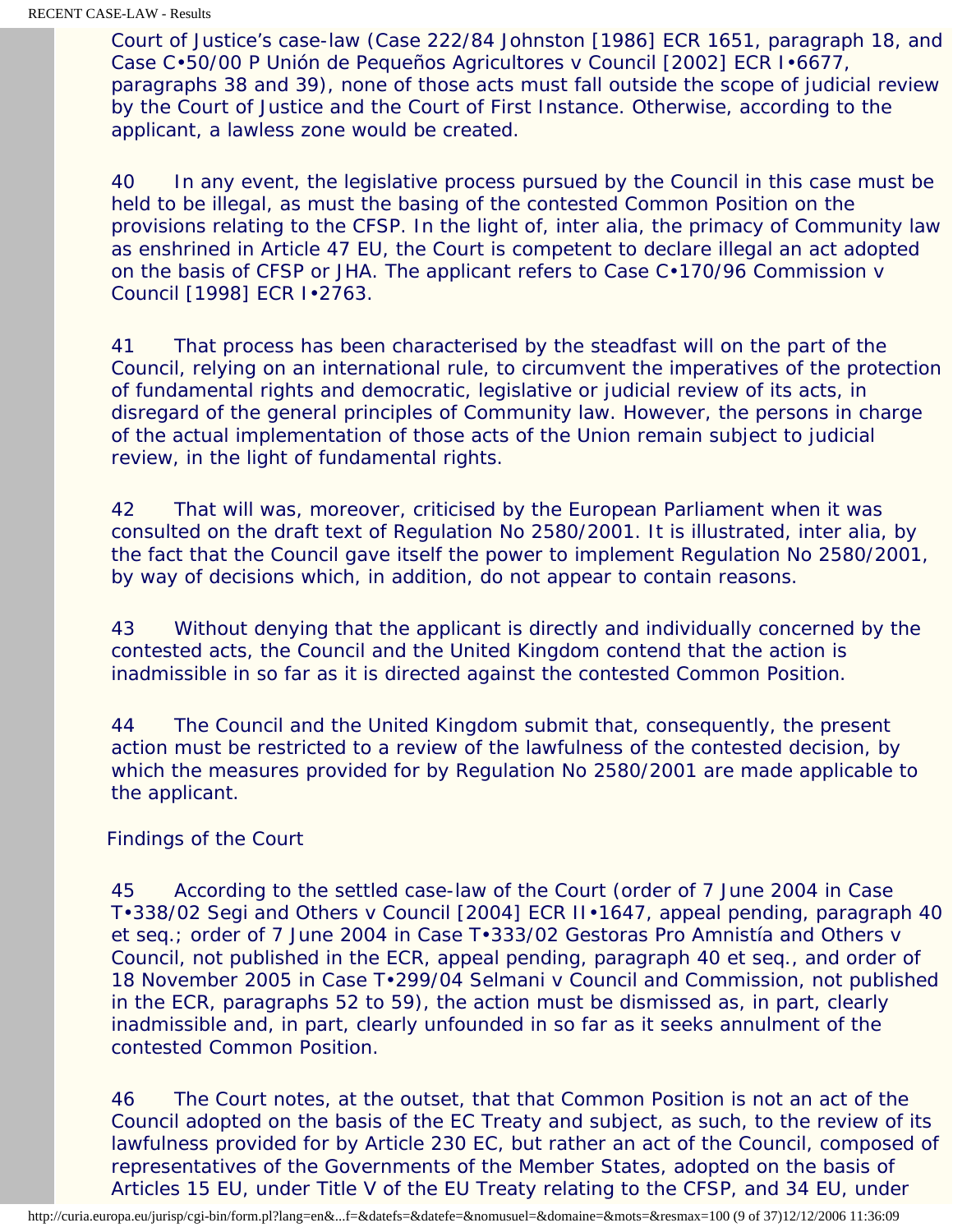Title VI of the EU Treaty relating to JHA.

47 It is clear that neither Title V of the EU Treaty relating to the CFSP nor Title VI of the EU Treaty relating to JHA make any provision for actions for annulment of common positions before the Community Courts.

48 Under the EU Treaty, in the version resulting from the Treaty of Amsterdam, the powers of the Court of Justice are listed exhaustively in Article 46 EU.

49 That article does not confer any competence on the Court in relation to the provisions of Title V of the EU Treaty.

50 With respect to the relevant provisions of Title VI of the EU Treaty, that article provides:

'The provisions of the Treaty establishing the European Community, the Treaty establishing the European Coal and Steel Community and the Treaty establishing the European Atomic Energy Community concerning the powers of the Court of Justice of the European Communities and the exercise of those powers shall apply only to the following provisions of this Treaty:

...

(b) provisions of Title VI, under the conditions provided for by Article 35 [EU];

...

(d) Article 6(2) [EU] with regard to action of the institutions, in so far as the Court has jurisdiction under the Treaties establishing the European Communities and under this Treaty;

...'.

51 According to the relevant provisions of Article 35 EU:

'1. The Court of Justice shall have jurisdiction, subject to the conditions laid down in this Article, to give preliminary rulings on the validity and interpretation of framework decisions, and decisions on the interpretation of conventions established under this Title and on the validity and interpretation of the measures implementing them.

…

6. The Court of Justice shall have jurisdiction to review the legality of framework decisions and decisions in actions brought by a Member State or the Commission on grounds of lack of competence, infringement of an essential procedural requirement, infringement of this Treaty or of any rule of law relating to its application, or misuse of powers. The proceedings provided for in this paragraph shall be instituted within two months of the publication of the measure.

…'.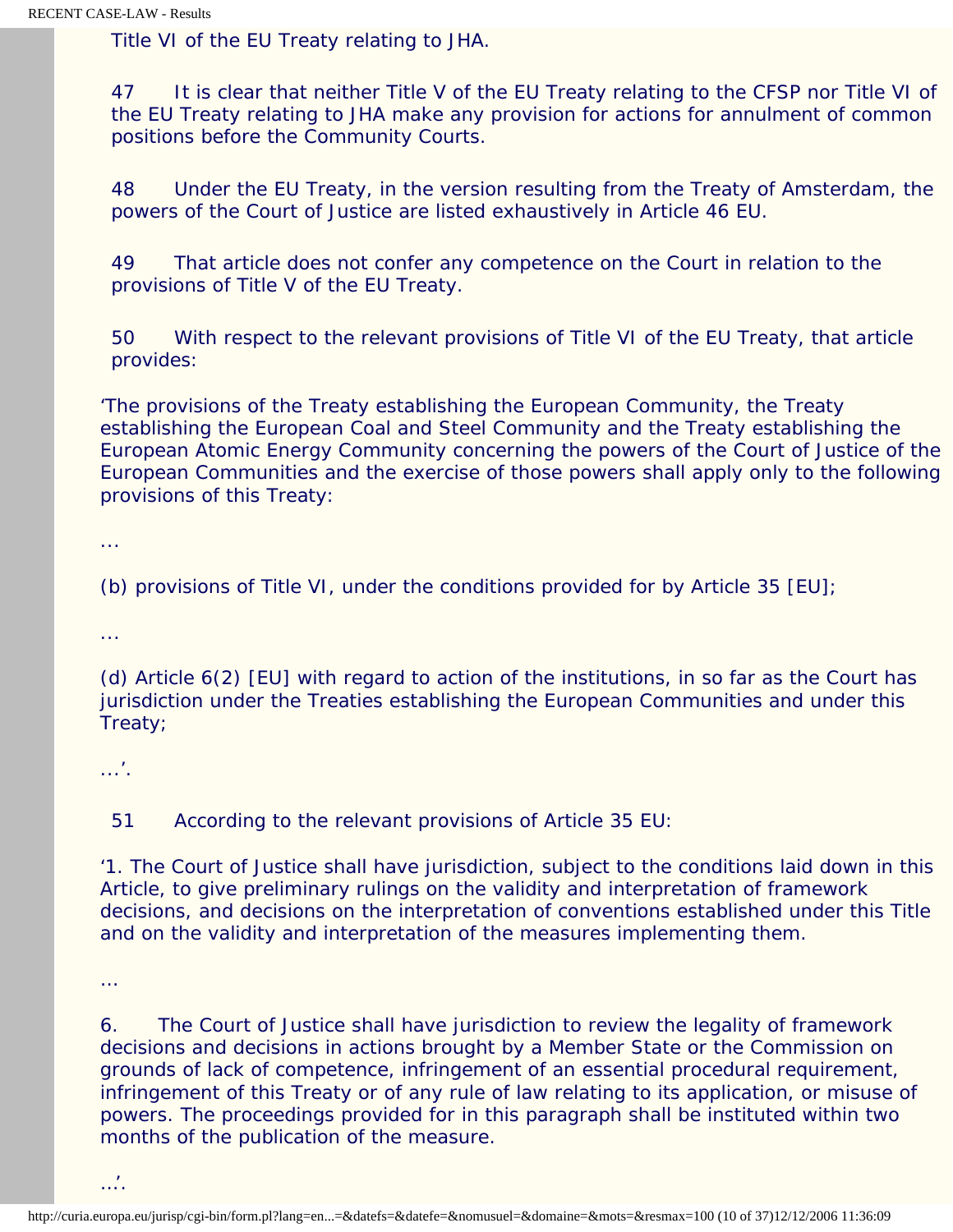52 It follows from Articles 35 EU and 46 EU that, under Title VI of the EU Treaty, legal remedies seeking a ruling as to validity or annulment are available only as against framework decisions, decisions and the measures implementing conventions provided for by Article 34(2)(b), (c) and (d) EU, with the exception of the common positions provided for in Article 34(2)(a) EU.

53 It should further be noted that the safeguard of observance of fundamental rights referred to in Article 6(2) EU is not relevant to the present case, as Article 46(d) EU gives the Court of Justice no further competence (*Segi and Others* v *Council*, paragraph 45 above, paragraph 37).

54 In the Community legal system founded on the principle of conferred powers, as embodied in Article 5 EC, the absence of an effective legal remedy as claimed by the applicant cannot in itself confer independent Community jurisdiction in relation to an act adopted in a related yet distinct legal system, namely that deriving from Titles V and VI of the EU Treaty (*Segi and Others* v *Council*, paragraph 45 above, paragraph 38). Nor can the applicant rely on *Unión de Pequeños Agricultores* v *Council*, paragraph 39 above. In that judgment (paragraph 40), the Court based its reasoning on the fact that the EC Treaty has established a complete system of legal remedies and procedures designed to ensure judicial review of the lawfulness of acts of the institutions. However, as indicated above, the EU Treaty has, in relation to acts adopted on the basis of Titles V and VI thereof, established a limited system of judicial review, certain areas being outside the scope of that review and certain legal remedies not being available.

55 The Court notes in this respect, however, that, without its being necessary to consider the possibility of challenging the validity of a common position before the courts of the Member States, the contested Common Position requires the adoption of implementing Community and/or national acts in order to be effective. It has not been contended that those implementing acts cannot themselves be the subject-matter of an action for annulment either before the Community Courts or before the national courts. Thus, it has not been established that the applicant does not have available to it an effective legal remedy, albeit indirect, against the acts adopted pursuant to the contested Common Position which affect it adversely and directly. In the present case, moreover, the applicant has availed itself of its right of action against the contested decision.

56 In those circumstances, the Court of First Instance has jurisdiction to hear an action for annulment directed against a Common Position adopted on the basis of Articles 15 EU and 34 EU only strictly to the extent that, in support of such an action, the applicant alleges an infringement of the Community's competences (*Selmani* v *Council and Commission*, paragraph 45 above, paragraph 56). The Community Courts have jurisdiction to examine the content of an act adopted pursuant to the EU Treaty in order to ascertain whether that act affects the Community's competences and to annul it if it should emerge that it ought to have been based on a provision of the EC Treaty (see, to that effect, *Commission* v *Council*, paragraph 40 above, paragraphs 16 and 17, and Case C•176/03 *Commission* v *Council* [2005] ECR I•7879, paragraph 39; *Segi and Others* v *Council*; *Gestoras Pro Amnistía and Others* v *Council*, paragraph 45 above, paragraph 41; see also, by analogy, Case C•124/95 *Centro-Com* [1997] ECR I•81, paragraph 25).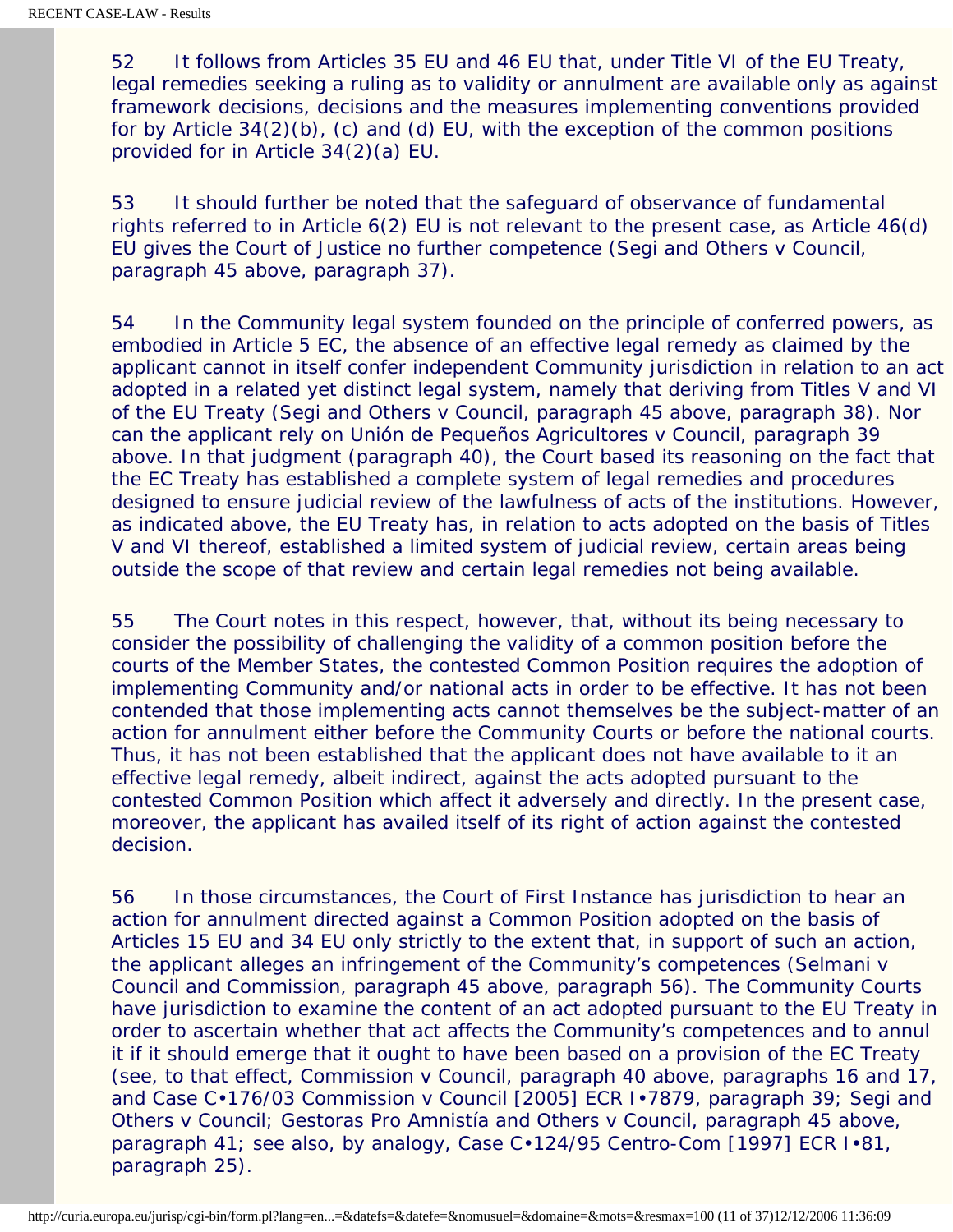57 In the present case, to the extent that the applicant alleges misuse of powers on the part of the Council acting in Union matters in disregard of the Community's competences, in order to deprive it of all forms of judicial protection, the present action therefore comes within the jurisdiction of the Community Courts.

58 The Court finds, however, that the Council, acting in Union matters, far from infringing the Community's competences, on the contrary, relied on them in order to implement the contested Common Position. First, the Council, having made use of the relevant Community powers, in particular those laid down in Articles 60 EC and 301 EC, cannot be criticised for having been unaware of them. The applicant has not identified any relevant legal basis other than the provisions actually used in the present case which might have been disregarded, contrary to Article 47 EU. Second, those provisions themselves provide for the prior adoption of a common position or a joint action in order to be applicable. It follows that the prior adoption of a common position before the implementation of the Community competences exercised in the present case demonstrates compliance with those competences and not breach thereof. Moreover, even if the use of a common position on the basis of the EU Treaty means that the persons affected are denied a direct remedy before the Community Courts, namely the possibility of challenging directly the lawfulness of the contested Common Position, such a result does not constitute as such a disregard of the Community's competences. Lastly, with regard to the Parliament resolution of 7 February 2002, in which the Parliament criticises the choice of a legal basis coming within the field of the EU Treaty for the establishment of the list of persons, groups or entities involved in terrorist acts, it must be noted that that criticism concerns a political choice and does not call into question, as such, the lawfulness of the legal basis chosen or concern the question of failure to observe Community competences (*Segi and Others* v *Council*, paragraph 45 above, paragraph 46).

59 The Court, exercising the limited judicial review within its competence under the EC Treaty, can therefore only find that the contested Common Position does not infringe the Community's competences.

60 It follows from the foregoing that, to the limited extent to which the Court has jurisdiction to hear and determine this action in so far as it is directed against the contested Common Position, that action must be dismissed as manifestly unfounded.

## **The action for annulment of the contested decision**

61 In support of its claim for annulment of the contested decision, the applicant puts forward three pleas in law. The first plea comprises five parts, alleging infringement of the right to a fair hearing, infringement of essential procedural requirements, infringement of the right to effective judicial protection, infringement of the presumption of innocence and a manifest error of assessment. The second plea is based on infringement of the right to revolt against tyranny and oppression. The third is based on infringement of the principle of non-discrimination.

62 It is appropriate to begin by examining the first plea.

#### *Arguments of the parties*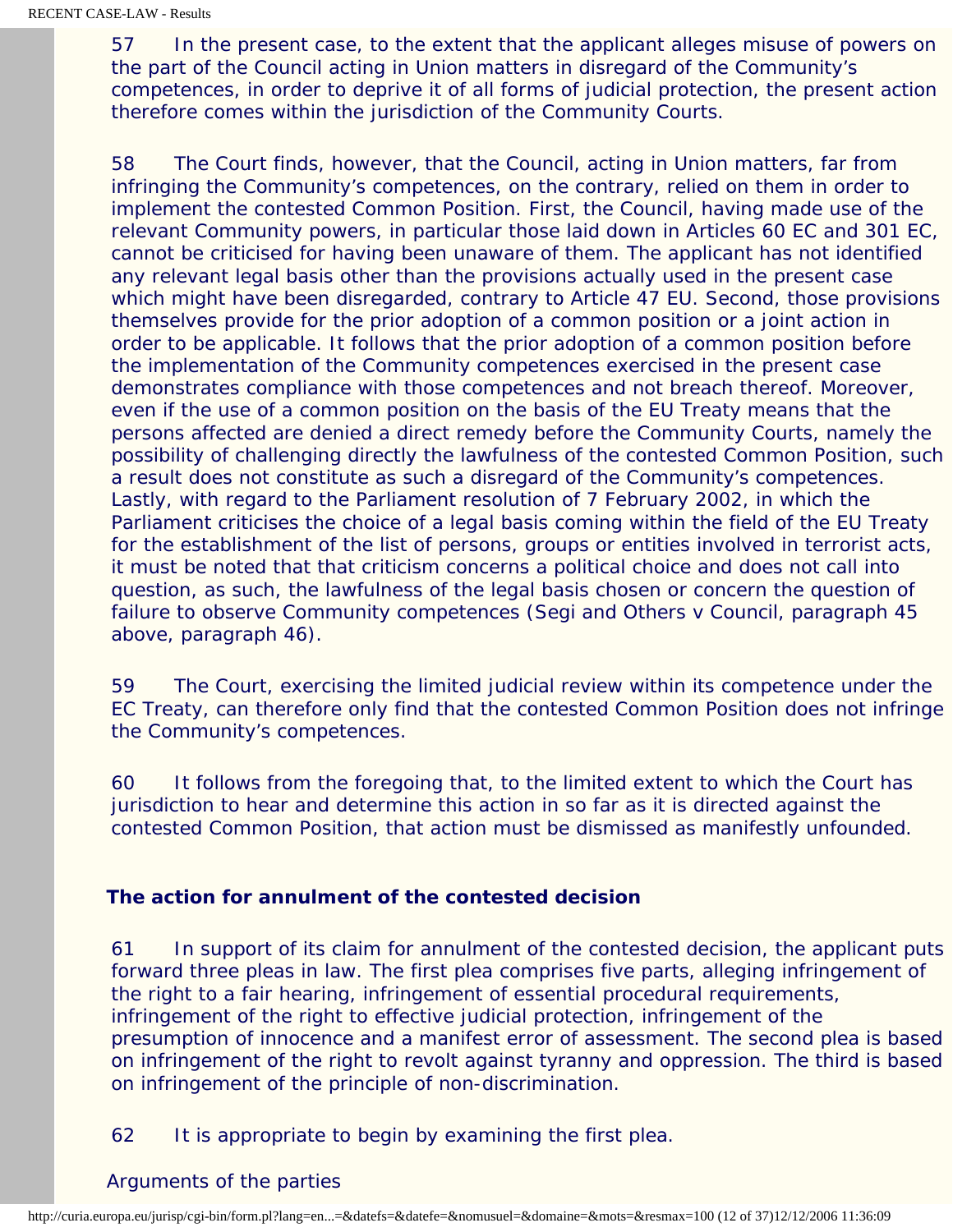63 Under the first plea, the applicant does not contest, as such, either the lawfulness or legitimacy of measures such as the freezing of funds provided for by the contested acts directed against the persons, groups and entities involved in terrorist acts, within the meaning of Common Position 2001/931.

64 The applicant does maintain, however, in the first part of that plea, that the contested decision infringes its fundamental rights, in particular its right to a fair hearing as guaranteed in particular in this case by Article 6(2) EU and by Article 6 of the European Convention for the Protection of Human Rights and Fundamental Freedoms ('ECHR'), in that that act imposes sanctions on it and causes it considerable harm, without its having being able to express its views either before the adoption of the act or even afterwards. It submits that, given that its offices and managers are known, its representatives ought to have been summoned and heard before it was included in the disputed list. At the oral hearing, the applicant insisted that it was not even aware of the identity of the national authority that allegedly took the decision in respect of it for the purposes of Article 1(4) of Common Position 2001/931 and Article 2 (3) of Regulation No 2580/2001, or of the evidence and information on the basis of which such a decision was taken. According to the applicant, it was included in the disputed list 'apparently solely only on the basis of documents produced by the Tehran regime'.

65 The applicant adds, in the second and third parts of the plea, that its inclusion in the disputed list, without its views having been heard beforehand and without the slightest indication of the factual and legal grounds providing legal justification, also infringes the obligation to state reasons provided for in Article 253 EC as well as the right to effective judicial protection (Case 3/67 *Mandelli* v *Commission* [1968] ECR 25, and *Johnston*, paragraph 39 above).

66 The applicant further maintains, in the fourth part of the plea, that its inclusion also infringes the presumption of innocence, as guaranteed by Article 48(1) of the Charter of Fundamental Rights and also refers, in this respect, to the judgment of the European Court of Human Rights of 10 February 1995 in *Allenet de Ribemont* (series A No 308).

67 Lastly, the applicant maintains in the fifth part of the plea that its inclusion in the disputed list is the result of a manifest error of assessment. It states that there is no reason to accuse it of being a terrorist organisation.

68 The Council and the United Kingdom maintain that the contested decision does not infringe the fundamental rights infringement of which is alleged.

69 More specifically, with respect to the right to be heard, the Council observes that the applicant itself has stated that it wrote to the current President of the Council, before the adoption of the decision initially contested, in order to plead its case. The Council maintains that it heard the applicant's views at that time before proceeding to freeze its funds. It refers to the order of the President of the Second Chamber of the Court of First Instance of 2 August 2000 in Case T•189/00 R *'Invest' Import und Export and Invest Commerce* v *Commission* [2000] ECR II•2993, paragraph 41, which indirectly implies that early contacts with the authorities, setting out one's point of view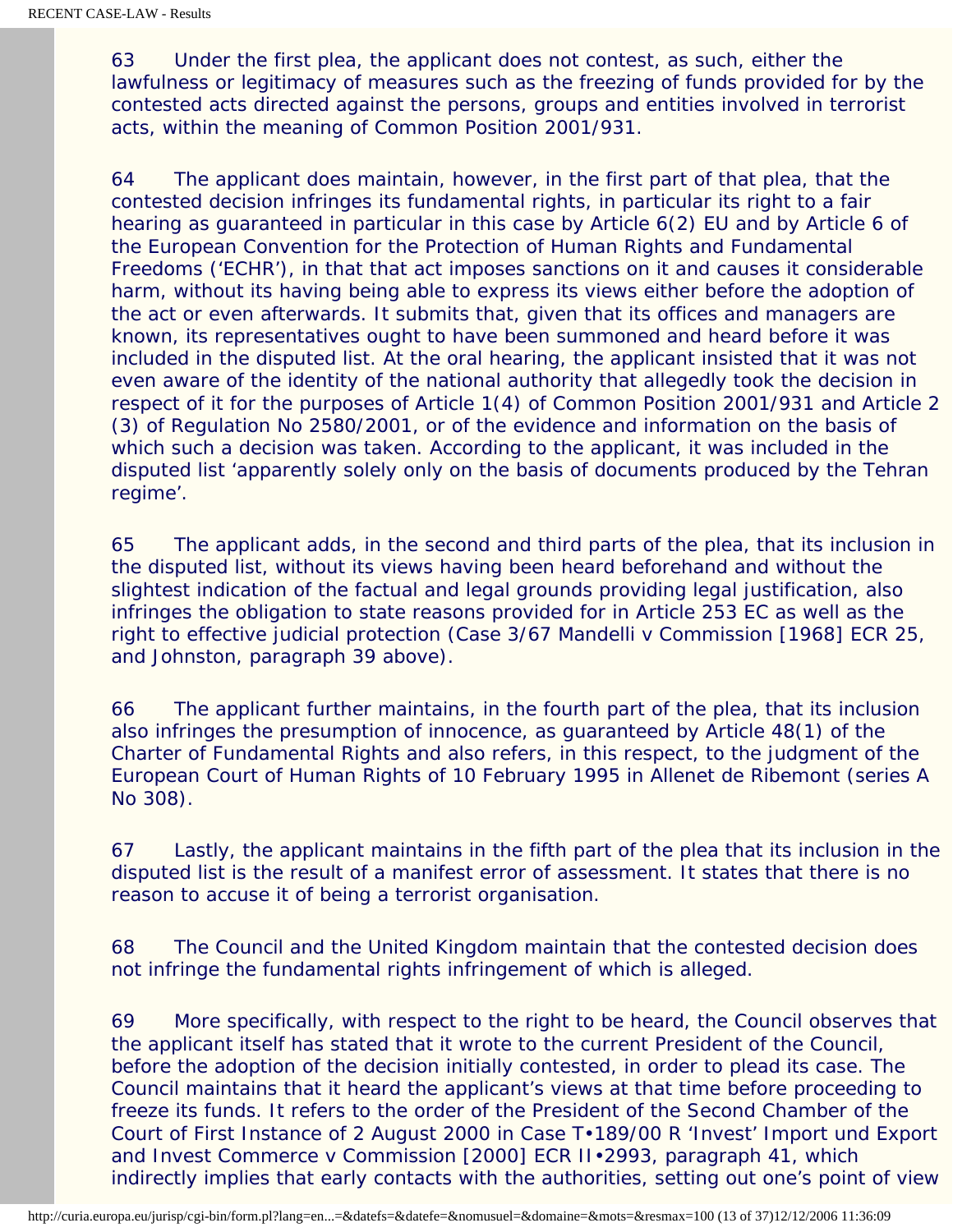in detail and knowledge of the imminent inclusion in the blacklist are all factors which satisfy the right to be heard.

70 Moreover, the applicant has never contacted the Council again, since the decision initially contested was adopted, in order to have its case reconsidered with a view to its being removed from the disputed list.

71 In any event, it is not apparent from the ECHR, the Charter of Fundamental Rights, a non-binding instrument, or the constitutional traditions common to the Member States, that observance of the right to a fair hearing entails an unconditional right to be heard before the adoption of a civil or administrative sanction measure, such as that challenged in the present case.

72 The Council and the United Kingdom observe that exceptions to the general right to be heard during administrative procedures appear to be possible, at least in some Member States, on grounds of public interest, public policy or the maintenance of international relations, or when the purpose of the decision to be taken would be or could be defeated if the right in question were to be observed. The Council refers to German, French, Italian, English, Danish, Swedish, Irish and Belgian law by way of example.

73 The United Kingdom Government describes the special procedure applicable before the POAC, in the context of an action brought against a decision of the Home Secretary to prohibit an organisation he believes to be involved in terrorism, pursuant to the Terrorism Act 2000. One feature, among others, of that procedure is the appointment of special counsel to represent the applicant before the POAC, sitting in camera, or the fact that the POAC may take into consideration evidence which has not been divulged to that party or its legal representative, pursuant to the law or on grounds of public interest. In this case, the applicant was the subject of such a proscription decision (see paragraph 2 above), against which it has brought two parallel actions, one an appeal before the POAC, the other an action for judicial review before the High Court. By judgment of 17 April 2002, the High Court dismissed the action for judicial review (see paragraph 12 above) and, by judgment of 15 November 2002, the POAC dismissed the appeal (see paragraph 16 above).

74 Likewise, according to the Council and the United Kingdom, Community law does not confer on the applicant any right to be heard before being included in the disputed list.

75 According to the United Kingdom, the present case is different from the one which gave rise to the judgment in Case C•135/92 *Fiskano* v *Commission* [1994] ECR I•2885, relied on by the applicant, in that the inclusion of the applicant in the disputed list is not the implementation of a procedure concerning it, relating to a preexisting right, but rather the adoption of a legislative or administrative measure by the Community institutions. A person affected by such a measure is not a defendant in a procedure and, consequently, the question of rights of the defence simply does not arise. Its rights are safeguarded by the possibility of bringing legal proceedings, in this case an action before the Court of First Instance on the basis of Article 230 EC, in order to have ascertained whether the rules at issue have been adopted legally and/or whether the applicant does in fact come within the scope of those rules.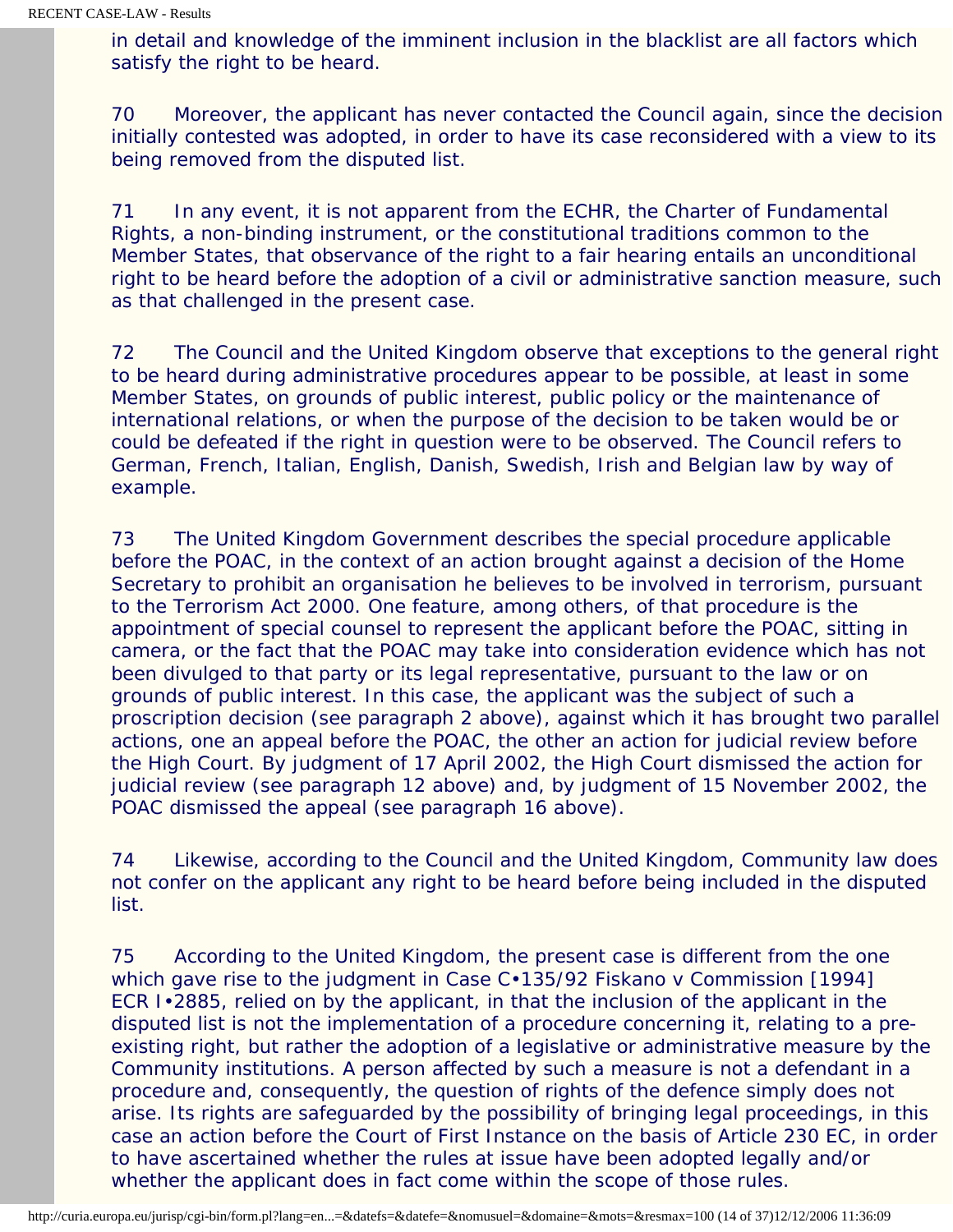76 The Council also refers, in the same vein, to Case 5/85 *AKZO Chemie* v *Commission* [1986] ECR 2585, paragraphs 20 and 24, and Case C•54/99 *Église de scientologie* [2000] ECR I•1335, paragraph 20. The Council doubts, moreover, that the principles deriving from case-law in competition and trade protection cases may be applied without reservation to the present case. In its view, the most relevant case-law for the present case is that which has held that, in the case of a person concerned by a Community sanction adopted on the proposal of a national authority, the right to be heard must actually be secured in the first place in the relations between that undertaking and the national administrative authority (*'Invest' Import und Export and Invest Commerce* v *Commission*, paragraph 69 above, paragraph 40).

77 The Council states, with regard to Article 6 of the ECHR, that there is nothing in the case-law of the European Court of Human Rights to indicate that the safeguards provided for by that provision should have been applied during the administrative procedure which led to the adoption of the contested decision. The freezing of the applicant's assets is not a criminal penalty and cannot be equated with such a penalty under the gravity-related criteria applied by the European Court of Human Rights (Eur. Court H.R. *Engel and Others*, judgment of 8 June 1976, Series A No 22; *Campbell and Fell*, judgment of 28 June 1984, Series A No 80; and *Öztürk*, judgment of 23 October 1984, Series A No 85). That court has also held that Article 6(1) of the ECHR is not applicable to the administrative phases of an investigation before the administrative authorities. Only the manner in which the information gathered during the administrative inquiries is used in judicial proceedings is covered by the right to a fair hearing (Eur. Court H.R. *Fayed*, judgment of 21 September 1994, Series A No 294•B).

78 The United Kingdom also disputes that Article 6(1) of the ECHR envisages the adoption of legislative or regulatory measures. That provision applies only to challenges concerning rights and obligations of a civil nature, and the safeguards it provides are applicable only where there is a dispute requiring a decision. It thus does not give individuals the right to be heard before the adoption of a set of general rules which interferes with their property rights. In such a situation, individuals are only entitled to bring a subsequent challenge against the lawfulness of those rules or the application thereof to their circumstances (Eur. Court H.R., *Lithgow and Others*, judgment of 8 July 1986, Series A No 102, and *James and Others*, judgment of 21 February 1986, Series A No 98).

79 In the present case, in the submission of the United Kingdom, neither the inclusion of the applicant in the disputed list nor, accordingly, the freezing of its assets come within the scope of Article 6(1) of the ECHR. Consequently, the applicant had no right to put forward its arguments before the adoption of those measures. Under that same provision, however, the applicant does have the right to bring legal proceedings to challenge the lawfulness of the acts in question. It has in fact exercised that right in bringing the present action.

80 In any event, the acts at issue in the present case, introduced as an emergency measure, are not disproportionate to the objective pursued and did not cause an unfair lack of balance between the requirements of the public interest and those relating to the protection of fundamental rights, it being understood that the right to a fair hearing may be exercised once those measures have been taken.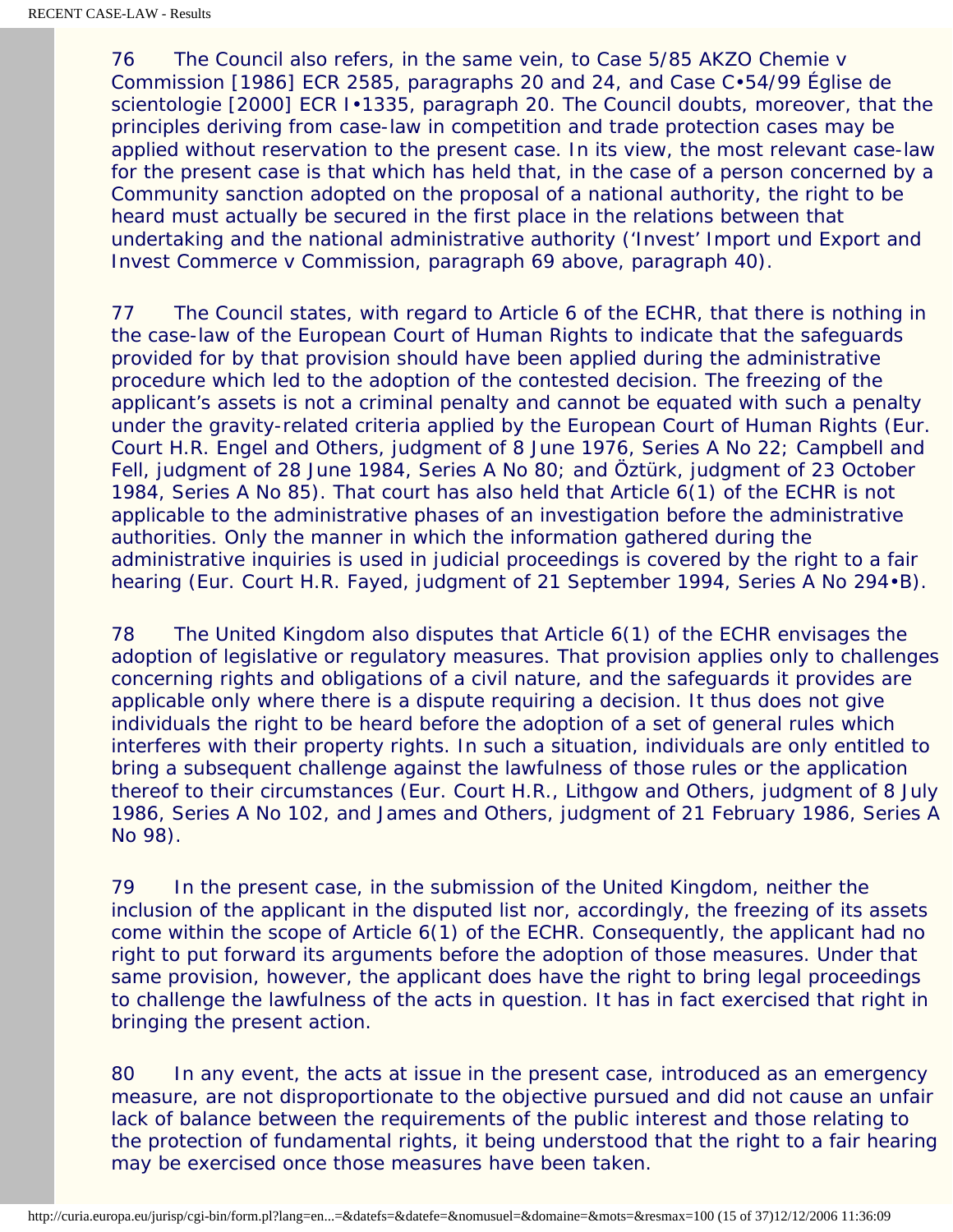81 The Council and the United Kingdom point out that providing information to or hearing the views of the applicant before freezing its assets would have compromised the attainment of the important public interest objective pursued by Regulation No 2580/2001, which is to prevent funds from being used to finance terrorist activities. According to the Council and the United Kingdom, the applicant could have taken advantage of the time period allowed it to submit its comments to transfer those funds out of the Union.

82 The United Kingdom adds that there are in all likelihood overriding reasons of national security for not disclosing to the party concerned the information and evidence on the basis of which a competent authority may adopt a decision finding that an entity is involved in terrorism.

83 As to the alleged failure to state reasons, the Council contends that the contested decision, whilst not containing a specific statement of reasons, merely updates the list provided for by Regulation No 2580/2001, Article 2(3) of which lists the criteria on the basis of which the persons, groups and entities are included in the disputed list. That regulation, the contested Common Position and the contested decision, taken together in a context well known to the applicant, thus satisfy the obligation to state reasons as contemplated in the case-law, it being understood that the material conditions in the fight against terrorism are not the same as those existing in other areas, such as competition (Case C•350/88 *Delacre and Others* v *Commission* [1990] ECR I•395, paragraph 15; see, in the context of freezing funds, *'Invest' Import und Export and Invest Commerce* v *Commission*, paragraph 69 above, paragraph 43).

84 The Council adds that the contested decision does not have any adverse effect on the presumption of innocence.

85 As to the allegation of a manifest error of assessment, the Council and the United Kingdom contend that the applicant can hardly claim that it is not a terrorist organisation and that it does not therefore come within the scope of Article 2(3) of Regulation No 2580/2001.

86 The Council and the United Kingdom observe that, under Article 1(4) of Common Position 2001/931, the disputed list is to be established on the basis of precise information or material in the file which indicates that a decision has been taken by a competent national authority identifying a person, group or entity as being involved in terrorist activities. The applicant has not maintained, and nor does anything suggest, that it was not included in the disputed list on the basis of such a decision.

87 The Council acknowledges that, as set out in that same provision, it is to check that the national authorities comply with the criteria fixed by the Union. However, that check does not concern facts such as those alleged by the applicant, or information sometimes based on protected sources or on the actions of specialised units in the Member States. Given the essential role played in the procedure by the competent national authorities, the Council and the United Kingdom take the view that a challenge to the very facts in the light of which those authorities proposed the inclusion of a person in the disputed list or an application for review of their decision can properly be brought only at the national level. The United Kingdom observes in this regard that Article 7 of Regulation No 2580/2001 allows the Commission to amend the annex to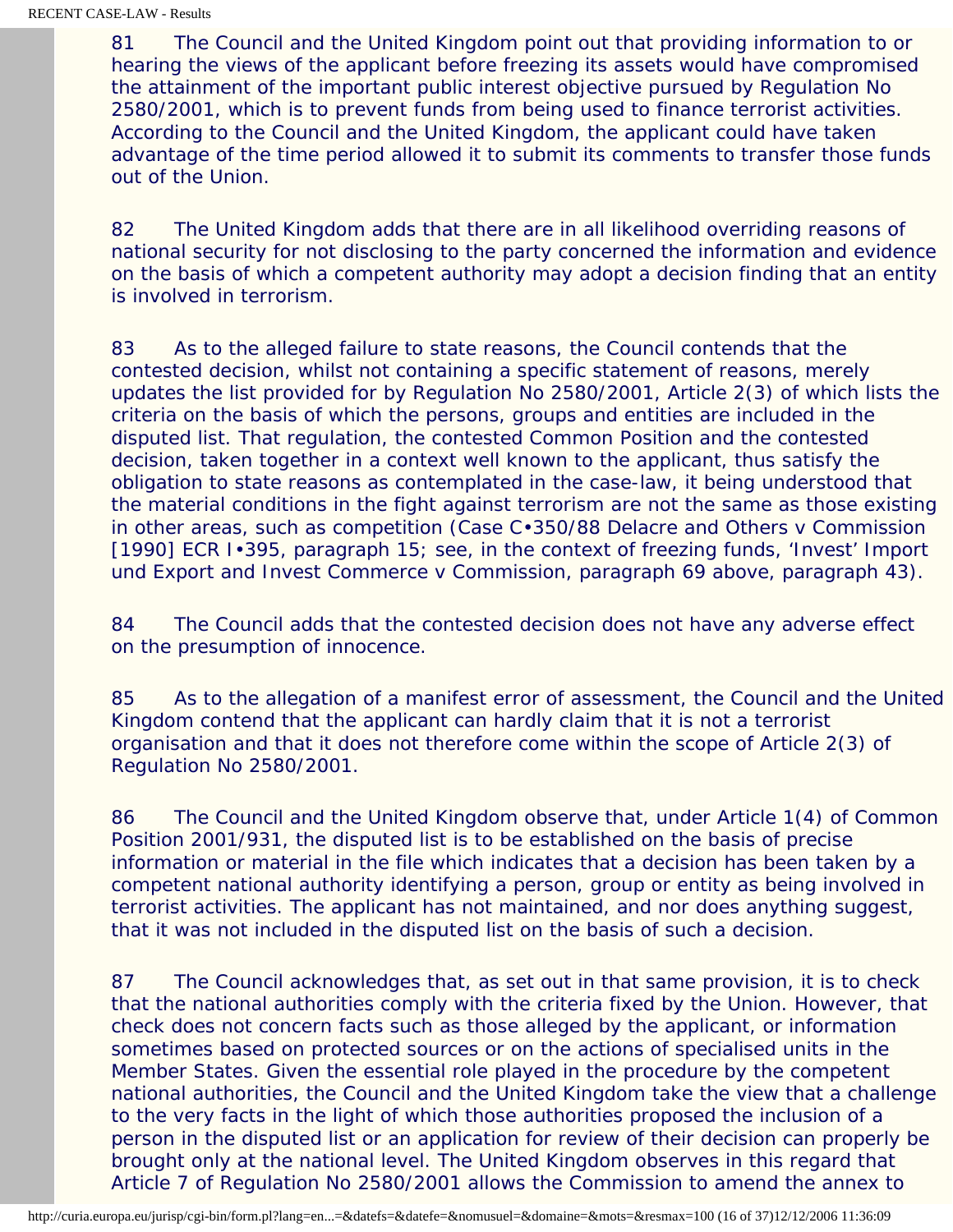that regulation on the basis of information provided by the Member States.

88 Moreover, the Home Secretary, who is the competent national authority in this area in the United Kingdom, has rejected an application brought by the applicant to have itself removed from the list of proscribed organisations pursuant to the Terrorism Act 2000. Whilst noting the applicant's assertions that it has been involved in a legitimate struggle against an oppressive regime and that its acts of resistance have been focused on military targets in Iran, the Home Secretary declared that he could not accept 'any right to resort to acts of terrorism, whatever the motivation'. The legal proceedings brought by the applicant against that decision have been rejected (see paragraph 73 above).

#### *Findings of the Court*

89 It is appropriate to begin by examining, together, the pleas alleging infringement of the right to a fair hearing, infringement of the obligation to state reasons and infringement of the right to effective judicial protection, which are closely linked. First, the safeguarding of the right to a fair hearing helps to ensure that the right to effective judicial protection is exercised properly. Second, there is a close link between the right to an effective judicial remedy and the obligation to state reasons. As held in settled case-law, the Community institutions' obligation under Article 253 EC to state the reasons on which a decision is based is intended to enable the Community judicature to exercise its power to review the lawfulness of the decision and the persons concerned to know the reasons for the measure adopted so that they can defend their rights and ascertain whether or not the decision is well founded (Case 24/62 *Germany* v *Commission* [1963] ECR 63, 69; Case C•400/99 *Italy* v *Commission* [2005] ECR I•3657, paragraph 22; Joined Cases T•346/02 and T•347/02 *Cableuropa and Others* v *Commission* [2003] ECR II•4251, paragraph 225). Thus, the parties concerned can make genuine use of their right to a judicial remedy only if they have precise knowledge of the content of and the reasons for the act in question (see, to that effect, Case C•309/95 *Commission* v *Council* [1998] ECR I•655, paragraph 18, and Case T•89/96 *British Steel* v *Commission* [1999] ECR II•2089, paragraph 33).

90 In the light of the principal arguments put forward by the Council and the United Kingdom, the Court will begin by considering whether the rights and safeguards alleged by the applicant to have been infringed may, in principle, apply in the context of the adoption of a decision to freeze funds on the basis of Regulation No 2580/2001. The Court will then determine the purpose of and identify the restrictions on those rights and safeguards in such a context. Lastly, the Court will rule on the alleged infringement of the rights and safeguards in question, in the specific circumstances of the present case.

 Applicability of the safeguards relating to observance of the right to a fair hearing, the obligation to state reasons and the right to effective judicial protection in the context of the adoption of a decision to freeze funds on the basis of Regulation No 2580/2001

#### The right to a fair hearing

91 According to settled case-law, observance of the right to a fair hearing is, in all proceedings initiated against a person which are liable to culminate in a measure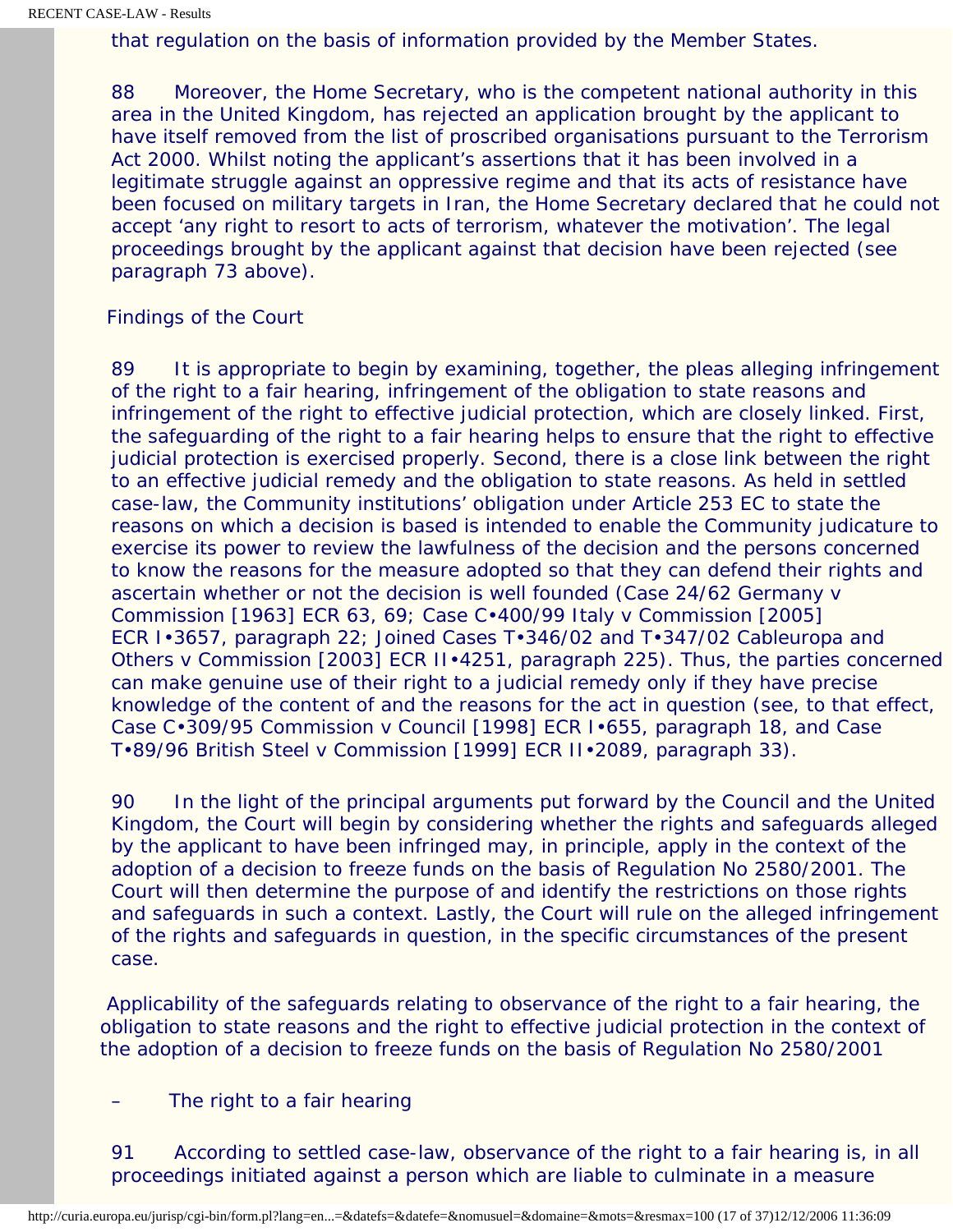adversely affecting that person, a fundamental principle of Community law which must be guaranteed even in the absence of any rules governing the procedure in question. That principle requires that any person on whom a penalty may be imposed must be placed in a position in which he can effectively make known his view of the matters on which the penalty is based (see *Fiskano* v *Commission*, paragraph 75 above, paragraphs 39 and 40, and case-law cited).

92 In the present case, the contested decision, by which an individual economic and financial sanction was imposed on the applicant (freezing of funds), undeniably affects the applicant adversely (see also paragraph 98 below). That case-law is, therefore, relevant to the present case.

93 It follows from that case-law that, subject to exceptions (see paragraph 127 et seq. below), the safeguarding of the right to be heard comprises, in principle, two main parts. First, the party concerned must be informed of the evidence adduced against it to justify the proposed sanction ('notification of the evidence adduced'). Second, he must be afforded the opportunity effectively to make known his view on that evidence ('hearing').

94 So understood, the safeguarding of the right to a fair hearing in the context of the administrative procedure itself is to be distinguished from that resulting from the right to an effective judicial remedy against the act having adverse effects which may be adopted at the end of that procedure (see, to that effect, Case T•372/00 *Campolargo* v *Commission* [2002] ECR-SC I•A•49 and II•223, paragraph 36). The arguments of the Council and the United Kingdom relating to Article 6 of the ECHR (see paragraphs 77 to 79 above) are thus irrelevant to this plea.

95 Moreover, the safeguard relating to observance of the actual right to a fair hearing, in the context of the adoption of a decision to freeze funds on the basis of Regulation No 2580/2001, cannot be denied to the parties concerned solely on the ground, relied on by the Council and the United Kingdom (see paragraphs 78 and 79 above), that neither the ECHR nor the general principles of Community law confer on individuals any right whatsoever to be heard before the adoption of an act of a legislative nature (see, to that effect and by analogy, *Yusuf*, paragraph 29 above, paragraph 322).

96 It is true that the case-law relating to the right to be heard cannot be extended to the context of a Community legislative process culminating in the enactment of legislation involving a choice of economic policy and applying to the generality of the traders concerned (Case T•521/93 *Atlanta and Others* v *Council and Commission* [1996] ECR II•1707, paragraph 70, upheld on appeal in Case C•104/97 P *Atlanta* v *Commission and Council* [1999] ECR I•6983, paragraphs 34 to 38).

97 It is also true that the contested decision, which maintains the applicant in the disputed list, after the applicant had been included by the decision initially contested, has the same general scope as Regulation No 2580/2001 and, like that regulation, is directly applicable in all Member States. Thus, despite its title, it is an integral part of that regulation for the purposes of Article 249 EC (see, by analogy, order in Case T•45/02 *DOW AgroSciences* v *Parliament and Council* [2003] ECR II•1973, paragraphs 31 to 33, and case-law cited, and *Yusuf*, paragraph 29 above, paragraphs 184 to 188).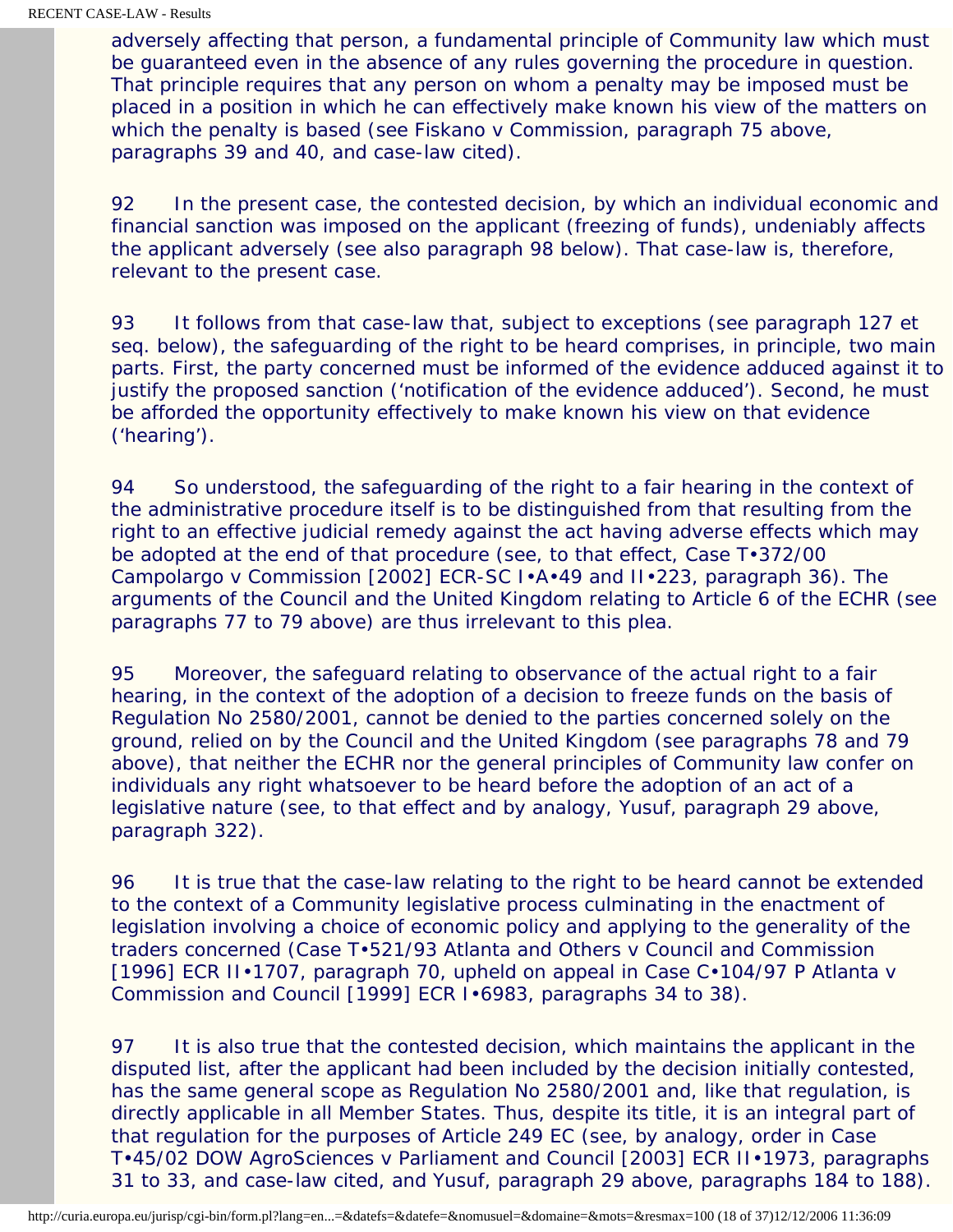98 In the instant case, however, the contested regulation is not of an exclusively legislative nature. Whilst being of general application, it is of direct and individual concern to the applicant, to whom it refers by name as having to be included in the list of persons, groups and entities whose funds are to be frozen pursuant to Regulation No 2580/2001. Since it is an act which imposes an individual economic and financial sanction (see paragraph 92 above), the case-law cited in paragraph 96 above is therefore irrelevant (see, by analogy, *Yusuf*, paragraph 29 above, paragraph 324).

99 It is, moreover, appropriate to mention the aspects which distinguish the present case from the cases which gave rise to the judgments in *Yusuf* and *Kadi*, paragraph 29 above, where it was held that the Community institutions were not required to hear the parties concerned in the context of the adoption and implementation of a similar measure freezing the funds of persons and entities linked to Osama bin Laden, Al-Qaeda and the Taleban.

100 That solution was justified in those cases by the fact that the Community institutions had merely transposed into the Community legal order, as they were required to do, resolutions of the Security Council and decisions of its Sanctions Committee that imposed the freezing of the funds of the parties concerned, designated by name, without in any way authorising those institutions, at the time of actual implementation, to provide for any Community mechanism whatsoever for the examination or re-examination of individual situations. The Court inferred therefrom that the Community principle relating to the right to be heard could not apply in such circumstances, where a hearing of the persons concerned could not in any event lead the institution to review its position (*Yusuf*, paragraph 29 above, paragraph 328, and *Kadi*, paragraph 29 above, paragraph 258).

101 In the present case, by contrast, although Security Council Resolution 1373 (2001) provides inter alia in Paragraph 1(c) that all States must freeze without delay funds and other financial assets or economic resources of persons who commit, or attempt to commit, terrorist acts or participate in or facilitate the commission of terrorist acts, of entities owned or controlled directly or indirectly by such persons, and of persons and entities acting on behalf of, or at the direction of, such persons and entities, it does not specify individually the persons, groups and entities who are to be the subjects of those measures. Nor did the Security Council establish specific legal rules concerning the procedure for freezing funds, or the safeguards or judicial remedies ensuring that the persons or entities affected by such a procedure would have a genuine opportunity to challenge the measures adopted by the States in respect of them.

102 Thus, in the context of Resolution 1373 (2001), it is for the Member States of the United Nations (UN) – and, in this case, the Community, through which its Member States have decided to act – to identify specifically the persons, groups and entities whose funds are to be frozen pursuant to that resolution, in accordance with the rules in their own legal order.

103 In that connection, the Council maintained at the hearing that, in the implementation of Security Council Resolution 1373 (2001), the measures that it adopted under circumscribed powers, which thereby benefit from the principle of primacy as contemplated in Articles 25 and 103 of the United Nations Charter, are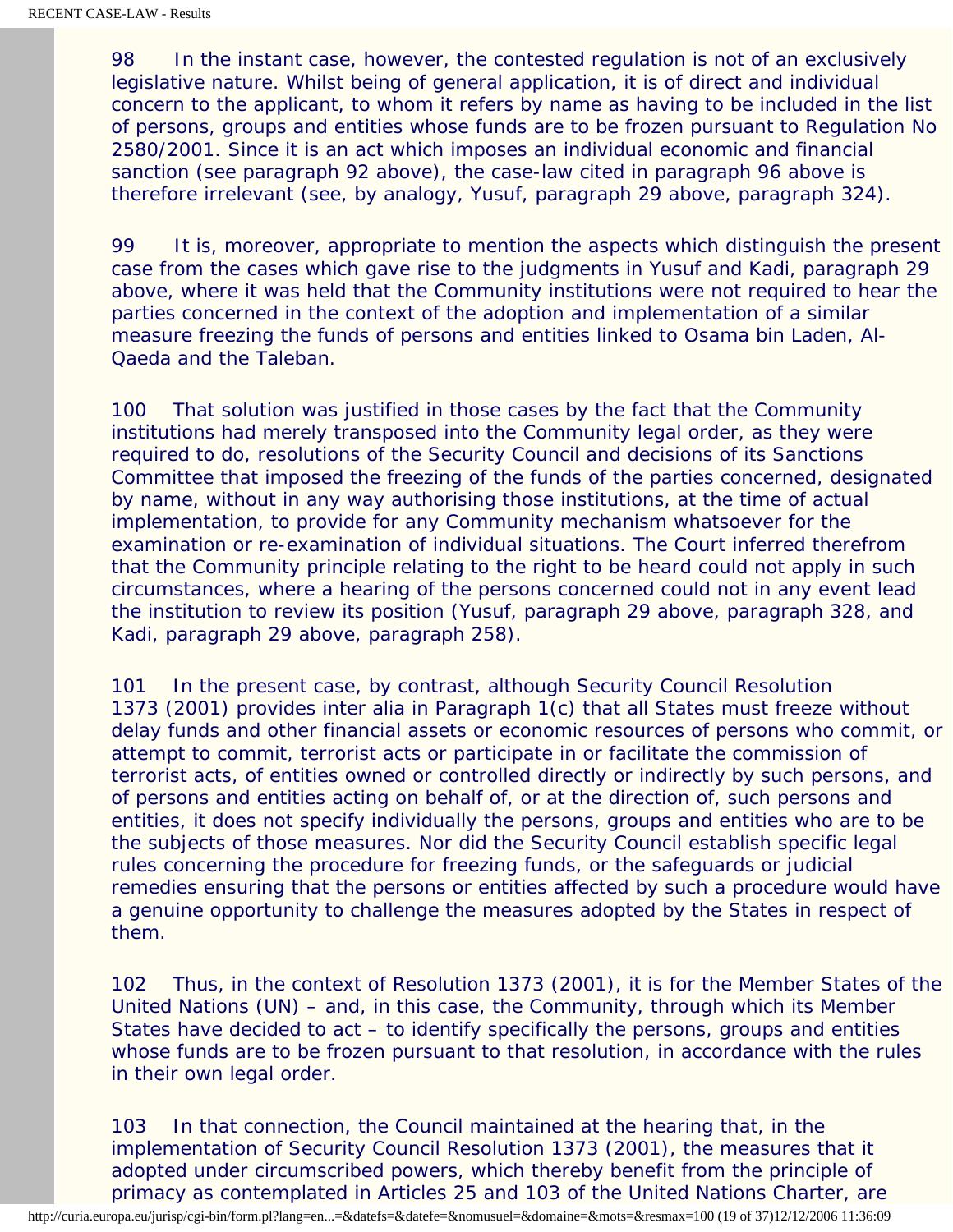essentially those provided for by the relevant provisions of Regulation No 2580/2001, which determine the content of the restrictive measures to be adopted in relation to the persons referred to in Paragraph 1(c) of that resolution. However, unlike the acts at issue in the cases which gave rise to the judgments in *Yusuf* and *Kadi*, paragraph 29 above, the acts which specifically apply those restrictive measures to a given person or entity, such as the contested decision, do not come within the exercise of circumscribed powers and accordingly do not benefit from the primacy effect in question. The Council submits that the adoption of those acts falls instead within the ambit of the exercise of the broad discretion it has in the area of the CFSP.

104 These submissions may, in substance, be approved by the Court, subject to the potential difficulties in applying Paragraph 1(c) of Resolution 1373 (2001) which may arise owing to the absence, to date, of a universally-accepted definition of the concepts of 'terrorism' and 'terrorist act' in international law (see, on this point, Final Document (A/60/L1) adopted by the UN General Assembly on 15 September 2005, on the occasion of the world summit celebrating the 60th anniversary of the UN).

105 Lastly, the Council stated at the oral hearing that, as the Community institution which adopted Regulation No 2580/2001 and the decisions implementing that regulation, it did not consider itself to be bound by the common positions adopted as part of the CFSP by the Council in its capacity as the institution composed of the representatives of the Member States, although it did consider it appropriate to ensure that its actions were consistent with the CFSP and the EC Treaty.

106 The Council adds, rightly, that the Community does not act under powers circumscribed by the will of the Union or that of its Member States when, as in the present case, the Council adopts economic sanctions measures on the basis of Articles 60 EC, 301 EC and 308 EC. That point of view is, moreover, the only one compatible with the actual wording of Article 301 EC, according to which the Council is to decide on the matter 'by a qualified majority on a proposal from the Commission', and that of Article 60(1) EC, according to which the Council 'may take', following the same procedure, the urgent measures necessary for an act under the CFSP.

107 Since the identification of the persons, groups and entities contemplated in Security Council Resolution 1373 (2001), and the adoption of the ensuing measure of freezing funds, involve the exercise of the Community's own powers, entailing a discretionary appreciation by the Community, the Community institutions concerned, in this case the Council, are in principle bound to observe the right to a fair hearing of the parties concerned when they act with a view to giving effect to that resolution.

108 It follows that the safeguarding of the right to a fair hearing is, as a matter of principle, fully applicable in the context of the adoption of a decision to freeze funds under Regulation No 2580/2001.

The obligation to state reasons

109 In principle, the safeguard relating to the obligation to state reasons provided for by Article 253 EC is also fully applicable in the context of the adoption of a decision to freeze funds under Regulation No 2580/2001, a point which has not been questioned by any of the parties.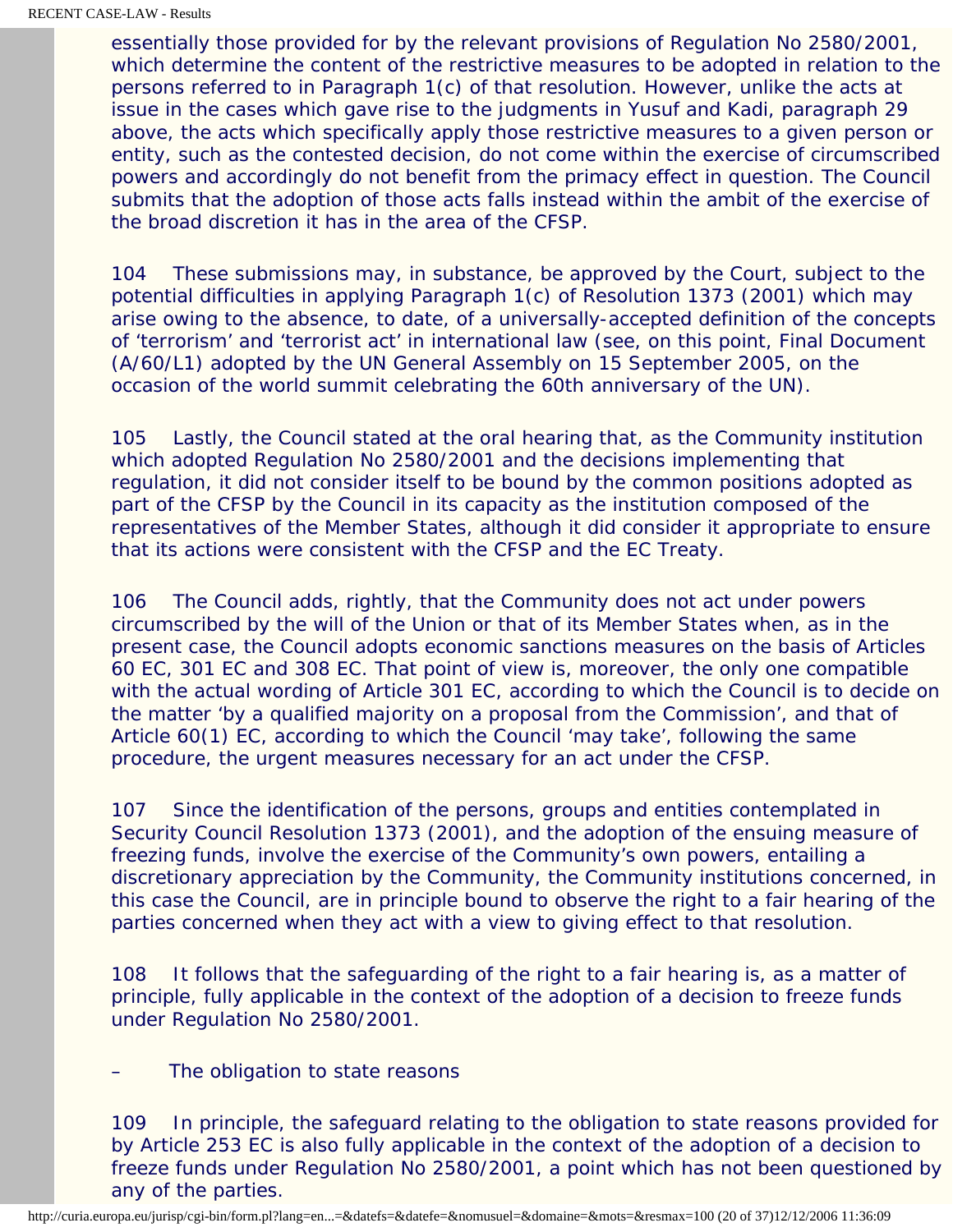The right to effective judicial protection

110 As to the safeguard relating to the right to effective judicial protection, it should be borne in mind that, according to settled case-law, individuals must be able to avail themselves of effective judicial protection of the rights they have under the Community legal order, as the right to such protection is part of the general legal principles deriving from the constitutional traditions common to the Member States and has been enshrined in Articles 6 and 13 of the ECHR (see Case T•279/02 *Degussa* v *Commission* [2006] II-0000, paragraph 421, and case-law cited).

111 This also applies particularly to measures to freeze the funds of persons or organisations suspected of terrorist activities (see, to that effect, Article XIV of the Guidelines on Human Rights and the Fight against Terrorism, adopted by the Committee of Ministers of the Council of Europe on 11 July 2002).

112 In the present case, the only reservation expressed by the Council, in relation to the applicability of the principle of that safeguard, is that the Court has no jurisdiction to review the internal lawfulness of the relevant provisions of Regulation No 2580/2001, because they were adopted by virtue of powers circumscribed by Security Council Resolution 1373 (2001) and therefore benefit from the principle of primacy referred to in paragraph 103 above.

113 It is not, however, necessary for the Court to rule on the well-foundedness of that reservation because, as will be discussed below, the present dispute can be resolved solely on the basis of a judicial review of the lawfulness of the contested decision, and none of the parties deny that that indeed comes within the Court's competence.

 Purpose of and restrictions on the safeguards relating to the right to a fair hearing, the obligation to state reasons and the right to effective judicial protection in the context of the adoption of a decision to freeze funds under Regulation No 2580/2001

The right to a fair hearing

114 It is appropriate first, to define the purpose of the safeguard of the right to a fair hearing in the context of the adoption of a decision to freeze funds under Article 2(3) of Regulation No 2580/2001, distinguishing between an initial decision to freeze funds referred to in Article 1(4) of Common Position 2001/931 ('the initial decision to freeze funds') and any subsequent decision to maintain a freeze of funds, following a periodic review, as referred to in Article 1(6) of that common position ('subsequent decisions to freeze funds').

115 In that context, it should be noted, first, that the right to a fair hearing only falls to be exercised with regard to the elements of fact and law which are liable to determine the application of the measure in question to the person concerned, in accordance with the relevant rules.

116 In the circumstances of the present case, the relevant rules are laid down in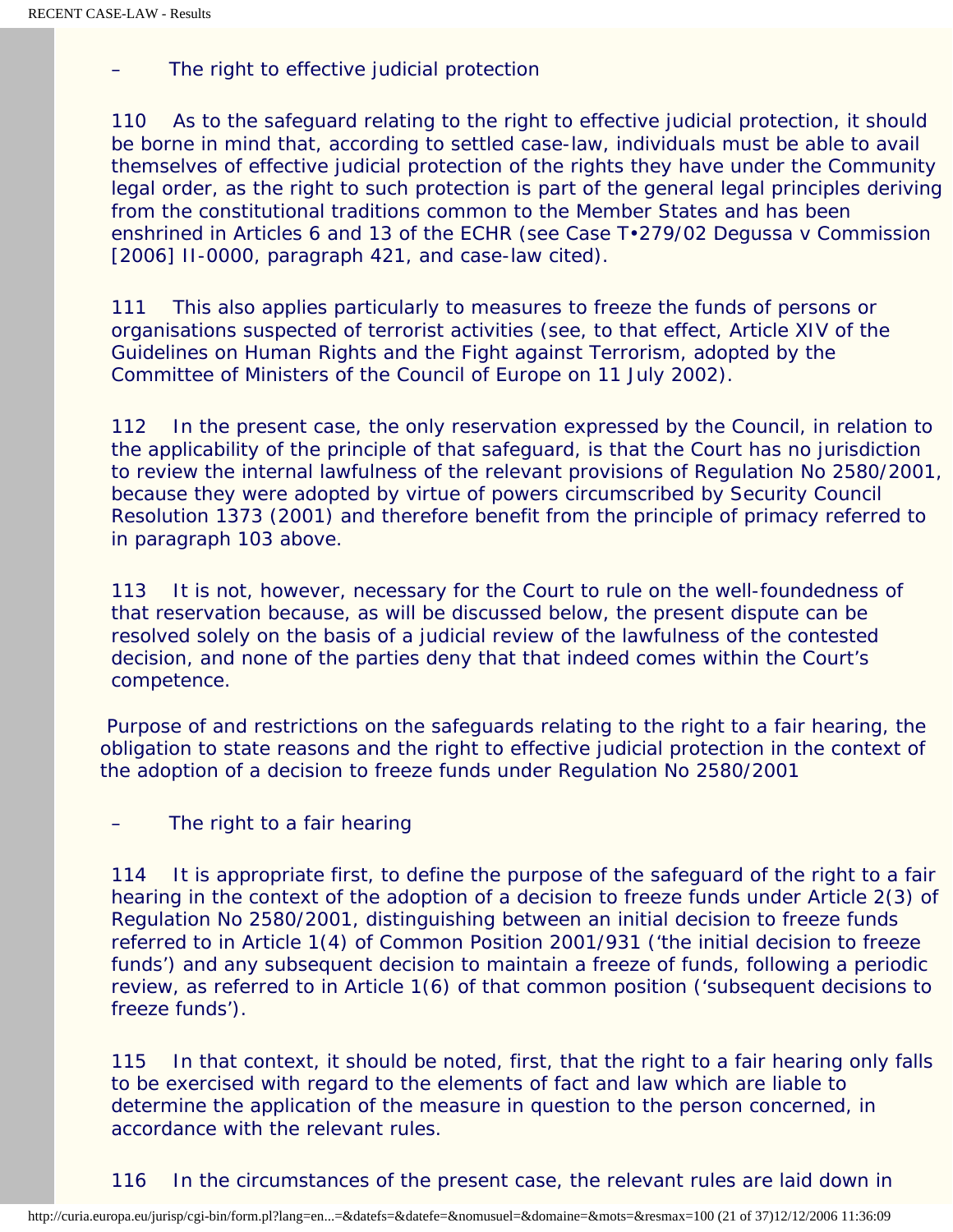Article 2(3) of Regulation No 2580/2001, according to which the Council, acting by unanimity, is to establish, review and amend the list of persons, groups and entities to which that regulation applies, in accordance with the provisions laid down in Article 1(4) to (6) of Common Position 2001/931. Thus, in accordance with Article 1(4) of Common Position 2001/931, the list is to be drawn up on the basis of precise information or material in the relevant file which indicates that a decision has been taken by a competent authority in respect of the persons, groups and entities concerned, irrespective of whether it concerns the instigation of investigations or prosecution for a terrorist act, an attempt to perpetrate, participate in or facilitate such an act based on serious and credible evidence or clues, or condemnation for such deeds. 'Competent authority' is understood to mean a judicial authority, or, where judicial authorities have no jurisdiction in the relevant area, an equivalent competent authority in that area. Moreover, the names of persons and entities in the list are to be reviewed at regular intervals and at least once every six months to ensure that there are grounds for keeping them in the list, as provided for by Article 1(6) of Common Position 2001/931.

117 As rightly pointed out by the Council and the United Kingdom, the procedure which may culminate in a measure to freeze funds under the relevant rules therefore takes place at two levels, one national, the other Community. In the first phase, a competent national authority, in principle judicial, must take in respect of the party concerned a decision complying with the definition in Article 1(4) of Common Position 2001/931. If it is a decision to instigate investigations or to prosecute, it must be based on serious and credible evidence or clues. In the second phase, the Council, acting by unanimity, must decide to include the party concerned in the disputed list, on the basis of precise information or material in the relevant file which indicates that such a decision has been taken. Next, the Council must, at regular intervals, and at least once every six months, ensure that there are grounds for keeping the party concerned in the list. Verification that there is a decision of a national authority meeting that definition is an essential precondition for the adoption, by the Council, of an initial decision to freeze funds, whereas verification of the consequences of that decision at the national level is imperative in the context of the adoption of a subsequent decision to freeze funds.

118 Accordingly, the observance of the right to a fair hearing in the context of the adoption of a decision to freeze funds is also liable to arise at those two levels (see, to that effect and by analogy, *'Invest' Import und Export and Invest Commerce* v *Commission*, paragraph 69 above, paragraph 40).

119 The right of the party concerned to a fair hearing must be effectively safeguarded in the first place as part of the national procedure which led to the adoption, by the competent national authority, of the decision referred to in Article 1(4) of Common Position 2001/931. It is essentially in that national context that the party concerned must be placed in a position in which he can effectively make known his view of the matters on which the decision is based, subject to possible restrictions on the right to a fair hearing which are legally justified in national law, particularly on grounds of public policy, public security or the maintenance of international relations (see, to that effect, Eur. Court H.R., *Tinnelly & Sons Ltd and Others and McElduff and Others* v *United Kingdom*, judgment of 10 July 1998, Reports of Judgments and Decisions*,* 1998-IV, §78).

120 Next, the right of the party concerned to a fair hearing must be effectively safeguarded in the Community procedure culminating in the adoption, by the Council,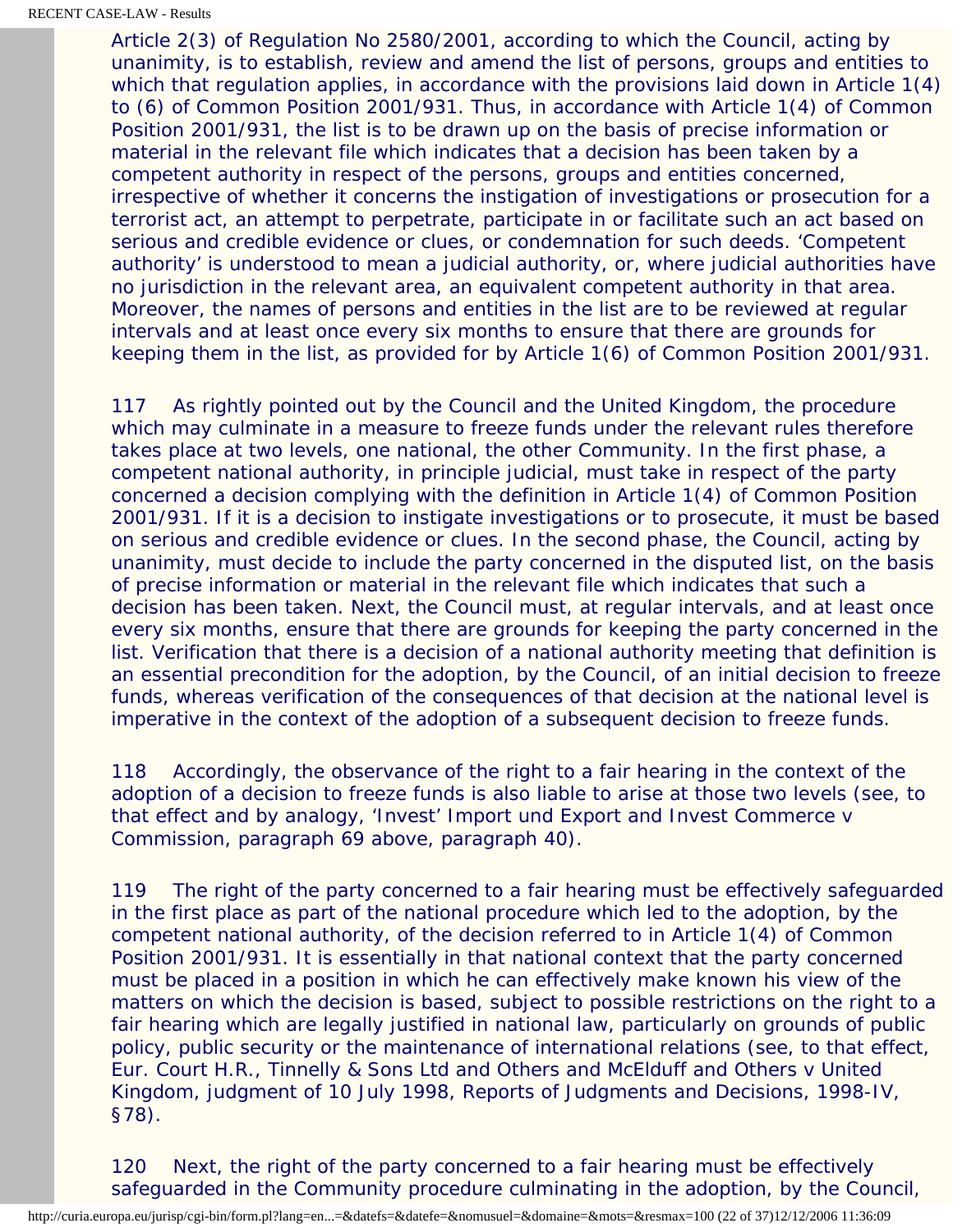of the decision to include or maintain it on the disputed list, in accordance with Article 2 (3) of Regulation No 2580/2001. As a rule, in that area, the party concerned need only be afforded the opportunity effectively to make known his views on the legal conditions of application of the Community measure in question, namely, where it is an initial decision to freeze funds, whether there is specific information or material in the file which shows that a decision meeting the definition laid down in Article 1(4) of Common Position 2001/931 was taken in respect of him by a competent national authority and, where it is a subsequent decision to freeze funds, the justification for maintaining the party concerned in the disputed list.

121 However, provided that the decision in question was adopted by a competent national authority of a Member State, the observance of the right to a fair hearing at Community level does not usually require, at that stage, that the party concerned again be afforded the opportunity to express his views on the appropriateness and wellfoundedness of that decision, as those questions may only be raised at national level, before the authority in question or, if the party concerned brings an action, before the competent national court. Likewise, in principle, it is not for the Council to decide whether the proceedings opened against the party concerned and resulting in that decision, as provided for by the national law of the relevant Member State, was conducted correctly, or whether the fundamental rights of the party concerned were respected by the national authorities. That power belongs exclusively to the competent national courts or, as the case may be, to the European Court of Human Rights (see, by analogy, Case T•353/00 *Le Pen* v *Parliament* [2003] ECR II•1729, paragraph 91, upheld on appeal in Case C•208/03 P *Le Pen* v *Parliament* [2005] ECR I•6051).

122 Nor, if the Community measure to freeze funds is adopted on the basis of a decision by a national authority of a Member State concerning investigations or prosecutions (rather than on the basis of a decision of condemnation), does the observance of the right to a fair hearing require, as a rule, that the party concerned be afforded the opportunity effectively to make known his views on whether that decision is 'based on serious and credible evidence or clues', as required by Article 1(4) of Common Position 2001/931. Although that element is one of the legal conditions of application of the measure in question, the Court finds that it would be inappropriate, in the light of the principle of sincere cooperation referred to in Article 10 EC, to make it subject to the exercise of the right to a fair hearing at Community level.

123 The Court notes that, under Article 10 EC, relations between the Member States and the Community institutions are governed by reciprocal duties to cooperate in good faith (see Case C•339/00 *Ireland* v *Commission* [2003] ECR I•11757, paragraphs 71 and 72, and case-law cited). That principle is of general application and is especially binding in the area of JHA governed by Title VI of the EU Treaty, which is moreover entirely based on cooperation between the Member States and the institutions (Case C•105/03 *Pupino* [2005] ECR I•5285, paragraph 42).

124 In a case of application of Article 1(4) of Common Position 2001/931 and Article 2 (3) of Regulation No 2580/2001, provisions which introduce a specific form of cooperation between the Council and the Member States in the context of combating terrorism, the Court finds that that principle entails, for the Council, the obligation to defer as far as possible to the assessment conducted by the competent national authority, at least where it is a judicial authority, both in respect of the issue of whether there are 'serious and credible evidence or clues' on which its decision is based and in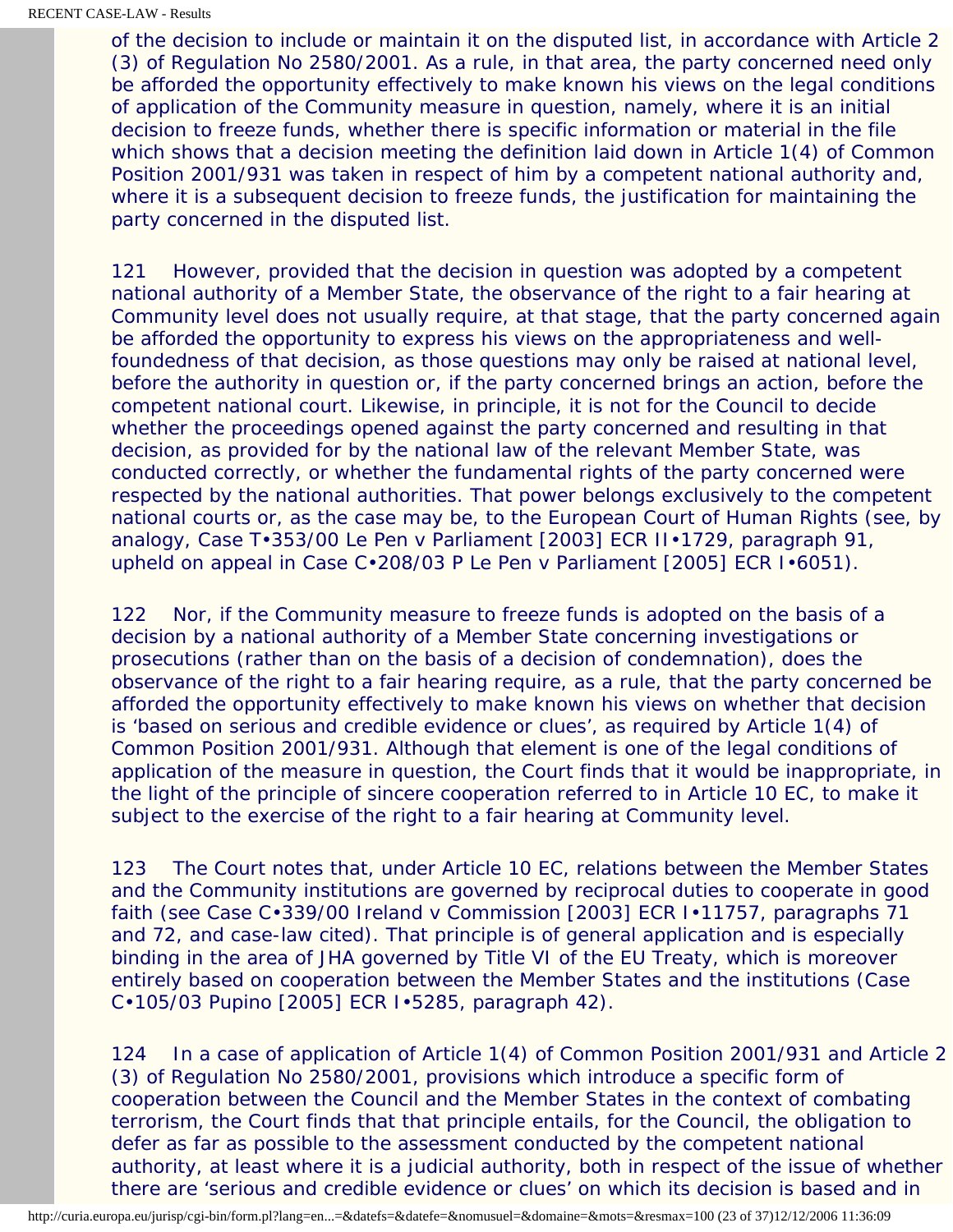respect of recognition of potential restrictions on access to that evidence or those clues, legally justified under national law on grounds of overriding public policy, public security or the maintenance of international relations (see, by analogy, Case T•353/94 *Postbank* v *Commission* [1996] ECR II•921, paragraph 69, and case-law cited).

125 However, these considerations are valid only in so far as the evidence or clues in question were in fact assessed by the competent national authority referred to in the preceding paragraph. If, on the other hand, in the course of the procedure before it, the Council bases its initial decision or a subsequent decision to freeze funds on information or evidence communicated to it by representatives of the Member States without it having been assessed by the competent national authority, that information must be considered as newly-adduced evidence which must, in principle, be the subject of notification and a hearing at Community level, not having already been so at national level.

126 It follows from the foregoing that, in the context of relations between the Community and its Member States, observance of the right to a fair hearing has a relatively limited purpose in respect of the Community procedure for freezing funds. In the case of an initial decision to freeze funds, it requires, in principle, first, that the party concerned be informed by the Council of the specific information or material in the file which indicates that a decision meeting the definition given in Article 1(4) of Common Position 2001/931 has been taken in respect of it by a competent authority of a Member State, and also, where applicable, any new material referred to in paragraph 125 above and, second, that it must be placed in a position in which it can effectively make known its view on the information or material in the file. In the case of a subsequent decision to freeze funds, observance of the right to a fair hearing similarly requires, first, that the party concerned be informed of the information or material in the file which, in the view of the Council, justifies maintaining it in the disputed lists, and also, where applicable, of any new material referred to in paragraph 125 above and, second, that it must be afforded the opportunity effectively to make known its view on the matter.

127 At the same time, however, certain restrictions on the right to a fair hearing, so defined in terms of its purpose, may legitimately be envisaged and imposed on the parties concerned, in circumstances such as those of the present case, where what are in issue are specific restrictive measures, consisting of a freeze of the financial funds and assets of the persons, groups and entities identified by the Council as being involved in terrorist acts.

128 The Court therefore finds, as held in *Yusuf*, paragraph 29 above, and as submitted in the present case by the Council and the United Kingdom, that notification of the evidence adduced and a hearing of the parties concerned, before the adoption of the initial decision to freeze funds, would be liable to jeopardise the effectiveness of the sanctions and would thus be incompatible with the public interest objective pursued by the Community pursuant to Security Council Resolution 1373 (2001). An initial measure freezing funds must, by its very nature, be able to benefit from a surprise effect and to be applied with immediate effect. Such a measure cannot, therefore, be the subjectmatter of notification before it is implemented (*Yusuf*, paragraph 29 above, paragraph 308; see also, to that effect and by analogy, the Opinion of Advocate General Warner in Case 136/79 *National Panasonic* v *Commission* [1980] ECR 2033, 2061, 2068, 2069).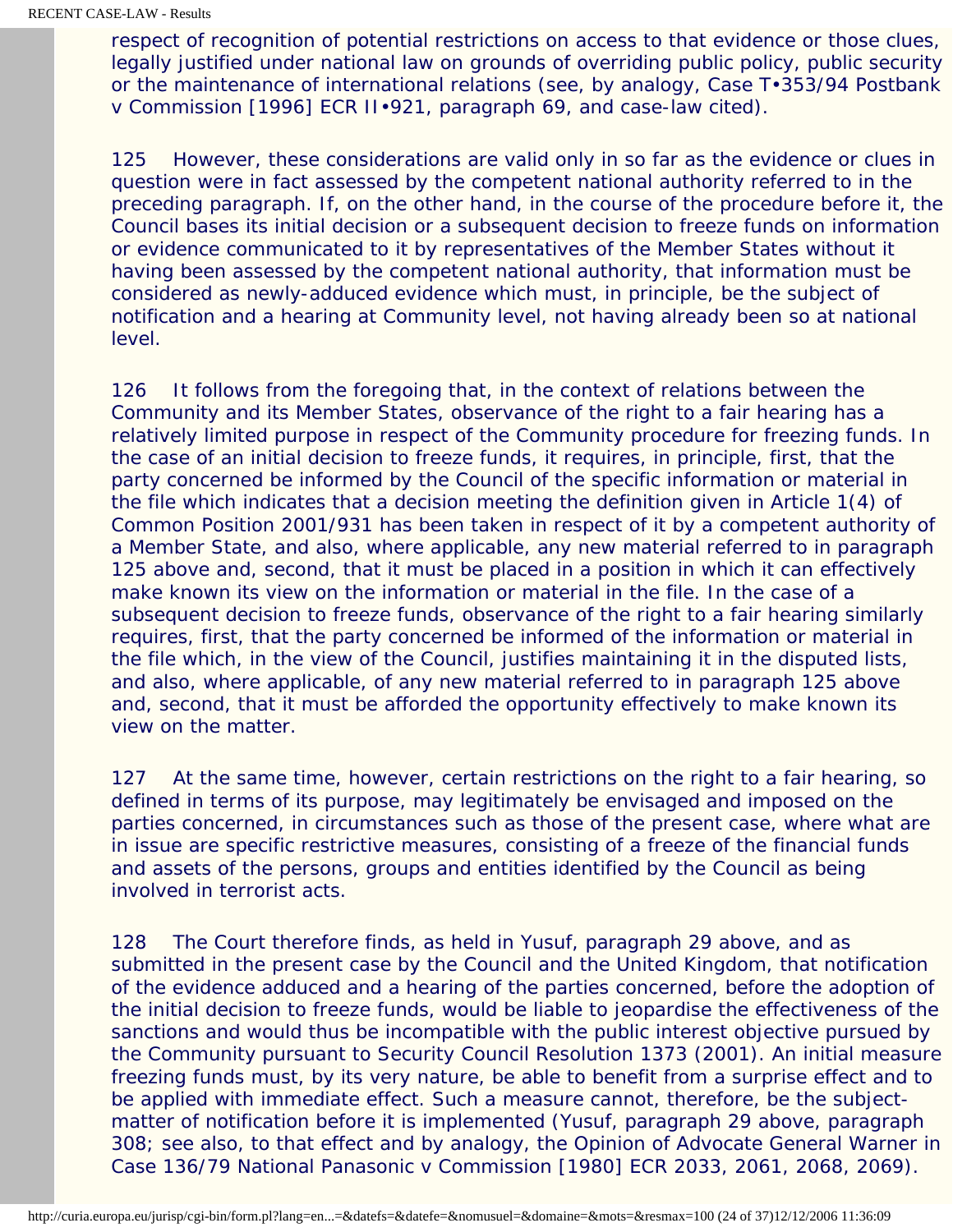129 However, in order for the parties concerned to be able to defend their rights effectively, particularly in legal proceedings which might be brought before the Court of First Instance, it is also necessary that the evidence adduced against them be notified to them, in so far as reasonably possible, either concomitantly with or as soon as possible after the adoption of the initial decision to freeze funds (see also paragraph 139 below).

130 In that context, the parties concerned must also have the opportunity to request an immediate re-examination of the initial measure freezing their funds (see, to that effect, in the case-law of the Community civil service, Case T•211/98 *F* v *Commission* [2000] ECR-SC I•A•107 and II•471, paragraph 34; Case T•333/99 *X* v *ECB* [2001] ECR-SC II•3021, paragraph 183, and *Campolargo* v *Commission*, paragraph 94 above, paragraph 32). The Court recognises, however, that such a hearing after the event is not automatically required in the context of an initial decision to freeze funds, in the light of the possibility that the parties concerned also have immediately to bring an action before the Court of First Instance, which also ensures that a balance is struck between observance of the fundamental rights of the persons included in the disputed list and the need to take preventive measures in combating international terrorism (see, to that effect and by analogy, the Opinion of Advocate General Warner in *National Panasonic* v *Commission*, paragraph 128 above, [1980] ECR 2069).

131 It must be emphasised, however, that the considerations just mentioned are not relevant to subsequent decisions to freeze funds adopted by the Council in connection with the re-examination, at regular intervals, at least every six months, of the justification for maintaining the parties concerned in the disputed list, provided for by Article 1(6) of Common Position 2001/931. At that stage, the funds are already frozen and it is accordingly no longer necessary to ensure a surprise effect in order to guarantee the effectiveness of the sanctions. Any subsequent decision to freeze funds must accordingly be preceded by the possibility of a further hearing and, where appropriate, notification of any new evidence.

132 The Court cannot accept the viewpoint put forward by the Council and the United Kingdom on this point at the oral hearing, to the effect that the Council need only hear the parties concerned, in the context of the adoption of a subsequent decision to freeze funds, if they have previously made an express request to that effect. Under Article 1 (6) of Common Position 2001/931, the Council may only adopt such a decision after having ensured that maintaining the parties concerned in the disputed list remains justified, which implies that it must afford them the opportunity effectively to make known their views on the matter.

133 Next, the Court recognises that, in circumstances such as those of this case, where what is at issue is a temporary protective measure restricting the availability of the property of certain persons, groups and entities in connection with combating terrorism, overriding considerations concerning the security of the Community and its Member States, or the conduct of their international relations, may preclude the communication to the parties concerned of certain evidence adduced against them and, in consequence, the hearing of those parties with regard to such evidence, during the administrative procedure (see, by analogy, *Yusuf*, paragraph 29 above, paragraph 320).

134 Such restrictions are consistent with the constitutional traditions common to the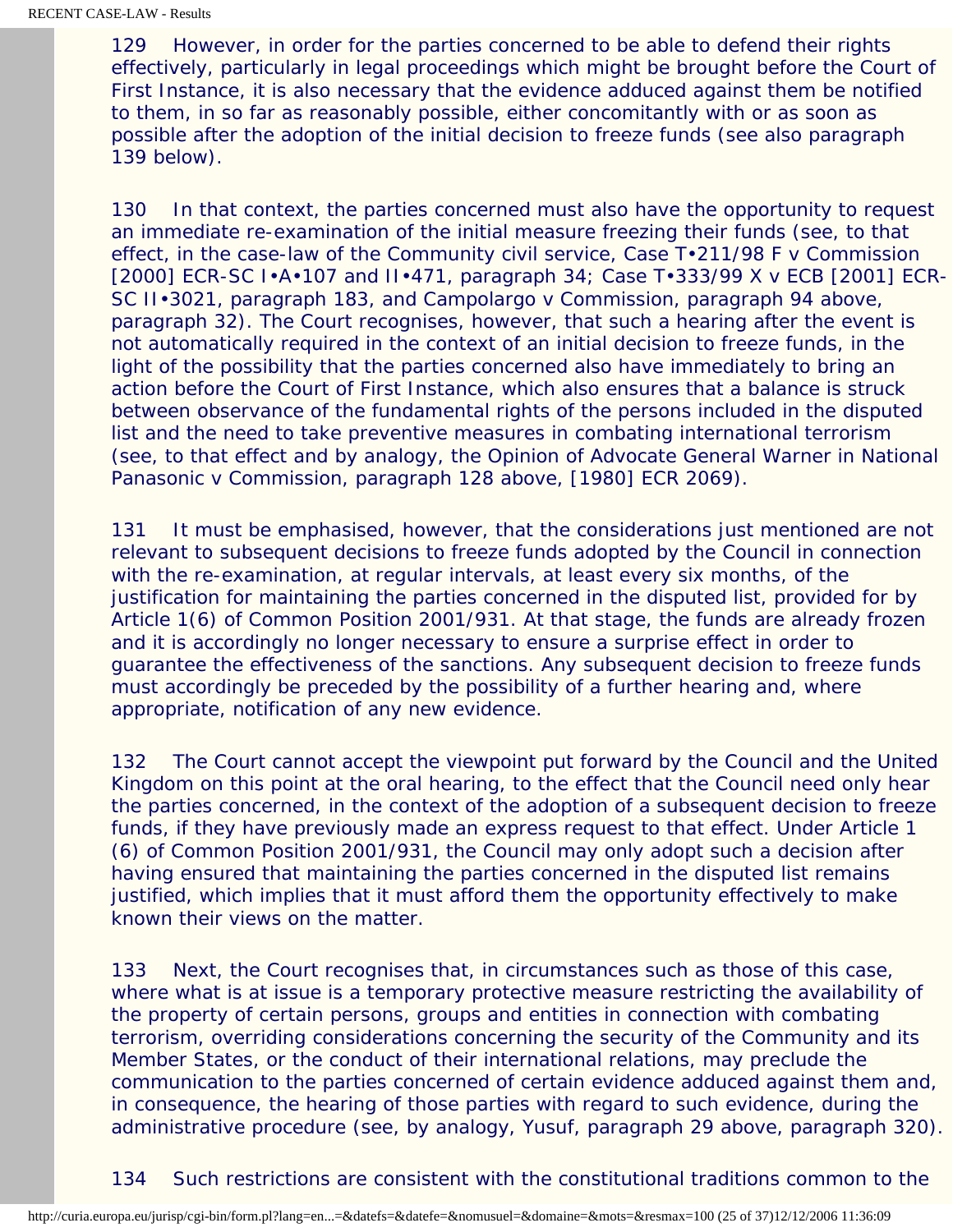Member States, as submitted by the Council and the United Kingdom, who have pointed out that exceptions to the general right to be heard in the course of an administrative procedure are permitted in many Member States on grounds of public interest, public policy or the maintenance of international relations, or when the purpose of the decision to be taken is or could be jeopardised if the right is observed (see the examples referred to in paragraph 72 above).

135 They are, moreover, consistent with the case-law of the European Court of Human Rights which, even in the more stringent context of adversarial criminal proceedings subject to the requirements of Article 6 of the ECHR, acknowledges that, in cases concerning national security and, more specifically, terrorism, certain restrictions on the right to a fair hearing may be envisaged, especially concerning disclosure of evidence adduced or terms of access to the file (see, by way of example, *Chahal* v *United Kingdom*, judgment of 15 November 1996, Report 1996-V, § 131, and *Jasper* v *United Kingdom*, judgment of 16 February 2000, No 27052/95, not published in Reports of Judgments and Decisions*,* §§ 51 to 53, and case-law cited; see also Article IX.3 of the Guidelines adopted by the Committee of Ministers of the Council of Europe, referred to in paragraph 111 above).

136 In the present circumstances, those considerations apply above all to the 'serious and credible evidence or clues' on which the national decision to instigate an investigation or prosecution is based, in so far as they may have been brought to the attention of the Council, but it is also conceivable that the restrictions on access may concern the specific content or the particular grounds for that decision, or even the identity of the authority that took it. It is even possible that, in certain, very specific circumstances, the identifiction of the Member State or third country in which a competent authority has taken a decision in respect of a person may be liable to jeopardise public security, by providing the party concerned with sensitive information which it could misuse.

137 It follows from all of the foregoing that the general principle of observance of the right to a fair hearing requires, unless precluded by overriding considerations concerning the security of the Community or its Member States, or the conduct of their international relations, that the evidence adduced against the party concerned, as identified in paragraph 126 above, should be notified to it, in so far as possible, either concomitantly with or as soon as possible after the adoption of an initial decision to freeze funds. Subject to the same reservations, any subsequent decision to freeze funds must, in principle, be preceded by notification of any new evidence adduced and a hearing. However, observance of the right to a fair hearing does not require either that the evidence adduced against the party concerned be notified to it before the adoption of an initial measure to freeze funds, or that that party automatically be heard after the event in such a context.

The obligation to state reasons

138 According to settled case-law, the purpose of the obligation to state the reasons for an act adversely affecting a person is, first, to provide the person concerned with sufficient information to make it possible to determine whether the act is well founded or whether it is vitiated by an error which may permit its validity to be contested before the Community Courts and, second, to enable the Community judicature to review the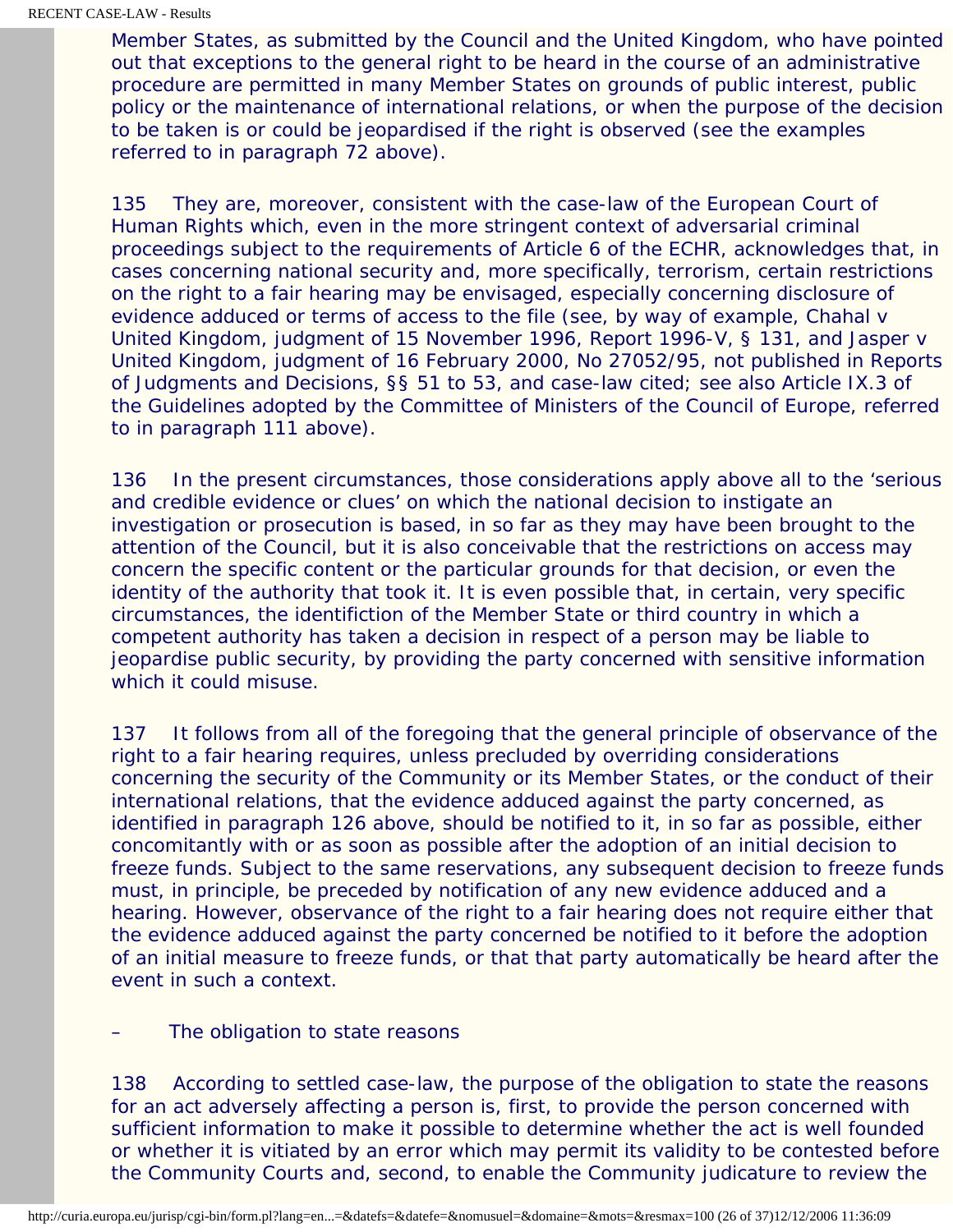lawfulness of the decision (Case C•199/99 P *Corus UK* v *Commission* [2003] ECR I•11177, paragraph 145, and Joined Cases C•189/02 P, C•202/02 P, C•205/02 P to C•208/02 P and C•213/02 P *Dansk Rørindustri and Others* v *Commission* [2005] ECR I•5425, paragraph 462). The obligation to state reasons therefore constitutes an essential principle of Community law which may be derogated from only for compelling reasons (see Case T•218/02 *Napoli Buzzanca* v *Commission* [2005] ECR II-0000, paragraph 57, and case-law cited).

139 The statement of reasons must therefore in principle be notified to the person concerned at the same time as the act adversely affecting him. A failure to state the reasons cannot be remedied by the fact that the person concerned learns the reasons for the act during the proceedings before the Community Courts (Case 195/80 *Michel* v *Parliament* [1981] ECR 2861, paragraph 22, and *Dansk Rørindustri and Others* v *Commission*, paragraph 138 above, paragraph 463). The possibility of regularising the total absence of a statement of reasons after an action has been started might prejudice the right to a fair hearing because the applicant would have only the reply in which to set out his pleas contesting the reasons which he would not know until after he had lodged his application. The principle of equality of the parties before the Community Courts would accordingly be affected (Case T•132/03 *Casini* v *Commission* [2005] ECR II-0000, paragraph 33, and *Napoli Buzzanca* v *Commission*, paragraph 138 above, paragraph 62).

140 If the party concerned is not afforded the opportunity to be heard before the adoption of an initial decision to freeze funds, compliance with the obligation to state reasons is all the more important because it constitutes the sole safeguard enabling the party concerned, especially after the adoption of that decision, to make effective use of the legal remedies available to it to challenge the lawfulness of that decision (Case T•237/00 *Reynolds* v *Parliament* [2005] ECR II-0000, paragraph 95; see also, to that effect, Joined Cases T•371/94 and T•394/04 *British Airways and British Midland Airways* v *Commission* [1998] ECR II•2405, paragraph 64).

141 The Court has consistently held that the statement of reasons required by Article 253 EC must be appropriate to the measure at issue and to the context in which it was adopted. It must disclose in a clear and unequivocal fashion the reasoning followed by the institution which adopted the measure in question in such a way as to enable the persons concerned to ascertain the reasons for the measure and to enable the competent court to exercise its power of review of the lawfulness thereof. The requirements to be satisfied by the statement of reasons depend on the circumstances of each case, in particular the content of the measure in question, the nature of the reasons given and the interest which the addressees of the measure, or other parties to whom it is of direct and individual concern, may have in obtaining explanations. It is not necessary for the statement of reasons to specify all the relevant matters of fact and law, since the question whether the statement of reasons meets the requirements of Article 253 EC must be assessed with regard not only to its wording but also to its context and to all the legal rules governing the matter in question. In particular, the reasons given for a decision are sufficient if it was adopted in circumstances known to the party concerned which enable him to understand the scope of the measure concerning him (Case 125/80 *Arning* v *Commission* [1981] ECR 2539, paragraph 13; Case C•367/95 P *Commission* v *Sytraval and Brink's France* [1998] ECR I-1719, paragraph 63; Case C-301/96 *Germany* v *Commission* [2003] ECR I-9919, paragraph 87; Case C•42/01 *Portugal* v *Commission* [2004] ECR I•6079, paragraph 66; and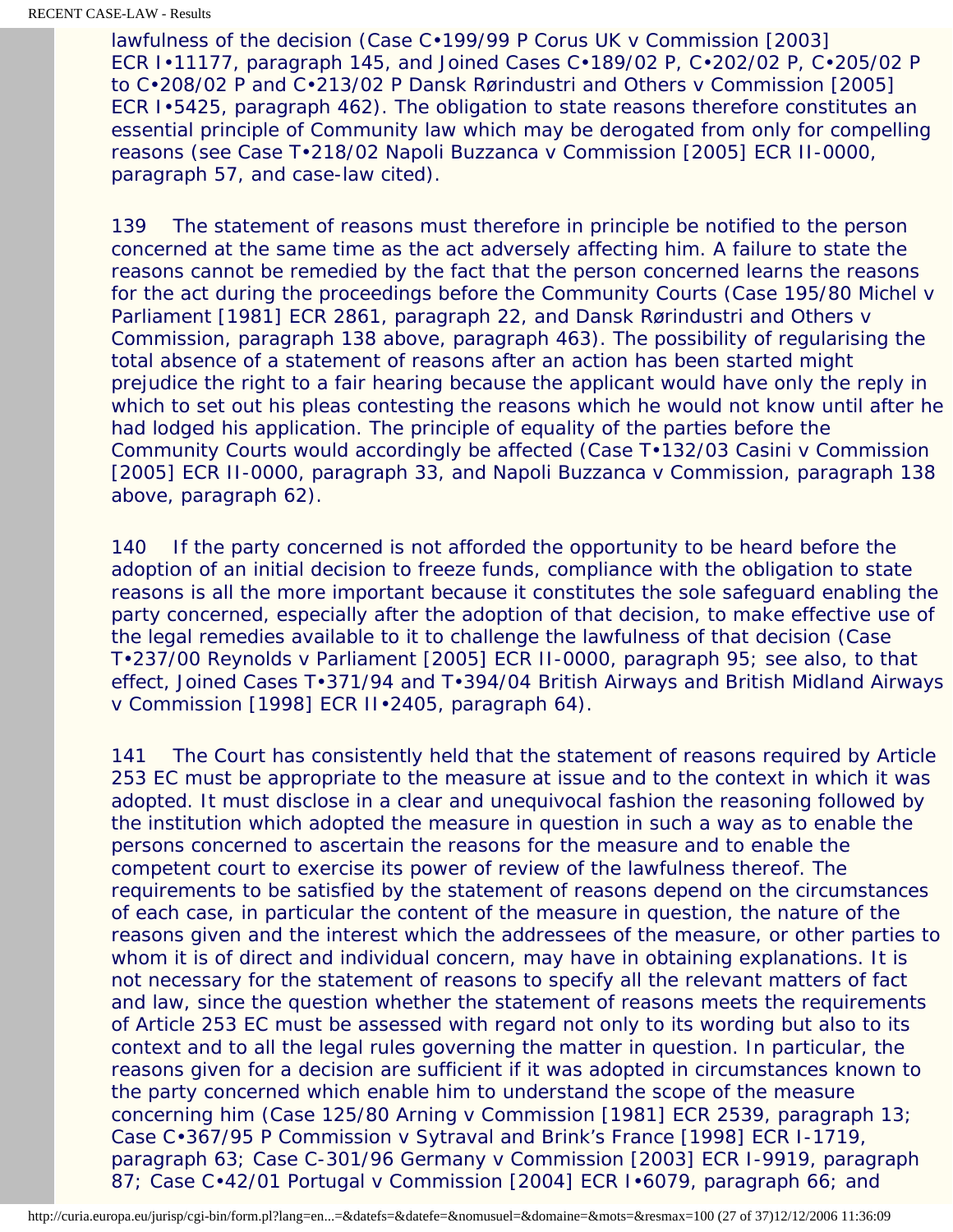Joined Cases T•228/99 and T•233/99 *Westdeutsche Landesbank Girozentrale and Land Nordrhein-Westfalen* v *Commission* [2003] ECR II•435, paragraphs 278 to 280). Moreover, the degree of precision of the statement of the reasons for a decision must be weighed against practical realities and the time and technical facilities available for making the decision (see *Delacre and Others* v *Commission*, paragraph 83 above, paragraph 16, and case-law cited).

142 In the context of the adoption of a decision to freeze funds under Regulation No 2580/2001, the grounds for that decision must be assessed primarily in the light of the legal conditions of application of that regulation to a given scenario, as laid down in Article 2(3) thereof and, by reference, in Article 1(4) or Article 1(6) of Common Position 2001/931, depending on whether it is an initial decision or a subsequent decision to freeze funds.

143 The Court cannot accept the position advocated by the Council that the statement of reasons may consist merely of a general, stereotypical formulation, modelled on the drafting of Article 2(3) of Regulation No 2580/2001 and Article 1(4) or (6) of Common Position 2001/931. In accordance with the principles referred to above, the Council is required to state the matters of fact and law which constitute the legal basis of its decision and the considerations which led it to adopt that decision. The grounds for such a measure must therefore indicate the actual and specific reasons why the Council considers that the relevant rules are applicable to the party concerned (see, to that effect, Case T•117/01 *Roman Parra* v *Commission* [2002] ECR-SC I•A•27 and II•121, paragraph 31, and *Napoli Buzzanca* v *Commission*, paragraph 138 above, paragraph 74).

144 That entails, in principle, that the statement of reasons of an initial decision to freeze funds must at least refer to each of the aspects referred to in paragraph 116 above and also, where applicable, the aspects referred to in paragraphs 125 and 126 above, whereas the statement of reasons for a subsequent decision to freeze funds must indicate the actual and specific reasons why the Council considers, following reexamination, that the freezing of the funds of the party concerned remains justified.

145 Moreover, when unanimously adopting a measure to freeze funds under Regulation No 2580/2001, the Council does not act under circumscribed powers. Article 2(3) of Regulation No 2580/2001, read together with Article 1(4) of Common Position 2001/931, is not to be construed as meaning that the Council is obliged to include in the disputed list any person in respect of whom a decision has been taken by a competent authority within the meaning of those provisions. This interpretation, endorsed by the United Kingdom at the oral hearing, is confirmed by Article 1(6) of Common Position 2001/931, to which Article 2(3) of Regulation No 2580/2001 also refers, and according to which the Council is to conduct a 'review' at regular intervals, at least once every six months, to ensure that 'there are grounds' for keeping the parties concerned in the disputed list.

146 It follows that, in principle, the statement of reasons for a measure to freeze funds under Regulation No 2580/2001 must refer not only to the statutory conditions of application of that regulation, but also to the reasons why the Council considers, in the exercise of its discretion, that such a measure must be adopted in respect of the party concerned.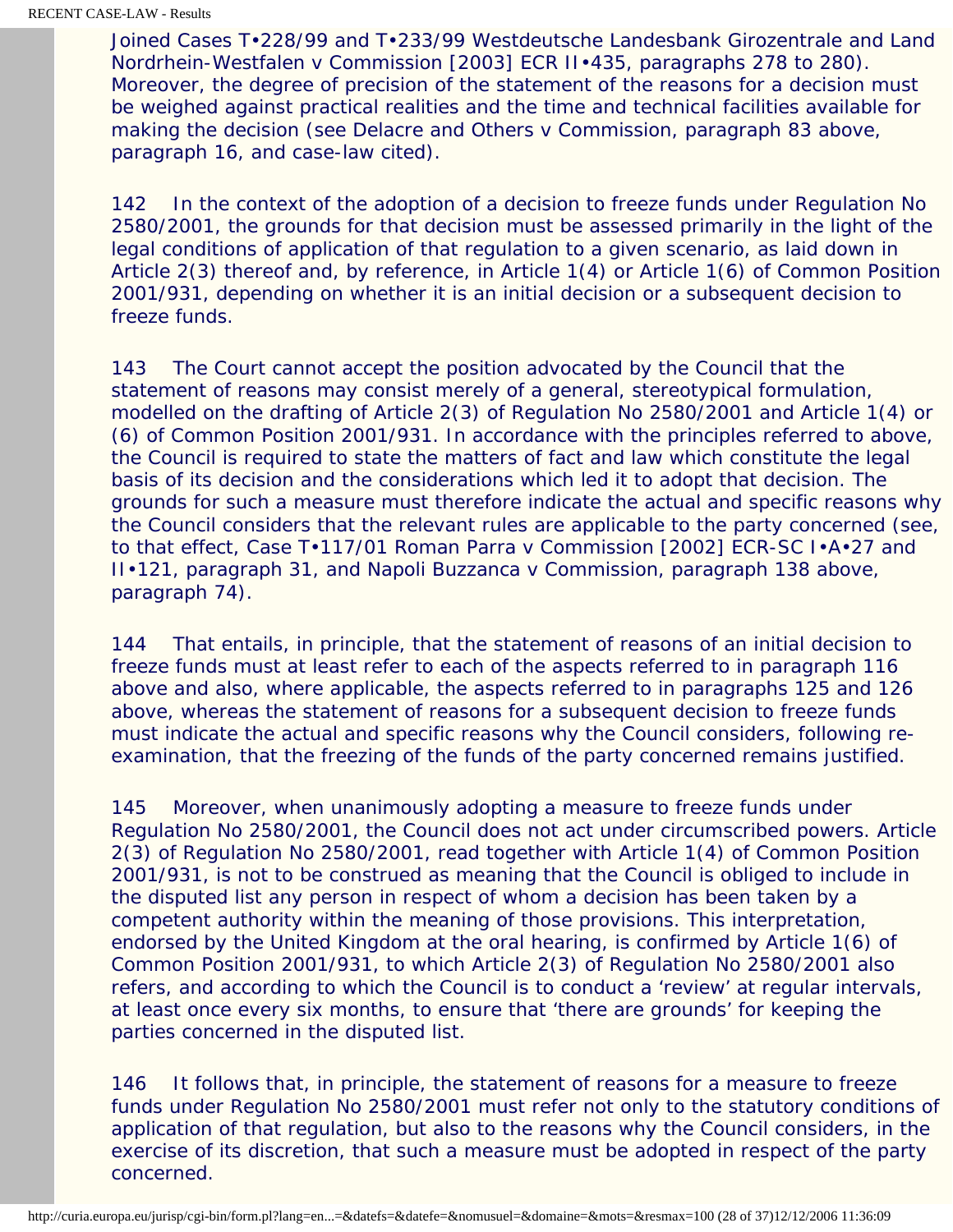147 The considerations set out in paragraphs 143 to 146 above must nevertheless take account of the fact that a decision to freeze funds under Regulation No 2580/2001, whilst imposing an individual economic and financial sanction, is, like that act, also regulatory in nature, as explained in paragraphs 97 and 98 above. Moreover, a detailed publication of the complaints put forward against the parties concerned might not only conflict with the overriding considerations of public interest which will be discussed in paragraph 148 below, but also jeopardise the legitimate interests of the persons and entities in question, in that it would be capable of causing serious damage to their reputation. Accordingly, the Court finds, exceptionally, that only the operative part of the decision and a general statement of reasons, of the type referred to in paragraph 143 above, need be in the version of the decision to freeze funds published in the *Official Journal*, it being understood that the actual, specific statements of reasons for that decision must be formalised and brought to the knowledge of the parties concerned by any other appropriate means.

148 Moreover, in circumstances such as those of this case, it must be recognised that the overriding considerations concerning the security of the Community and its Member States, or the conduct of their international relations, may preclude disclosure to the parties concerned of the specific and complete reasons for the initial or subsequent decision to freeze their funds, just as they may preclude the evidence adduced against those parties from being communicated to them during the administrative procedure. In that connection the Court refers to the considerations set out above, in particular in paragraphs 133 to 137 above, regarding the restrictions on the general principle of observance of the right to a fair hearing which may be permitted in such a context. Those considerations are valid, mutatis mutandis, in respect of the restrictions which may be imposed on the obligation to state reasons.

149 Although it is not applicable to the circumstances of the present case, the Court also considers that inspiration may be drawn from the provisions of Directive 2004/38/ EC of the European Parliament and of the Council of 29 April 2004 on the right of citizens of the Union and their family members to move and reside freely within the territory of the Member States amending Regulation (EEC) No 1612/68 and repealing Directives 64/221/EEC, 68/360/EEC, 72/194/EEC, 73/148/EEC, 75/34/EEC, 75/35/EEC, 90/364/EEC, 90/365/EEC and 93/96/EEC (OJ 2004 L 158, p. 77, corrigendum OJ 2004 L 229, p. 35, corrigendum to the corrigendum OJ 2005 L 197, p. 34). Article 30(2) of that directive provides that 'the persons concerned shall be informed, precisely and in full, of the public policy, public security or public health grounds on which the decision [restricting the freedom of movement and residence of a citizen of the Union or a member of his family] taken in their case is based, unless this is contrary to the interests of State security'.

150 In accordance with the settled case-law of the Court of Justice (Case 36/75 *Rutili* [1975] ECR 1219, and Case 131/79 *Santillo* [1980] ECR 1585) concerning Council Directive 64/221/EEC of 25 February 1964 on the co-ordination of special measures concerning the movement and residence of foreign nationals which are justified on grounds of public policy, public security or public health (OJ, English Special Edition 1963-1964, p. 117), repealed by Directive 2004/38, Article 6 of which was essentially identical to Article 30(2) of the latter, any person enjoying the protection of the provisions quoted must be entitled to a twofold safeguard, consisting of notification to him of the grounds on which any restrictive measure has been adopted in his case and the availability of a right of appeal. Subject to the same reservation, in particular, this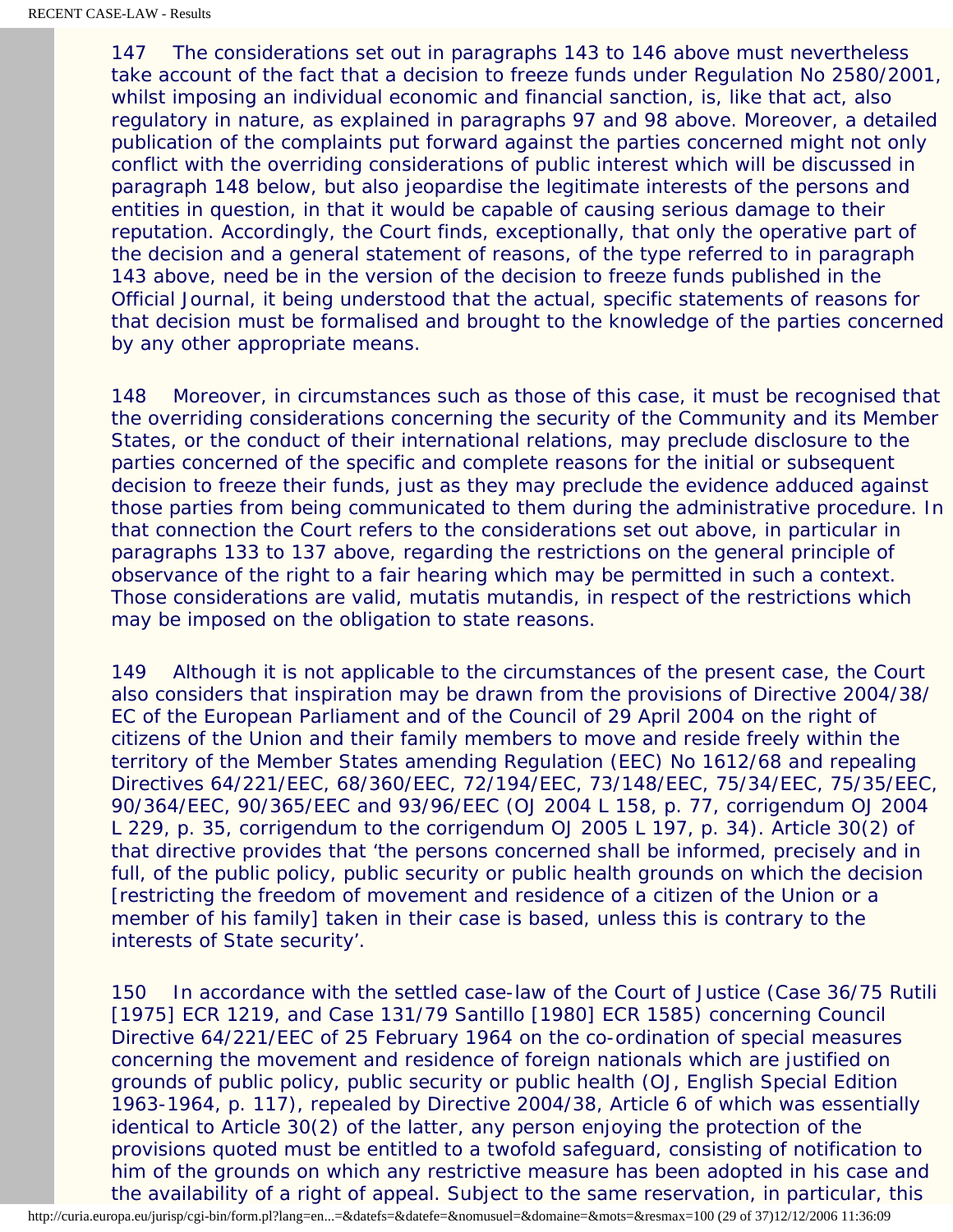requirement means that the State concerned must, when notifying an individual of a restrictive measure adopted in his case, give him a precise and comprehensive statement of the grounds for the decision, to enable him to take effective steps to prepare his defence.

151 It follows from all of the foregoing that, unless precluded by overriding considerations concerning the security of the Community and its Member States, or the conduct of their international relations, and subject also to what has been set out in paragraph 147 above, the statement of reasons for an initial decision to freeze funds must at least make actual and specific reference to each of the aspects referred to in paragraph 116 above and also, where applicable, to the aspects referred to in paragraphs 125 and 126 above, and state the reasons why the Council considers, in the exercise of its discretion, that such a measure must be taken in respect of the party concerned. Moreover, the statement of reasons for a subsequent decision to freeze funds must, subject to the same reservations, state the actual and specific reasons why the Council considers, following re-examination, that the freezing of the funds of the party concerned remains justified.

The right to effective judicial protection

152 Lastly, with respect to the safeguard relating to the right to effective judicial protection, this is effectively ensured by the right the parties concerned have to bring an action before the Court against a decision to freeze their funds, pursuant to the fourth paragraph of Article 230 EC (see, to that effect, Eur. Court H.R., *Bosphorus* v *Ireland*, judgment of 30 June 2005, No 45036/98, not yet published in the Reports of Judgments and Decisions*,* § 165, and decision in *Segi and Others and Gestoras pro Amnistía* v *The 15 Member States of the European Union*, judgment of 23 May 2002, Nos 6422/02 and 9916/02, Reports of Judgments and Decisions*,* 2002-V).

153 Thus the judicial review of the lawfulness of a decision to freeze funds taken pursuant to Article 2(3) of Regulation No 2580/2001 is that provided for in the second paragraph of Article 230 EC, under which the Community Courts have jurisdiction in actions for annulment brought on grounds of lack of competence, infringement of an essential procedural requirement, infringement of the EC Treaty or of any rule of law relating to its application or misuse of powers.

154 As part of that review, and having regard to the grounds for annulment put forward by the party concerned or raised by the Court of its own motion, it is for the Court to ensure, inter alia, that the legal conditions for applying Regulation No 2580/2001 to a particular scenario, as laid down in Article 2(3) of that regulation and, by reference, either Article 1(4) or Article 1(6) of Common Position 2001/931, depending on whether it is an initial decision or a subsequent decision to freeze funds, are fulfilled. That implies that the judicial review of the lawfulness of the decision in question extends to the assessment of the facts and circumstances relied on as justifying it, and to the evidence and information on which that assessment is based, as the Council expressly recognised in its written pleadings in the case giving rise to the judgment in *Yusuf*, paragraph 29 above (paragraph 225). The Court must also ensure that the right to a fair hearing is observed and that the requirement of a statement of reasons is satisfied and also, where applicable, that the overriding considerations relied on exceptionally by the Council in order to not to respect those rights are well founded.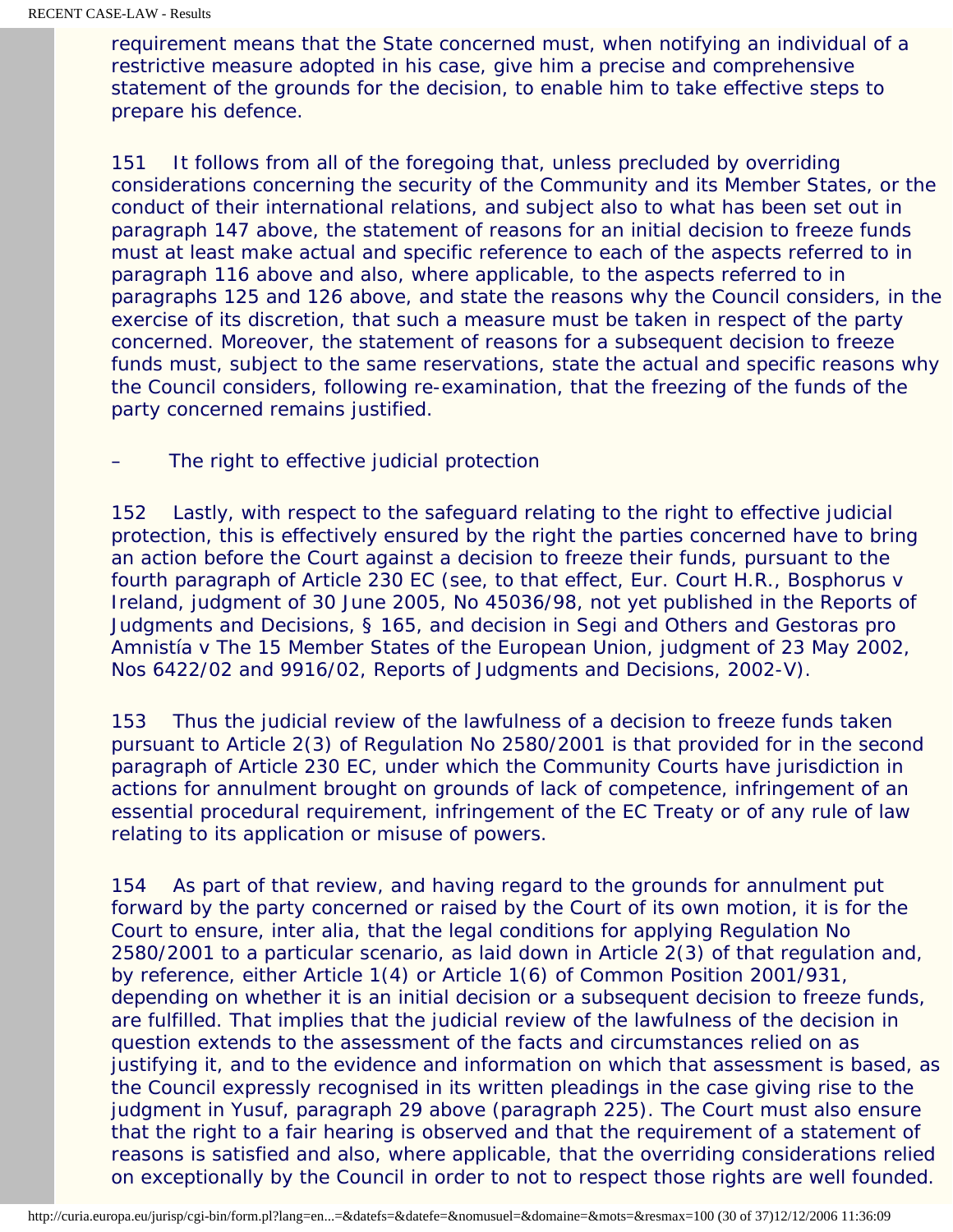155 In the present case, that review is all the more imperative because it constitutes the only procedural safeguard ensuring that a fair balance is struck between the need to combat international terrorism and the protection of fundamental rights. Since the restrictions imposed by the Council on the right of the parties concerned to a fair hearing must be offset by a strict judicial review which is independent and impartial (see, to that effect, Case C•341/04 *Eurofood* [2006] ECR I-3813, paragraph 66), the Community Courts must be able to review the lawfulness and merits of the measures to freeze funds without it being possible to raise objections that the evidence and information used by the Council is secret or confidential.

156 Although the European Court of Human Rights recognises that the use of confidential information may be necessary when national security is at stake, that does not mean, in its view, that national authorities are free from any review by the national courts simply because they state that the case concerns national security and terrorism (see Eur. Court H.R., *Chahal* v *United Kingdom*, paragraph 135 above, § 131, and caselaw cited, and *Öcalan* v *Turkey*, judgment of 12 March 2003, No 46221/99, not published in the Reports of Judgments and Decisions*,* § 106, and case-law cited).

157 The Court finds that, here also, inspiration may be drawn from the provisions of Directive 2004/38. As noted in the case-law referred to in paragraph 150 above, Article 31(1) of that directive provides that the persons concerned are to have access to judicial and, where appropriate, administrative means of redress in the host Member State to appeal against or seek review of any decision taken against them on the grounds of public policy, public security or public health. Moreover, Article 31(3) of that directive provides that the means of redress are to allow for an examination of the lawfulness of the decision, as well as of the facts and circumstances on which the proposed measure is based.

158 The question whether the applicant and/or its lawyers may be provided with the evidence and information alleged to be confidential, or whether they may be provided only to the Court, in accordance with a procedure which remains to be defined so as to safeguard the public interests at issue whilst affording the party concerned a sufficient degree of judicial protection, is a separate issue on which it is not necessary for the Court to rule in the present action (see nevertheless Eur. Court H.R., *Chahal* v *United Kingdom*, paragraph 135 above, §§ 131 and 144; *Tinnelly & Sons and Others and McElduff and Others* v *United Kingdom*, paragraph 119 above, §§ 49, 51, 52 and 78; *Jasper* v *United Kingdom*, paragraph 135 above, §§ 51 to 53; and *Al-Nashif* v *Bulgaria*, judgment of 20 June 2002, No 50963/99, not published in the *Reports of Judgments and Decisions,* §§ 95 to 97, and also Article IX.4 of the Guidelines adopted by the Committee of Ministers of the Council of Europe, cited in paragraph 111 above).

159 Lastly, it is true that the Council enjoys broad discretion in its assessment of the matters to be taken into consideration for the purpose of adopting economic and financial sanctions on the basis of Articles 60 EC, 301 EC and 308 EC, consistent with a common position adopted on the basis of the CFSP. Because the Community Courts may not, in particular, substitute their assessment of the evidence, facts and circumstances justifying the adoption of such measures for that of the Council, the review carried out by the Court of the lawfulness of decisions to freeze funds must be restricted to checking that the rules governing procedure and the statement of reasons have been complied with, that the facts are materially accurate, and that there has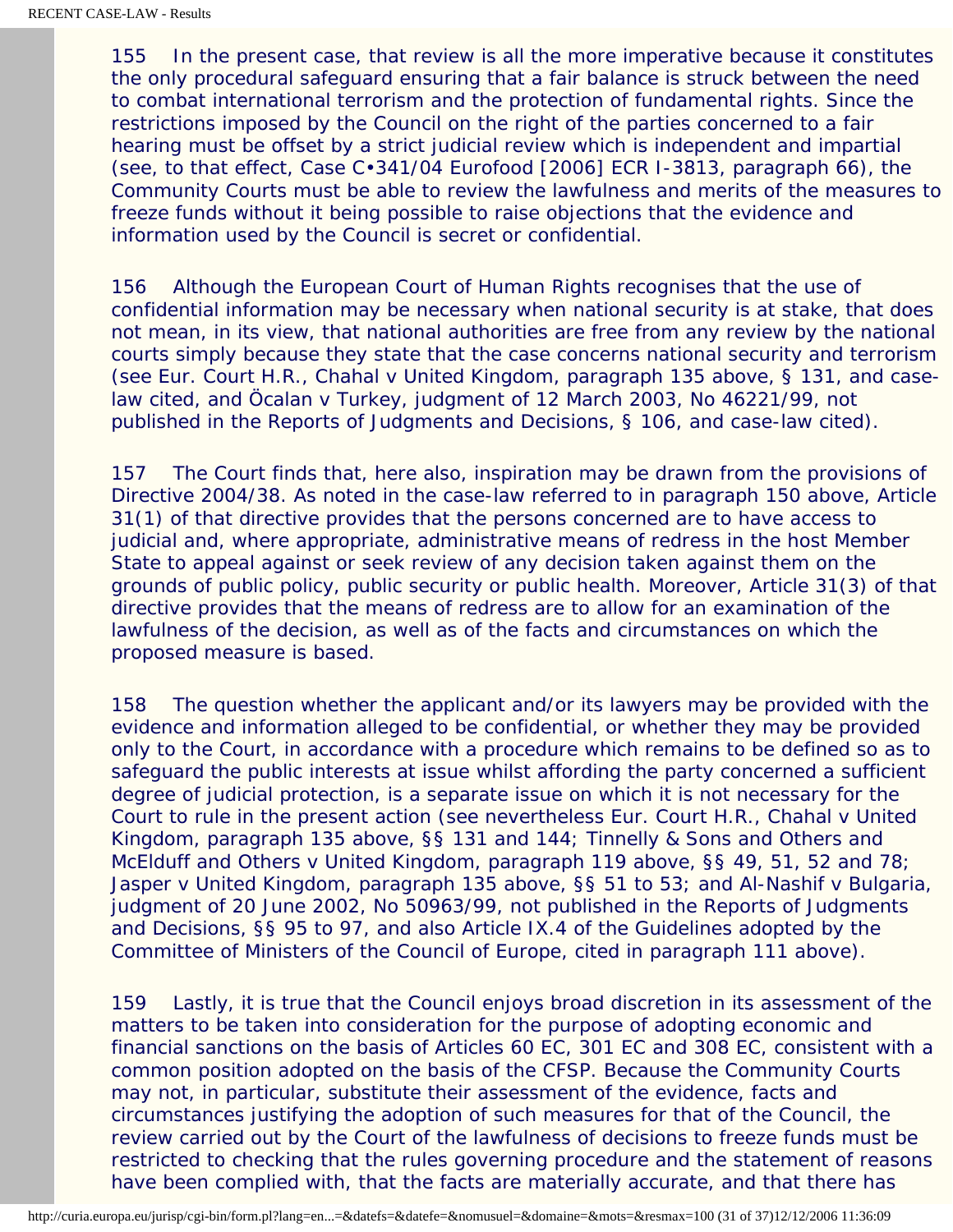been no manifest error of assessment of the facts or misuse of power. That limited review applies, especially, to the Council's assessment of the factors as to appropriateness on which such decisions are based (see paragraph 146 above and, to that effect, Eur. Court H.R., *Leander* v *Sweden*, judgment of 26 March 1987, Series A No 116, § 59, and *Al-Nashif* v *Bulgaria*, paragraph 158 above, §§ 123 and 124).

### Application to the present case

160 The Court notes, first, that the relevant legislation, namely Regulation No 2580/2001 and Common Position 2001/931 to which it refers, does not explicitly provide for any procedure for notification of the evidence adduced or for a hearing of the parties concerned, either before or concomitantly with the adoption of an initial decision to freeze their funds or, in the context of the adoption of subsequent decisions, with a view to having them removed from the disputed list. At most, Article 1(6) of Common Position 2001/931 states that 'the names of persons and entities in the list in the Annex shall be reviewed at regular intervals and at least once every six months to ensure that there are grounds for keeping them on the list', and Article 2(3) of Regulation No 2580/2001 provides that 'the Council … shall … review and amend the list …, in accordance with the provisions laid down in Article 1 … (6) of Common Position 2001/931'.

161 Next, the Court finds that at no time before this action was brought was the evidence adduced against the applicant notified to it. The applicant rightly points out that both the initial decision to freeze its funds and subsequent decisions, up to and including the contested decision, do not even mention the 'specific information' or 'material in the file' showing that a decision justifying its inclusion in the disputed list was taken in respect of it by a competent national authority.

162 Thus, even though the applicant learned that it was soon to be included in the disputed list, and even though it took the initiative to contact the Council in an attempt to prevent the adoption of such a measure (see paragraph 69 above), it had not been apprised of the specific evidence adduced against it in order to justify the sanction envisaged and was not, therefore, in a position effectively to make known its views on the matter. In those circumstances, the Council's argument that it heard the applicant before proceeding with the freezing of funds cannot be accepted.

163 The foregoing considerations, concerning verification of respect for the right to a fair hearing, are also applicable, mutatis mutandis, to the determination of whether the obligation to state reasons has been fulfilled.

164 In the circumstances of the present case, neither the contested decision nor Decision 2002/334, which it updates, satisfies the requirement of a statement of reasons as set out above; they merely state, in the second recital in their preamble, that it is 'desirable' to adopt an up-to-date list of the persons, groups and entities to which Regulation (EC) No 2580/2001 applies.

165 Not only has the applicant been unable effectively to make known its views to the Council but, in the absence of any statement, in the contested decision, of the actual and specific grounds justifying that decision, it has not been placed in a position to avail itself of its right of action before the Court, given the aforementioned links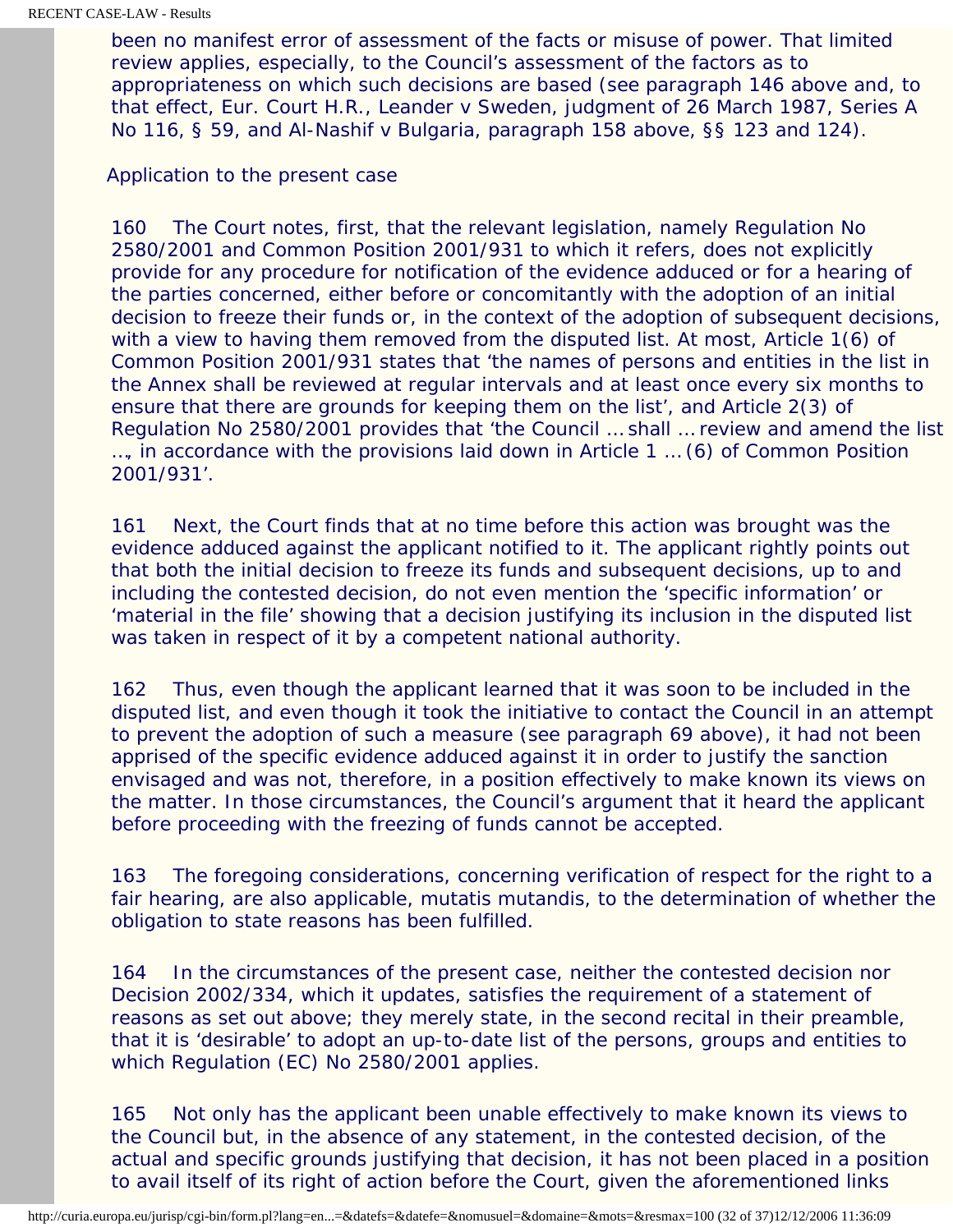between safeguarding the right to a fair hearing, the obligation to state reasons and the right to an effective legal remedy. It must be borne in mind that the possibility of regularising the total absence of a statement of reasons after an action has been started is currently viewed in the case-law as prejudicing the right to a fair hearing (see paragraph 139 above).

166 Moreover, neither the written pleadings of the different parties to the case, nor the file material produced before the Court, enable it to conduct its judicial review, since it is not even in a position to determine with certainty, after the close of the oral procedure, exactly which is the national decision referred to in Article 1(4) of Common Position 2001/931, on which the contested decision is based.

167 In its application, the applicant merely maintained that it was included in the disputed list 'apparently solely on the basis of documents produced by the Tehran regime'. In its reply, it added, in particular, that 'there was nothing by way of explanation as to why it was entered' in the disputed list and that 'the reasons for its inclusion were most likely diplomatic'.

168 In its defence and rejoinder, the Council refrained from taking any position on this issue.

169 In its statement in intervention, the United Kingdom stated that 'the Applicant [did] not allege, and there [was] nothing to suggest, that the Applicant [had] not [been] included in the Annex on the basis of [a decision adopted by a competent authority identifying the applicant as being involved in terrorist activities]'. That same statement also appears to indicate that, in the view of the United Kingdom, the decision in question was that of the Home Secretary of 28 March 2001, confirmed by decision of that Home Secretary of 31 August 2001, then, in an action for judicial review, by judgment of the High Court of 17 April 2002 and, lastly, on appeal, by decision of the POAC of 15 November 2002.

170 In its observations on the statement in intervention, the applicant did not specifically refute or even comment upon those observations of the United Kingdom. However, in the light of the applicant's pleas and general arguments and, more specifically, its allegations referred to in paragraph 167 above, it is not possible simply to accept the United Kingdom's position at face value. At the hearing, moreover, the applicant reiterated its position that it did not know which competent authority had adopted the national decision in respect of it, nor on the basis of what material and specific information that decision had been taken.

171 Furthermore, at the hearing, in response to the questions put by the Court, the Council and the United Kingdom were not even able to give a coherent answer to the question of what was the national decision on the basis of which the contested decision was adopted. According to the Council, it was only the Home Secretary's decision, as confirmed by the POAC (see paragraph 169 above). According to the United Kingdom, the contested decision is based not only on that decision, but also on other national decisions, not otherwise specified, adopted by competent authorities in other Member States.

172 It is therefore clear that, even at the end of the oral procedure, the Court is not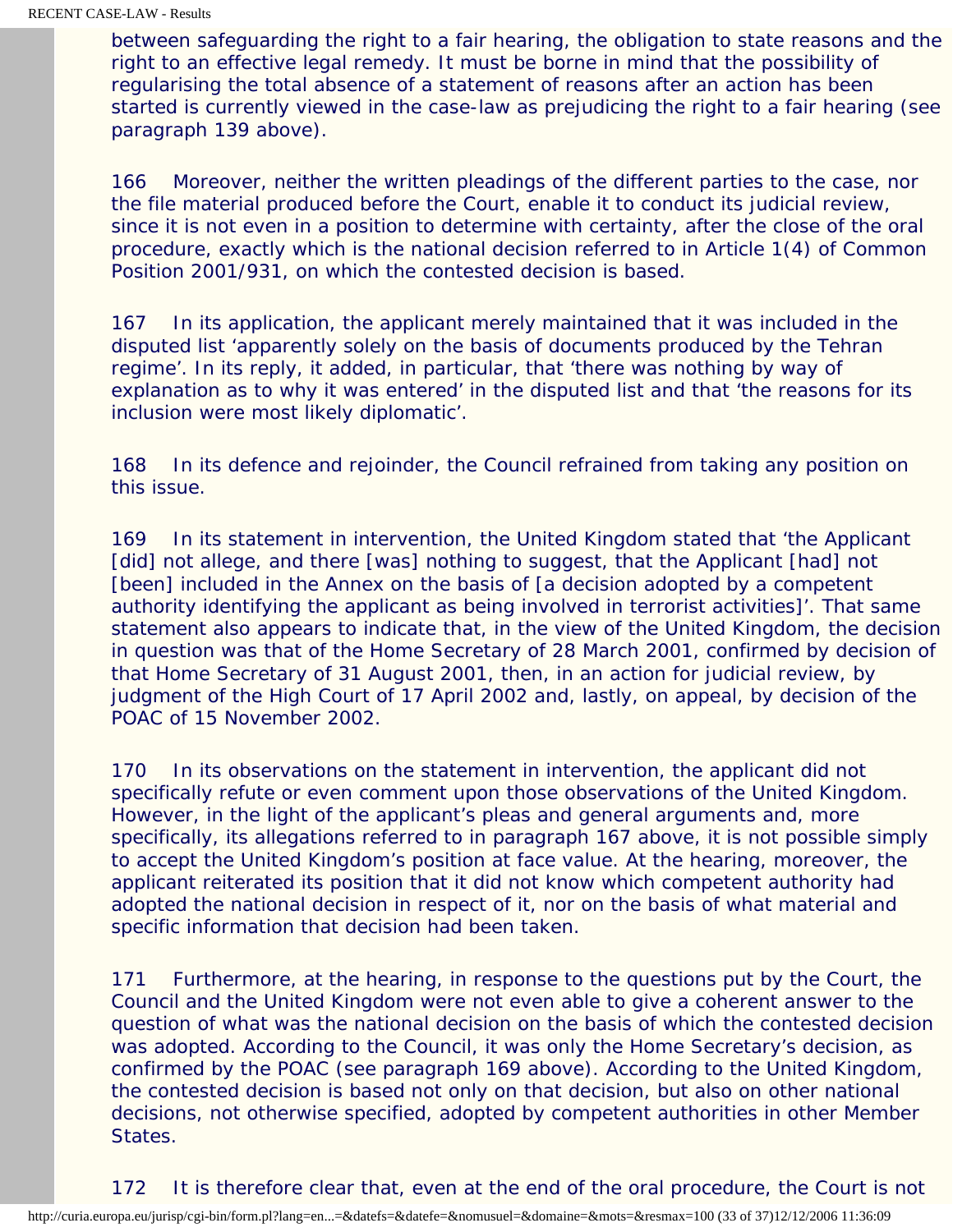in a position to review the lawfulness of the contested decision.

173 In conclusion, the Court finds that the contested decision does not contain a sufficient statement of reasons and that it was adopted in the course of a procedure during which the applicant's right to a fair hearing was not observed. Furthermore, the Court is not, even at this stage of the procedure, in a position to review the lawfulness of that decision.

174 Those considerations must therefore lead to the annulment of the contested decision, in so far as it concerns the applicant, without it being necessary to rule, as part of the action for annulment, on the last two parts of the first plea or on the other pleas and arguments put forward in the action.

### **The claim for damages**

### *Arguments of the parties*

175 The applicant has not put forward any matters of fact or law in support of its claim seeking for the Council to pay it EUR 1 for the harm allegedly suffered. Neither the Council nor the intervener has expressed any view on this point in their written pleadings or at the hearing.

## *Findings of the Court*

176 Pursuant to Article 19 of the Statute of the Court of Justice and Article 44(1)(c) of the Rules of Procedure of the Court of First Instance, an application must indicate the subject-matter of the proceedings and include a brief statement of the grounds relied on. The information given must be sufficiently clear and precise to enable the defendant to prepare his defence and the Court of First Instance to decide the case, if appropriate without other information. In order to ensure legal certainty and the sound administration of justice, if an action is to be admissible the essential points of fact and law on which it is based must be apparent from the text of the application itself, even if only stated briefly, provided the statement is coherent and comprehensible (see Case T•19/01 *Chiquita Brands and Others* v *Commission* [2005] ECR II•315, paragraph 64, and case-law cited).

177 To satisfy those requirements, an application for compensation for damage said to have been caused by a Community institution must indicate the evidence from which the conduct which the applicant alleges against the institution can be identified, the reasons why the applicant considers there is a causal link between the conduct and the damage it claims to have suffered, and the nature and extent of that damage (Case T•38/96 *Guérin automobiles* v *Commission* [1997] ECR II•1223, paragraphs 42 and 43, and *Chiquita Brands and Others* v *Commission*, paragraph 176 above, paragraph 65, and case-law cited). However, a claim for an unspecified form of damage is not sufficiently concrete and must therefore be regarded as inadmissible (*Chiquita Brands and Others* v *Commission*, paragraph 176 above, paragraph 66).

178 More specifically, a claim for damages in respect of non-material injury, whether as symbolic reparation or as genuine compensation, must give particulars of the nature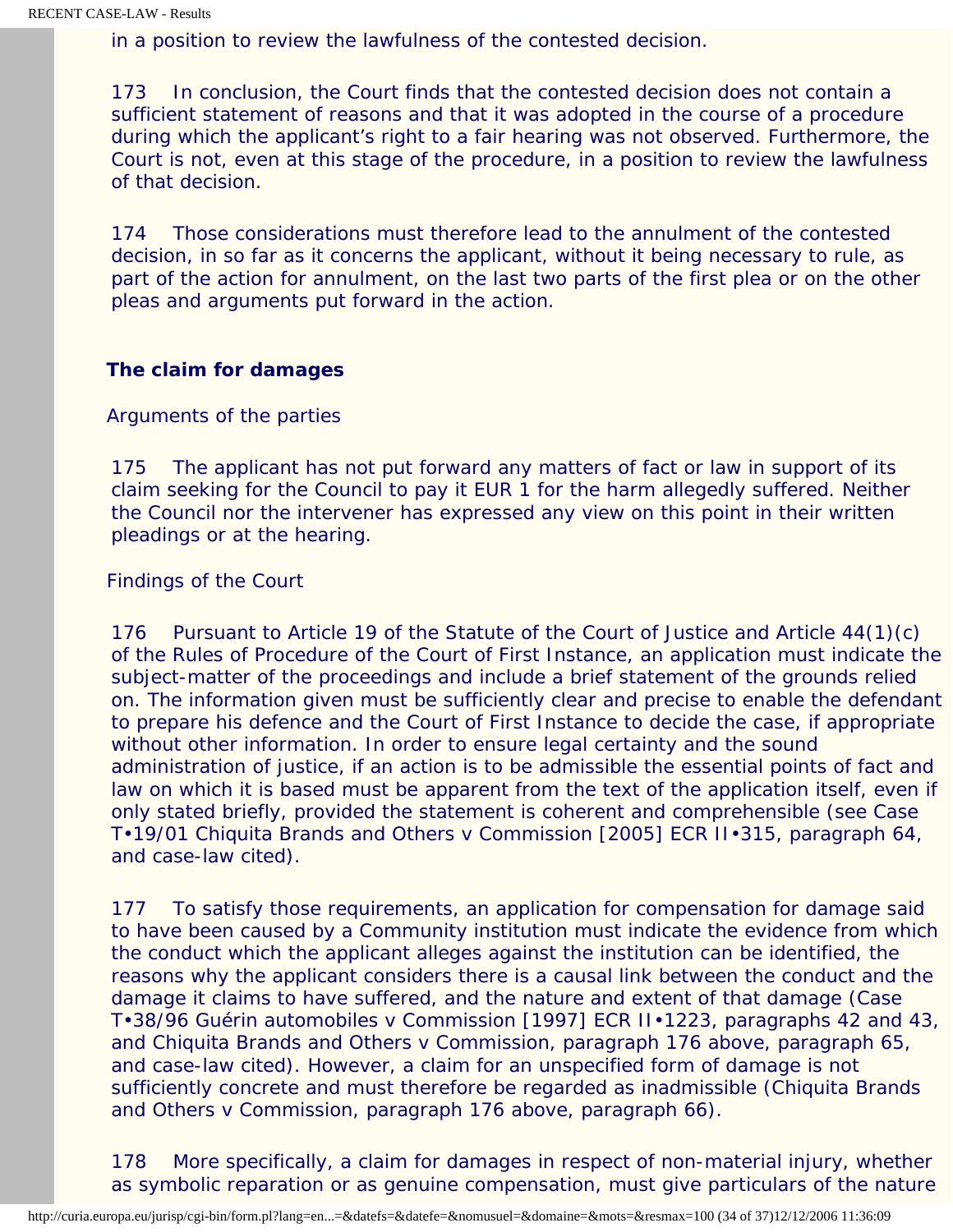of the injury alleged in connection with the conduct for which the defendant institution is held responsible and must quantify the whole of that injury, even if approximately (see Case T•277/97 *Ismeri Europa* v *Court of Auditors* [1999] ECR II•1825, paragraph 81, and case-law cited).

179 In the present case, the claim for damages contained in the application must in all likelihood be construed as compensation for non-material injury, as it is set at the symbolic amount of EUR 1. The fact remains, however, that the applicant has not specified the nature and type of that non-material injury nor, more importantly, identified the allegedly improper conduct of the Council which it is alleged is the cause of that injury. It is not for the Court to seek and identify, from amongst the various pleas put forward in support of the action for annulment, that or those on which it may consider the claim for damages to be based. Nor is it for the Court to make assumptions and ascertain whether there is a causal link between the conduct referred to in those pleas and the non-material injury alleged.

180 That being so, the claim for damages contained in the application lacks even the most basic detail and must, accordingly, be declared inadmissible, especially given that the applicant did not even attempt to remedy that defect in its reply.

181 It also follows that it is not necessary to rule, in connection with the claim for damages, on the pleas and arguments relied on by the applicant in support of its action for annulment, but not yet considered by the Court (see paragraph 174 above)

### **The request to have the written procedure reopened**

182 The considerations which have led the Court to annul the contested decision, in so far as it concerns the applicant, are in no respect based on the new documents lodged by it at the Registry on 18 and 25 January 2006 (see paragraphs 23 and 24 above). Although those documents were put into the case-file (see paragraph 31 above), they must therefore be regarded as being devoid of relevance for the purposes of the present judgment. In those circumstances, it is not necessary to grant the Council's request to have the written procedure reopened (see paragraph 25 above).

#### **Costs**

183 Article 87(3) of the Rules of Procedure provides that the Court may order that costs be shared or that the parties bear their own costs if each party succeeds on some and fails on other heads. In the circumstances of the present case, the Council must be ordered to pay, in addition to its own costs, four-fifths of the applicant's costs.

184 Under the first subparagraph of Article 87(4) of the Rules of Procedure, Member States which intervene in the proceedings are to bear their own costs.

On those grounds,

THE COURT OF FIRST INSTANCE (Second Chamber)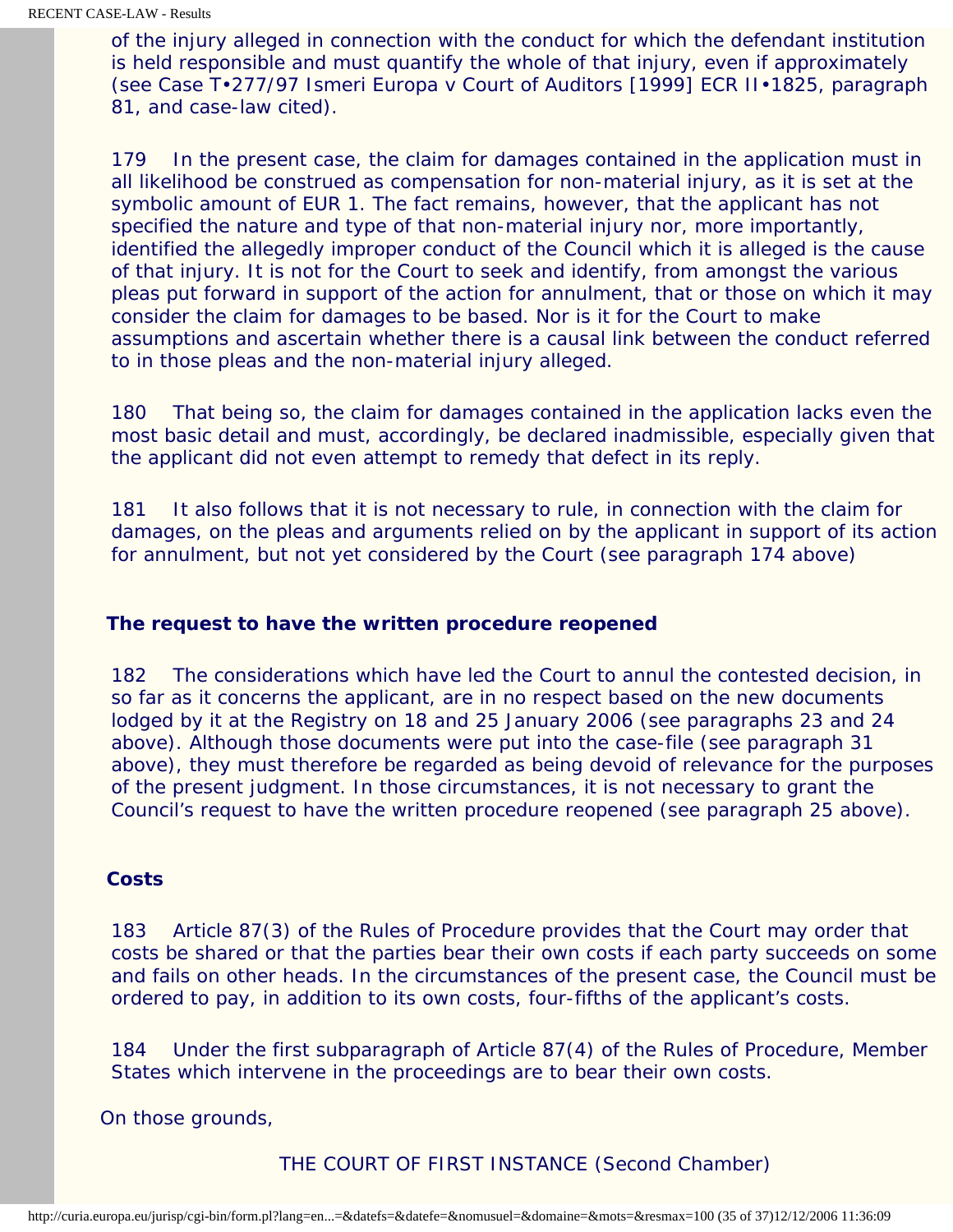hereby:

**1. Dismisses the action as in part inadmissible and in part unfounded in so far as it seeks annulment of Common Position 2005/936/CFSP of 21 December 2005 updating Common Position 2001/931/CFSP and repealing Common Position 2005/847/CFSP;**

**2. Annuls, in so far as it concerns the applicant, Council Decision 2005/930/EC of 21 December 2005 implementing Article 2(3) of Regulation (EC) No 2580/2001 on specific restrictive measures directed against certain persons and entities with a view to combating terrorism and repealing Decision 2005/848/EC;**

**3. Dismisses the claim for damages as inadmissible;**

**4. Orders the Council to bear its own costs and to pay four fifths of the applicant's costs;**

**5. Orders the United Kingdom of Great Britain and Northern Ireland to bear its own costs.**

Pirrung **Forwood** Papasavvas Papasavvas Papasavvas Papasavvas Papasavvas Papasavvas Papasavvas Papasavvas Papasavvas

Delivered in open court in Luxembourg on 12 December 2006.

E. Coulon J. Pirrung

Registrar President (Pacific Access) and the contract of the contract of the contract of the contract of the contract of the contract of the contract of the contract of the contract of the contract of the contract of the c

Table of contents

Background to the case

http://curia.europa.eu/jurisp/cgi-bin/form.pl?lang=en...=&datefs=&datefe=&nomusuel=&domaine=&mots=&resmax=100 (36 of 37)12/12/2006 11:36:09